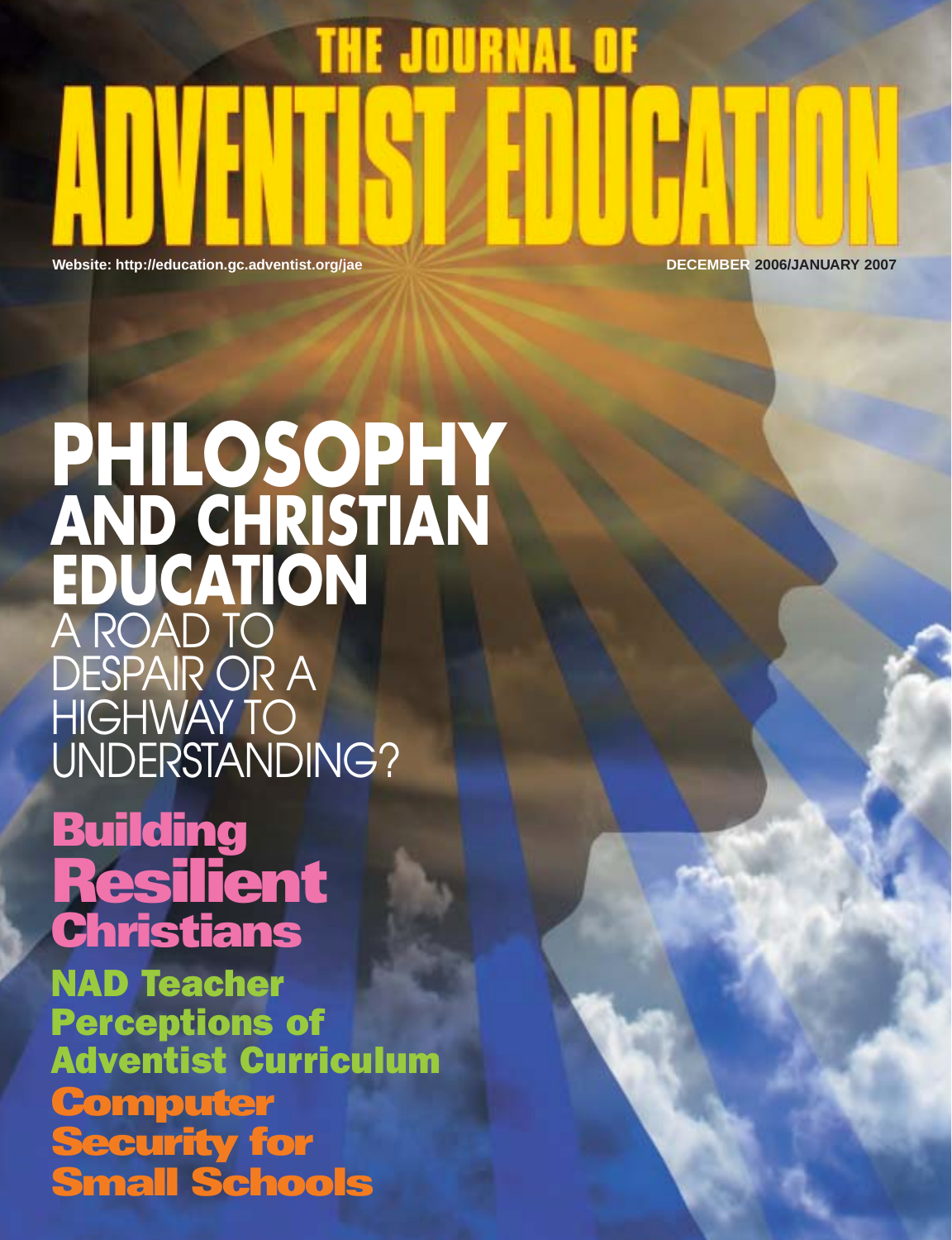# TheJournalofAdventistEducation December 2006/January 2007 Volume 69 • Number 2

c o n t e n t

Features

- **4** Philosophy and Christian Education: A Road to Despair or a Highway to Understanding? BY JOHN M. FOWLER
- **10** Building Resilient Christians: A Goal of Adventist Education BY SHAWNA VYHMEISTER
- **19** Profile 2004: K-12 Teacher Perceptions of Adventist Curriculum BY LARRY D. BURTON, PRETORIA G. GITTENS-ST. JUSTE, AND R. LEE DAVIDSON
- 27 Computer Security for Small Schools BY PETER WALLACE
- **32** Mentoring the Beginning Teacher BY THAMBI THOMAS
- **38** Keeping Everyone Healthy at School: Prevention—The Best Treatment, Part II BY R. PATTI HERRING

# **Departments**



**26** "Far More Than Bed and Bath" (Dean's Column)

Scripture texts credited to NIV are from the Holy Bible, New International Version, Copyright © 1973, 1978, International Bible Society. Used by permission of Zondervan Publishers. Bible texts credited to RSV are from the Revised Standard Version of the Bible copyright © 1946, 1952, 1971, by the Division of Christian Education of the National Council of Churches of Christ in the USA. Used by permission. \_\_\_\_\_\_\_\_\_\_\_\_\_\_\_\_\_\_\_\_\_\_\_\_\_\_\_\_\_\_\_\_\_\_\_\_\_\_\_\_\_\_\_\_\_\_\_\_\_\_\_\_\_\_\_\_\_\_\_\_\_\_\_\_\_\_\_\_\_\_\_\_\_\_

PHOTO AND ART CREDITS: Cover, pp. 5-8, 12-15, 17, Shutterstock; p. 11, Ron Wheeler; pp. 3, 32, 34, 36, 47, courtesy of the respective authors; pp. 19, 30, H. A. Roberts; p. 27, BananaStock; p. 28, BrandX Pictures; pp. 39, 41 (right), Jim Sherwood; p. 41 (left), Beverly J. Robinson-Rumble.



Picture Removed

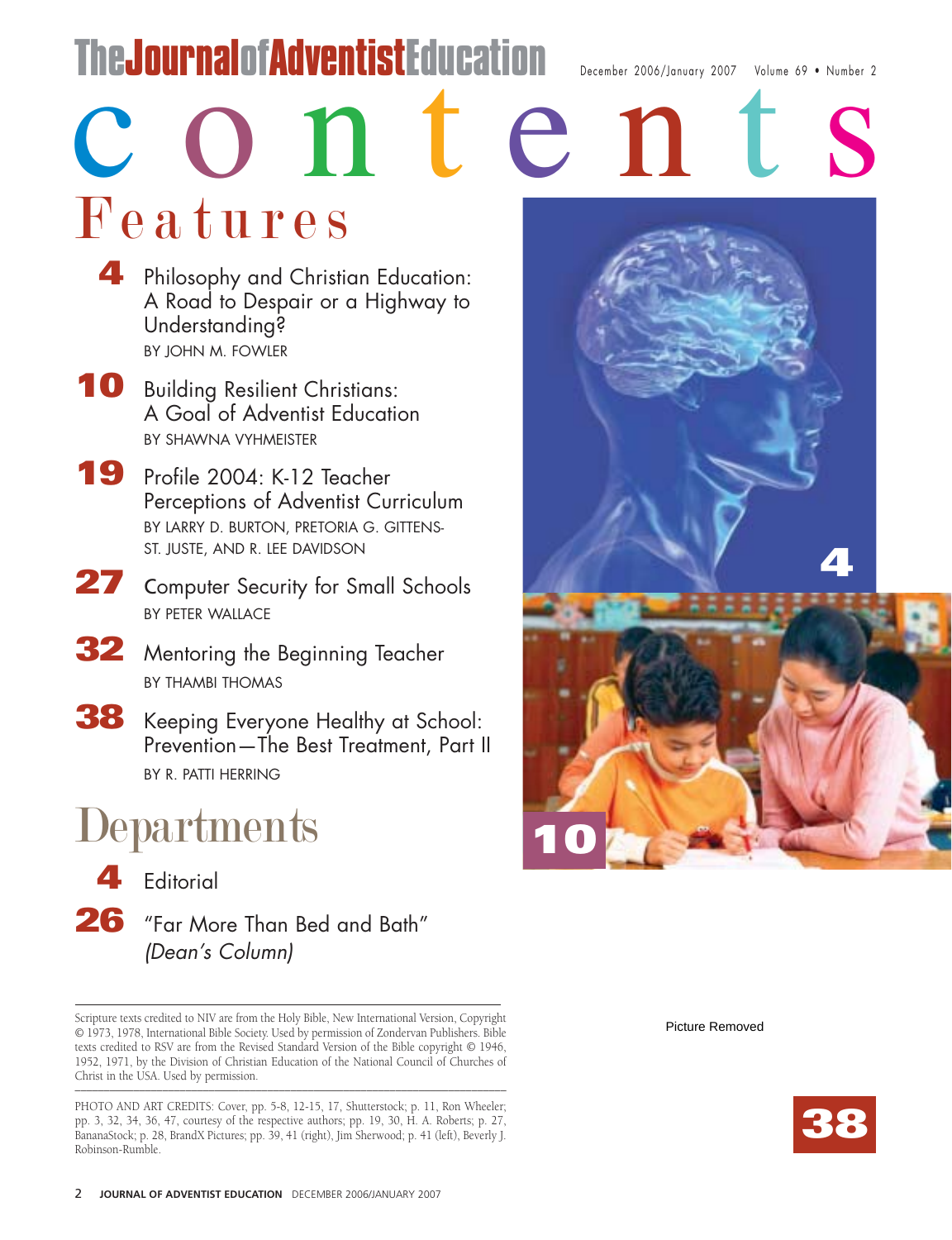## editorial



**EDITOR** BEVERLY J. ROBINSON-RUMBLE **ASSOCIATE EDITOR (INTERNATIONAL EDITIONS)** ENRIQUE BECERRA

**SENIOR CONSULTANTS**  C. GARLAND DULAN LISA M. BEARDSLEY, ELLA SMITH SIMMONS

**CONSULTANTS GENERAL CONFERENCE** JOHN M. FOWLER, LUIS A. SCHULZ **EAST-CENTRAL AFRICA** HUDSON KIRI **EURO-AFRICA** ROBERTO BADENAS **EURO-ASIA** GUILLERMO BIAGGI **INTER-AMERICA**  $MO$ **NORTH AMERICA** GERALD KOVALSKI **NORTHERN ASIA-PACIFIC** CHEK YAT PHOON **SOUTH AMERICA** CARLOS ALBERTO MESA **SOUTHERN ASIA** NAGESHWARA RAO **SOUTH PACIFIC BARRY HILL SOUTHERN AFRICA-INDIAN OCEAN** ELLAH KAMWENDO **SOUTHERN ASIA-PACIFIC**

**TRANS-EUROPEAN** DANIEL DUDA **WEST-CENTRAL AFRICA** CHIEMELA IKONNE **COPY EDITOR** RANDY HALL **ART DIRECTION/GRAPHIC DESIGN** HOWARD I. BULLARD

**ADVISORY BOARD** LISA M. BEARDSLEY (CHAIR), ENRIQUE BECERRA, HAMLET CANOSA, GARLAND DULAN, JOHN M. FOWLER DUNBAR HENRI, GERALD KOVALSKI, ERLINE BURGESS, MICHAEL RYAN, LUIS A. SCHULZ, CAROLE SMITH, CHARLES H. TIDWELL, JR., BONNIE WILBUR



THE JOURNAL OF ADVENTIST EDUCATION publishes articles concerned with a variety of topics pertinent to Adventist education. Opinions expressed by our writers do not necessarily represent the views of the staff or the official position of the Department of Education of the General Conference of Seventh-day **Adventists** 

THE JOURNAL OF ADVENTIST EDUCATION (ISSN 0021-8480) is published bimonthly, October through May, plus a single summer issue for June, July, August, and September by the Department of Education, General Conference of Seventh-day Adventists, 12501 Old Columbia Pike, Silver Spring, MD 20904- 6600. TELEPHONE (301) 680-5075; FAX (301) 622- 9627; E-mail: rumbleb@gc.adventist.org. Subscription price, U.S. \$18.25. Add \$1.00 for postage outside the U.S. Single copy, U.S. \$3.75. Periodical postage paid at Silver Spring, Maryland, and additional mailing office. Please send all changes of address to P.O. Box 5, Keene, TX 76059, including both old and new address. Address all editorial and advertising correspondence to the Editor. Copyright 2006 General Conference of SDA, POSTMASTER: Send address changes to THE JOURNAL OF ADVENTIST EDUCA-TION, P.O. Box 5, Keene, TX 76059.

# An Old Friend in a New Country

have just returned from my first accreditation visit to the South Pacific as associate director of education for the General Conference. After a brief visit to Avondale College, we found Sonoma College's 400 students from Papua New Guinea, Melanesia, and Polynesia studying in a lush garden-like campus, dusted with ash from the eruption of Mt. Tavurvur two weeks earlier.



Next, I traveled to Port Moresby for an accredita-

**ICCLUDE 18 AND THE EXECUTE 18 AND THE EXECUTE 18 AND THE EXECUTE 18 AND THE EXECUTIVE CONTINUITIES** tion site visit at Pacific Adventist University, where most of the 500 students study education, theology, or business. I was especially anticipating this leg of our journey because the vice chancellor and I had studied together in the Philippines. I had last spent time with Nemani Tausere and his pretty Tahitian wife, Francy, at Fulton College in Fiji about six years ago, when he was principal and I was the graduation speaker. What a joy it was to share evening tea with these dear old friends in a new country.

I have found that the relationships formed while at Adventist schools are helping me be more effective in my work around the world. I never dreamed fellow students would occupy significant positions of leadership all over the world and thereby provide an important network of influence.

Not only was I able to renew old friendships, but I also made new ones, such as with the students we met for interviews (see group picture on page 47). I also had the happy fortune of working with Barry Hill, director of education for the South Pacific Division. Our partnership was cemented over a week of long days evaluating the schools, writing and editing reports, and sharing many a laugh.

Prestigious universities have long un-**Avondale College in Australia** derstood that the success of their graduates

later in life depends not only on academics but also on the social networks created while at school. Beyond the three R's of reading, 'riting, and 'rithmetic is the fourth R of relationships. Richard Osborn (now president of Pacific Union College) a few years ago introduced me to the fourth R by giving me a book by Parker Palmer.<sup>1</sup> As teachers foster the development of a relationship between the student and the academic subject, they also can create personal relationships with students that make the classroom a fun and safe place to learn.

According to Vygotsky,<sup>2</sup> experiencing a relationship in which **his wife Francoise Angele**

knowledge is mutually constructed is fundamental to the development of human cognition. Palmer contends that "knowing of any sort is relational, animated by a desire to come into deeper community with what we know." He elaborates: "Knowing is how we make community with the unavailable other, with realities that would elude us without the connective tissue of knowledge. Knowing is a human way to seek relationship and, in the process, to have encounters and exchanges that will inevitably alter us. At its deepest reaches, knowing is always communal."3 By experiencing the classroom as a safe place in which to explore, students can begin to discover truth for themselves. To enter into that environment with students while developing their proficiency is the Christian educator's challenge. It will only be *Continued on page 47*

**Author on swinging bridge over Dora Creek at**

**Nemani Tausere and**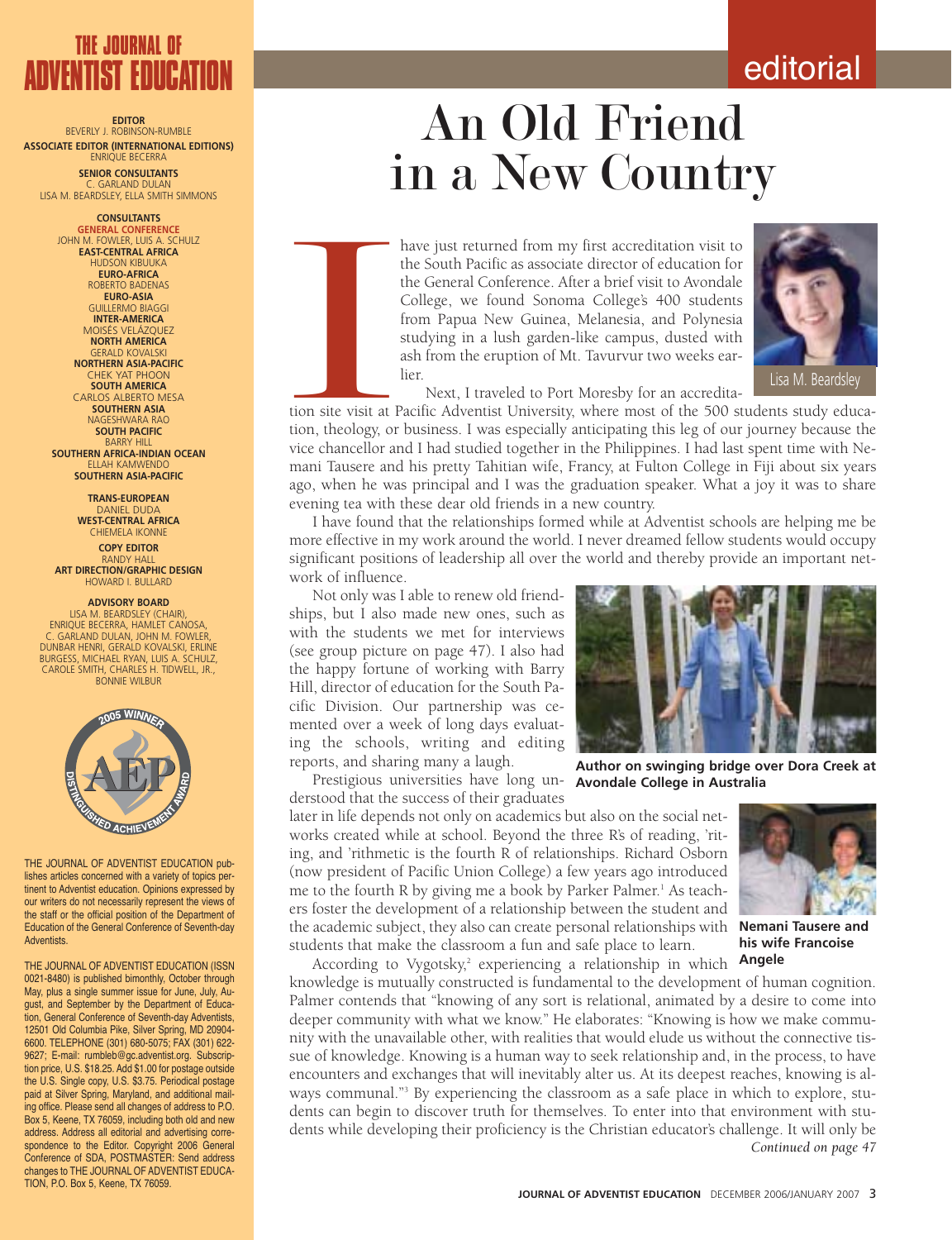# PHILOSOPHY AND CHRISTIAN EDUCATION A ROAD <sup>D</sup>AIR OR A H DERSTANDING?

Adventists, to ee to it that no one makes a prey of you by philosophy" (Colossians 2:8, RSV).<sup>1</sup> Paul's counsel has caused many Christians, including Seventh-day Adventists, to harbor an unnatural fear of philosophy. When a second-century theologian cried, "What has Athens to do with Jerusalem?"2 or when the Adventist founder Ellen White admonished against wandering "in the mazes of philosophy,"3 they may have wanted to convey a note of caution to emerging movements in church history. Paul himself alludes to a significant reason for this concern. In his time, Greek apologists and philosophic adherents

were posing a real threat to the growth of Christianity. The apostle had to issue a spiritual and theological warning to the Colossian church: Christ is non-negotiable. "For in him

the whole fullness of deity dwells bodily, and you have come to fullness of life in him, who is the head of all rule

**While Christian education must be grounded and rooted in a Christocentric commitment, it must not fail to recognize that it operates in a world whose philosophic commitment and academic pursuits may be at variance with a Christian perspective.**

and authority" (Colossians 2:9).

While Christian education must be grounded and rooted in a Christocentric commitment, it must not fail to recognize that it operates in a world whose philosophic commitment and academic pursuits may be at variance with a Christian perspective. In the face of such variance, the Christian school does not have the luxury of hiding like an ostrich; indeed, it has an obligation to its students, its constituency, and its pursuit of the highest possible outcomes in the learning process to prepare the student to face the subtle as well as the obvious issues philosophy raises in everyday life and learning.

Is it possible to fulfill such an obligation? I believe it is if we (1) dispense with some traditional myths about philosophy, (2) understand the nature and function of philosophy,

BY JOHN M. FOWLER

and (3) develop a plausible Christian worldview within which to pursue this intellectual journey.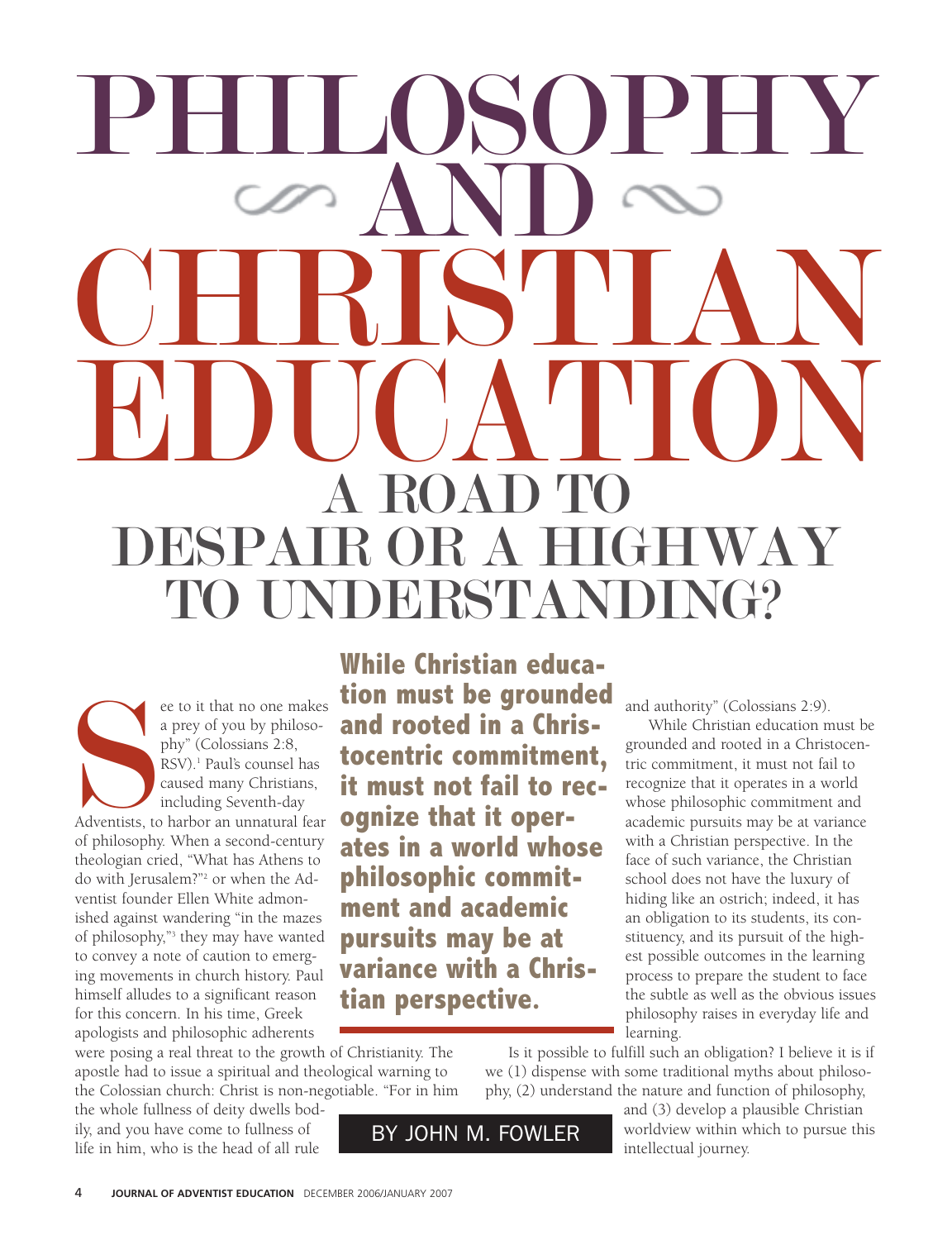

## Get Rid of the Myths

Among the traditional myths some Christians have developed about philosophy, one is that faith and reason are incompatible. But both faith and reason are God's gifts to human beings, and any perceived incompatibility between the two is not grounded in biblical revelation. "'Come now, let us reason together,'" invites the Creator (Isaiah 1:18), and the same God also describes faith in Him as fundamental to our relationship with Him (Hebrews 11:6; Romans 1:17).

Christian faith underscores that when God created humans in His image (Genesis 1:16), He shared with them His creativity, which of course implies a rational capacity. Human reasoning may often be faulty or marred, but that does not mean it has no role in Christian life. Indeed, even the faith life of a Christian must be lived, explained, and shared in a world that is tuned to using tools built by reason. Part of Christian education's task is to develop rational capacity to the maximum. Wrote Ellen White: "All who engage in the acquisition of knowledge should strive to reach the highest round of the ladder. Let students advance as fast and as far as they can; let the field of their study be as broad as their powers can compass."4 This lofty goal, however, comes with a caveat: "But let them make God their wisdom, clinging to Him who is infinite in knowledge, who can reveal secrets hid-

## **Among the traditional myths some Christians have developed about philosophy, one is that faith and reason are incompatible.**

den for ages, and who can solve the most difficult problems for minds that believe in Him<sup>"5</sup>

Thus, there is a link between reason and faith—both are gifts from God, and both are to be exercised in Christian education. The Scriptures mandate that we develop our minds—indeed, growth in knowledge is part of the sanctification process (2 Peter 1:5-7). Since Christian faith demands the transformation of the mind (Romans 12:2); it therefore does not abrogate mind or reason, but transforms it so that the human mind functions with the assistance of divine enlightenment. This is a task only faith can reach out and grasp.

The second myth that some Christians cherish is that intellectual growth undermines Christian faith. But, in fact, an educated Christian can be a better informed and effectively communicative person. While most of Jesus' disciples were uneducated (showing that God can use anyone He chooses), men like Moses, Daniel, and Paul illustrate the power of educated persons who submit themselves to the demands of faith. To be sanctified does not mean to be stupid. Again Ellen White writes: "Ignorance will not increase the humility or spirituality of any professed follower of Christ. The truths of the divine word can be best appreciated by an intellectual Christian. Christ can be best glorified by those who serve Him intelligently. The great object of education is to enable us to use the powers which God has given us in such a manner as will best represent the religion of the Bible and promote the glory of God."6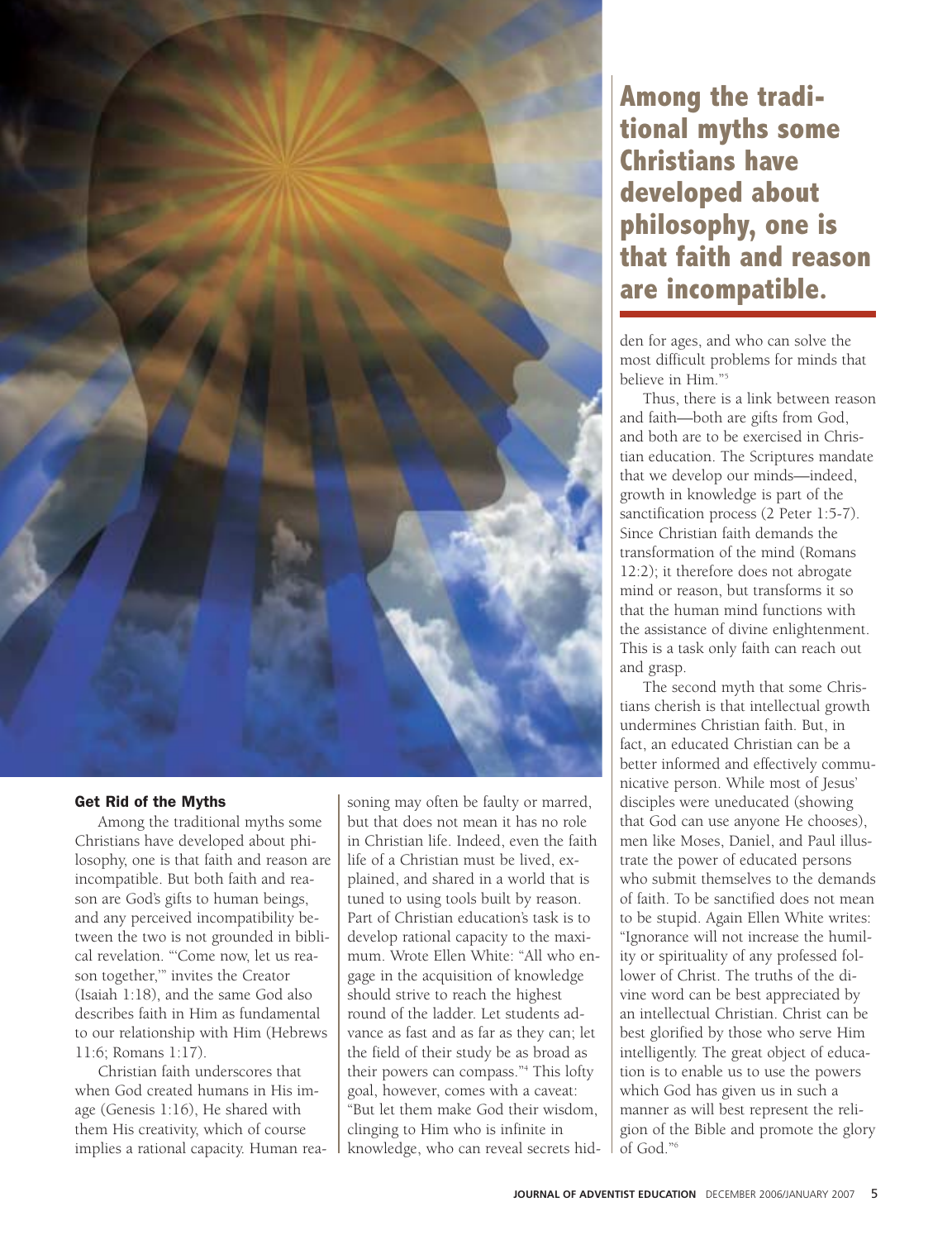

A third myth is the perception that there is a distinction between the sacred and the secular, and that we should live that distinction. A deeper understanding of the Christian faith demands that while we live in the secular, we must never give up the sacred; indeed, we must mediate the sacred to secular people, so they can better understand, appreciate, and grasp the dynamics and the sense of fulfillment found in the sacred. God is a God of both the altar and the laboratory, and the Christian must not be apologetic about the former or enamored by the latter.

We must not dichotomize the sacred and the secular to the extent that we restrict religion to the heart and to the Sabbath, and education to the mind and to the rest of the week. The hidden danger of the secular is to think and live as though God does not exist. It is the mandate of faith to face that danger in its own territory and overcome its wiles. To do that, faith needs

to maintain its God-given ability to reason at its sharpest focus. We live in the world, but we are not part of it. The world is both our home and our mission.

The integral relationship between faith and reason is well summarized by Ellen White: "Knowledge is power, but it is a power for good only when united with true piety. It must be vitalized by the Spirit of God in order to serve the noblest purposes. The closer our connection with God, the more fully can we comprehend the value of true science; for the attributes of God, as seen in His created works, can be best appreciated by him who has a knowledge of the Creator of all things, the Author of all truth."7

## Understand What Philosophy Does

To question is philosophy's occupa-

**There is a link between reason and faith—both are gifts from God, and both are to be exercised in Christian education.**

> tion as well as its tool. Philosophy seizes every opportunity to probe, prod, doubt, analyze, and seek. The goal of its questions is meaning and coherence. Morris notes: "The philosopher's job is to ask the kinds of questions that are relevant to the subject under study, the kinds of questions we really want to get answered rather than merely muse over, the kinds of questions whose answers make a real difference in how we live and work."8

All philosophy is concerned with three basic questions: What is real? What is true? What is good? The first relates to ontology and metaphysics, the study of reality and existence. What constitutes reality? Is human ex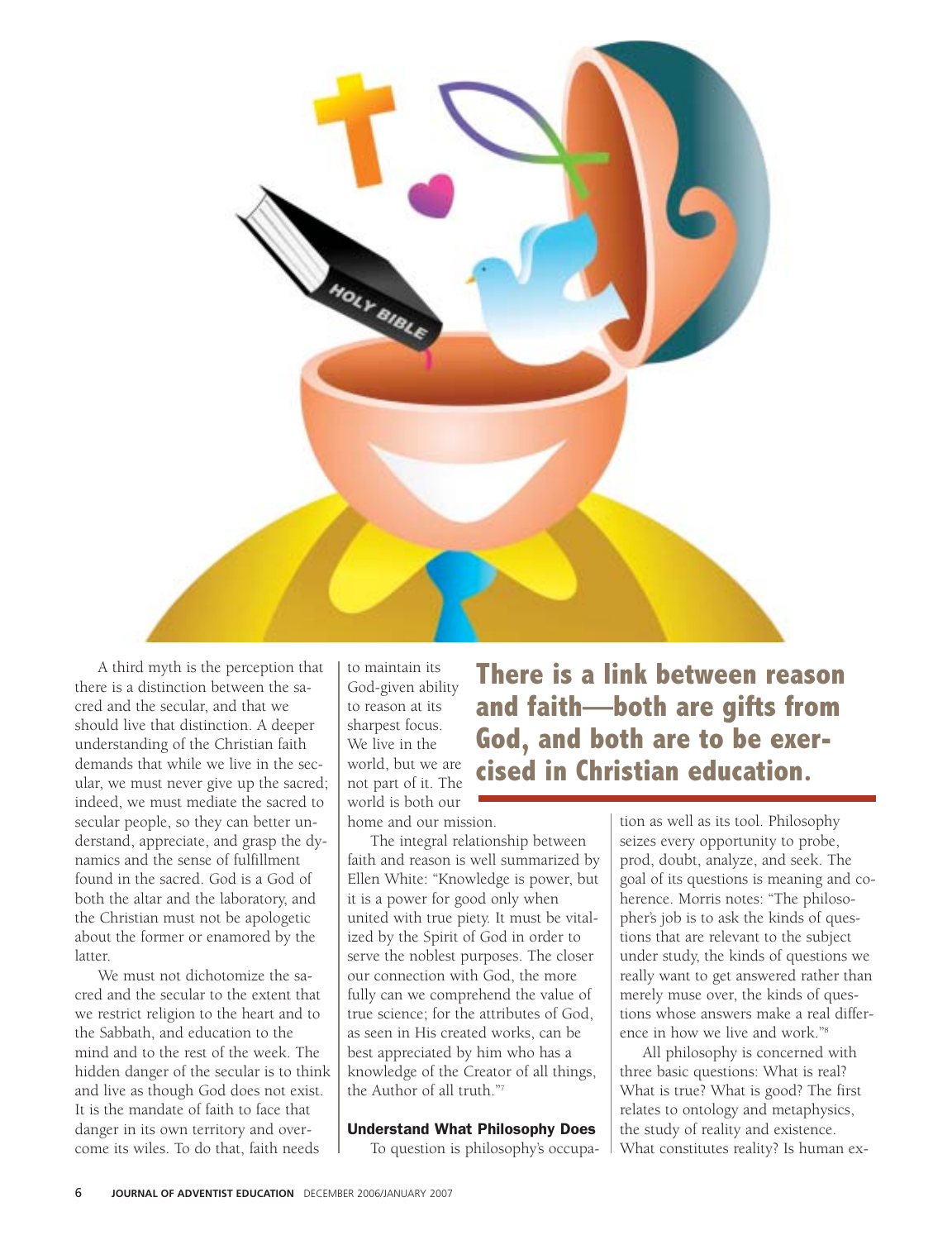**The second myth that some Christians cherish is that intellectual growth undermines Christian faith.**

istence real? Does the tree that we see make up part of reality? Or does the idea of tree-ness or human-ness take precedence in the understanding of reality? As Schaeffer says, "Nothing that is worth calling a philosophy can sidestep the question of the fact that things do exist and that they exist in their present form and complexity."9

The second area of interest in philosophy is epistemology. How do we know that something is true or not true? Is what is true always true? What are the conditions and limitations of knowledge? Are we as humans responsible for the creation, certification, and verification of truth? Is truth relative or absolute?

The third area of concern to philosophy is ethics. What is good? What defines appropriate conduct? Is there a norm for behavior? Is it objective, subjective, relative or absolute, universal or particular? What is the source of that norm—tradition, social mores, current practices, the will of the ruling power, situation, religion? Is valuing a conditional process?

Philosophy's answer to these questions depends on the worldview that one adopts. For example, if you were a follower of Plato, yours would be a worldview of idealism—a belief that reality consists of the world of ideas. Using that assumption, an idealist would define what constitutes reality, truth, and ethics. But if your worldview is that of a materialist, an evolutionist, or existentialist, your perception of reality and truth will be quite different.

So how should a Christian relate to philosophy? First, it is always an advantage for a Christian to understand the complexities of various philosophies—their views, their methodology,



their conclusions, and their challenge to Christian intellectual and faith life. Mars' Hill, Paul found, was not an impediment but a propeller to a better understanding and proclamation of faith (see Acts 17:22-34; cf. 1 Corinthians 2:1-7). Second, a Christian must develop a worldview that will provide an adequate ground on which to stand, and to carry on a meaningful dialogue with and witness to the secular world.

## Building a Christian Worldview

In dealing with philosophy, Chris-

tian educators must avoid the twin dangers of capitulation and indifference. On the one hand, they may be tempted to surrender to the philosophic onslaught and feel compelled to reinterpret or reject their faith claims. On the other, they may hide from asking or facing critical questions. While surrender may destroy one's faith commitment, panic renders one's faith-witness ineffective. Instead, the Christian has a responsibility to deal effectively with the questions philosophy raises and to provide credible answers from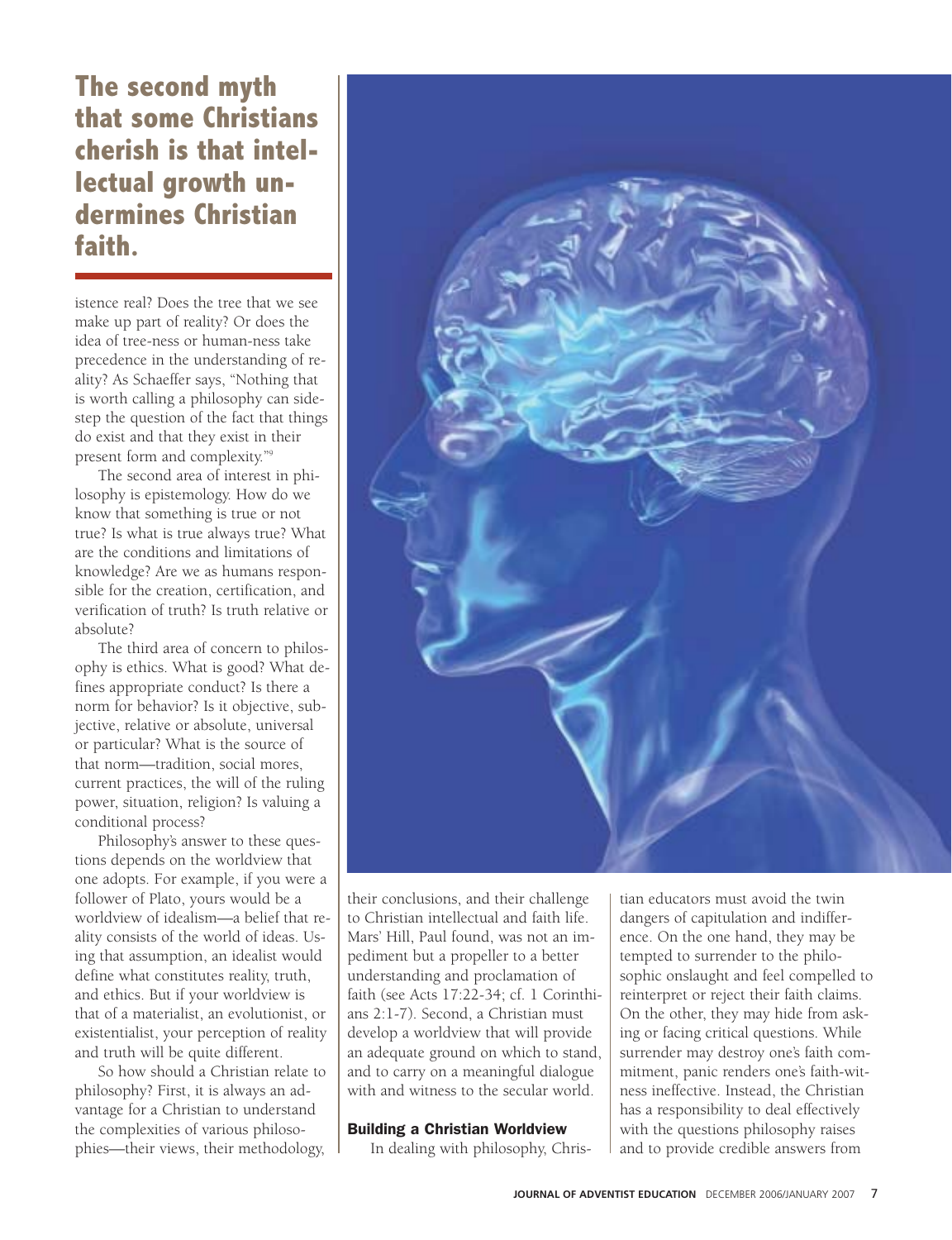Intangible - Intercelate

the perspective of a Christian worldview. Schaeffer puts it bluntly: "Christianity has the opportunity. . . to speak clearly of the fact that its answer has the very thing that modern man has despaired of—the unity of thought. It provides a unified answer to the whole of life. It is true that man will have to renounce his rationalism, but then, on

the basis of what can be discussed, he has the possibility of recovering his rationality."10

While philosophers find their unity of thought in their chosen point of departure—mind, matter, existence, materialism, language, class, etc.—where do we go to develop a Christian worldview? Without pretending to be either

exclusive or exhaustive, let me suggest three basic faith affirmations we can use. These affirmations are wholistic in nature, universal in scope, biblical in origin, and non-negotiable in commitment.

**1. God is the ultimate reality.** "In the beginning God. . ." (Genesis 1:1). Therein lies the Christian's foundation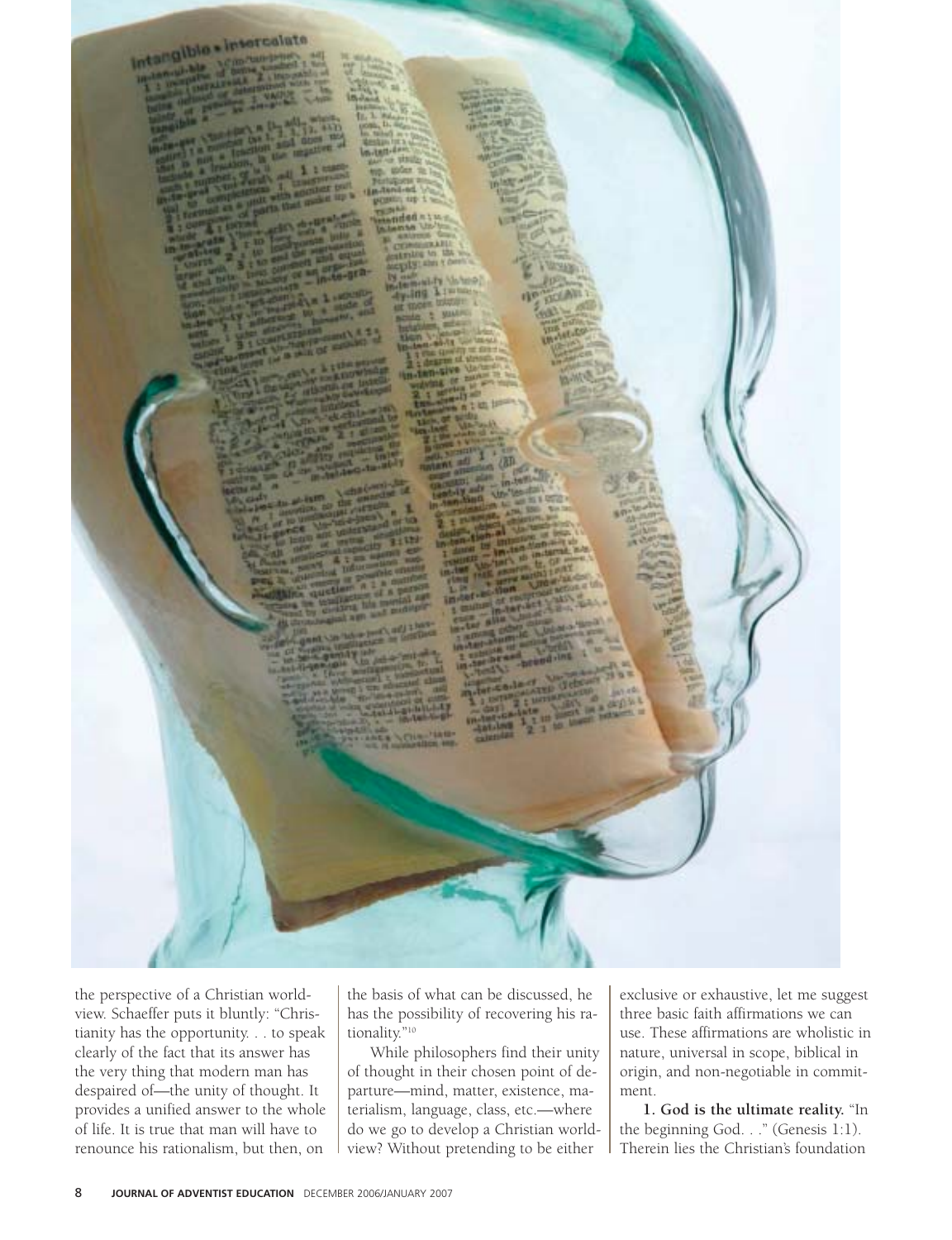**We must not dichotomize the sacred and the secular to the extent that we restrict religion to the heart and to the Sabbath, and education to the mind and to the rest of the week.**

for a worldview. Because God is, I am. Without Him, nothing is. ""In Him we live and move and have our being"'" (Acts 17:28). To the Christian, God as a Person is what constitutes the ultimate reality. He is the cause and designer of creation. His activities have structure, purpose, and order. As Schaeffer says, "The strength of the Christian system—the acid test of it—is that everything fits under the apex of the existent, infinite, personal God, and it is the only system in the world where this is true. No other system has an apex under which everything fits. . . . Without losing his own integrity, the Christian can see everything fitting into the place beneath the Christian apex of the existence of the infinite-personal God."<sup>11</sup>

**2. We know because He has revealed.** A second dimension of a Christian worldview is that human knowledge is based on God's revelation in nature and in Scripture. Hence, we study nature and its flow in history and experience within the context of God's creation of, and action in, nature. The believing mind discerns the workings of God in the beauty and mystery of nature, praising one and probing the other. The Christian also accepts the Bible as an epistemological cornerstone for his or her worldview. This means that "no interpretation of ultimate significance can be made without biblical revelation. Lacking the perspective it gives us, the things of the world are disconnected objects only, the events of the world are mere unrelated coincidences, and life is only a frustrating attempt to derive ultimate significance from insignificant trivialities."<sup>12</sup>

Accepting God's Word as an epistemological source does not mean that we view the Bible as a sort of divine

encyclopedia. It does mean, however, that we believe it addresses life's great issues: Who am I? Where did I come from? Where am I going? What is the meaning of history?

What is my role in society? The Bible has something to say on these and other crucial questions of existence and destiny, and thus a Christian worldview—and Christian education—must take into account what it says, even as they encounter the positions of other systems.

**3. God relates to human beings.** The Christian worldview accepts an anthropology that recognizes a close kinship between God and humans. The kinship can be summarized in three major assertions:

(a) God created human beings in His own image (Genesis 1:26, 27), and thus, they are not a result of some cosmic accident or the apex of some evolutionary paradigm, limited and controlled by a complex system of mechanical laws. Kinship with God makes it possible for humans to function creatively, relate meaningfully, and be held accountable for their actions.

(b) Because of this kinship, the Christian sees evil as the result of a rupture in the God-human relationship, called sin in the Bible. Sin—alienation from God—is at the root of distorted perceptions, relationships, and values. This, asserts the Christian worldview, explains the chaotic, confused, and hopeless situation that warps life into an existential dilemma.

(c) Because of God-human kinship, the Godhead has not left humans without hope. The Christian worldview is both redemptive and surgical. It is redemptive because God has saved humanity from sin and reconciled them to Himself through the cross of Christ (2 Corinthians 5:19). It is surgical in that it looks forward to an end-time when sin and its results will be completely wiped away, preparing the way for the creation of "'new heavens and a

new earth'" (Isaiah 65:17). Both aspects of restoration are rooted in the life and death of Christ. Thus, to know Him and to relate to Him become central to both Christian living and Christian learning. Without Him, there can be no Christian worldview.

## **Conclusion**

With such basic affirmations, working within a faith-asserting worldview, Christian education can function without compromising faith or sacrificing intellectual integrity. Our teaching will, then, become wholistic, God-centered, redemptive, and service-oriented. It will become a joyous pursuit in which faith and reason embrace each other, as the worshiping heart and the inquiring mind are integrated and at peace with each other.

Given that, philosophy need not be a road to despair but a highway to better understanding. ✐



John M. Fowler *is an Associate Director in the General Conference Education Department in Silver Spring, Maryland,*

\_\_\_\_\_\_\_\_\_\_\_\_\_\_\_\_\_\_\_\_

#### NOTES AND REFERENCES

1. All biblical references are from the Revised Standard Version.

2. Tertullian, *De praescriptione haereticorum*, Chap. 7.

3. Ellen G. White, *Patriarchs and Prophets* (Mountain View, Calif.: Pacific Press Publ. Assn., 1890), p. 432.<br>4.

4. \_\_\_\_\_\_\_\_\_\_\_, *Counsels to Parents, Teachers, and Students* (Mountain View, Calif.: Pacific Press Publ. Assn., 1943), p. 394.

5. Ibid., pp. 394, 395.

6. \_\_\_\_\_\_\_\_\_\_\_, *Fundamentals of Christian Education* (Nashville, Tenn.: Southern Publ.

Assn., 1923), p. 45. 7. \_\_\_\_\_\_\_\_\_\_\_, *Counsels to Parents, Teachers, and Students*, p. 38.

8. Van Cleve Morris, *Philosophy and the American School* (Boston: Houghton Mifflin, 1961), p. 19.

9. Francis A. Schaeffer, *He Is There and He Is Not Silent* (Wheaton, Ill.: Tyndale House Publishers, 1972), p. 1.

10. \_\_\_\_\_\_\_\_\_\_\_\_\_, *Escape From Reason* (Downers Grove, Ill.: InterVarsity Press, 1973), p. 82.

11. \_\_\_\_\_\_\_\_\_\_\_\_\_, *He Is There and He Is Not Silent*, p. 81.

12. Richard H. Buber, *The Human Quest: A New Look at Science and the Christian Faith* (Waco, Texas: World Books, 1976), p. 52.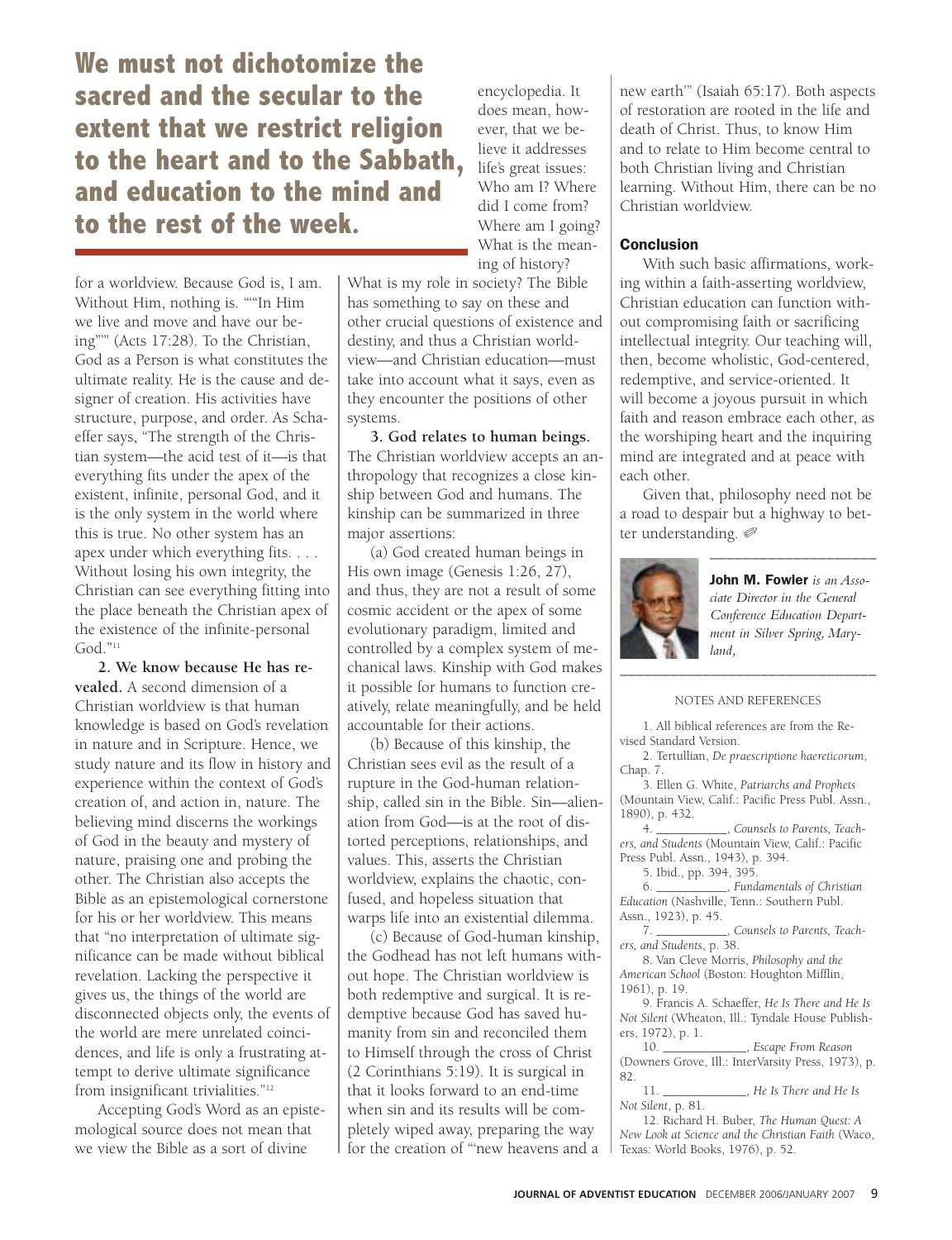

onnie\* was an honor roll student in her Adventist academy. Bill\* played in the band and was a class officer his senior year. Connie's parents work for the church. After gradu-

ation from academy, the middle near Bill's work. The ation from academy, they married and moved to the middle of Wyoming, to be near Bill's work. The nearest church was

nearly an hour's drive away, and few young people attended. The pastor's sermons were not very inspiring, and Sabbath was one of the few days they could sleep in. It became much easier to listen to a sermon on tape rather than to make the effort to attend. Sometimes Connie would plan a picnic, or they would both relax at home with a book. Gradually, the unfinished proj-

**Our schools need to focus on building Christians who are able to deal with difficult situations without losing their faith.**

ects of the week crept into the Sabbath hours.

Roger Dudley's 10-year study of graduates from Adventist academies<sup>1</sup> found that about 48 percent of the respondents educated in Adventist schools were no longer regularly attending church a decade after graduation. Even though many of them may return later in life, these numbers give cause for concern. The original Valuegenesis study<sup>2</sup> reported that the attitudes toward religion of students who attended

Adventist schools and those who attended public schools were not vastly different on many topics. Valuegenesis II research, however, found that Adventist students in churchoperated schools were significantly more likely to uphold the doctrines of the church than Adventist students studying in public schools.3

> Dudley's longitudinal research on graduates from Adventist high schools<sup>4</sup> suggests

\* Not their real names.

## BY SHAWNA VYHMEISTER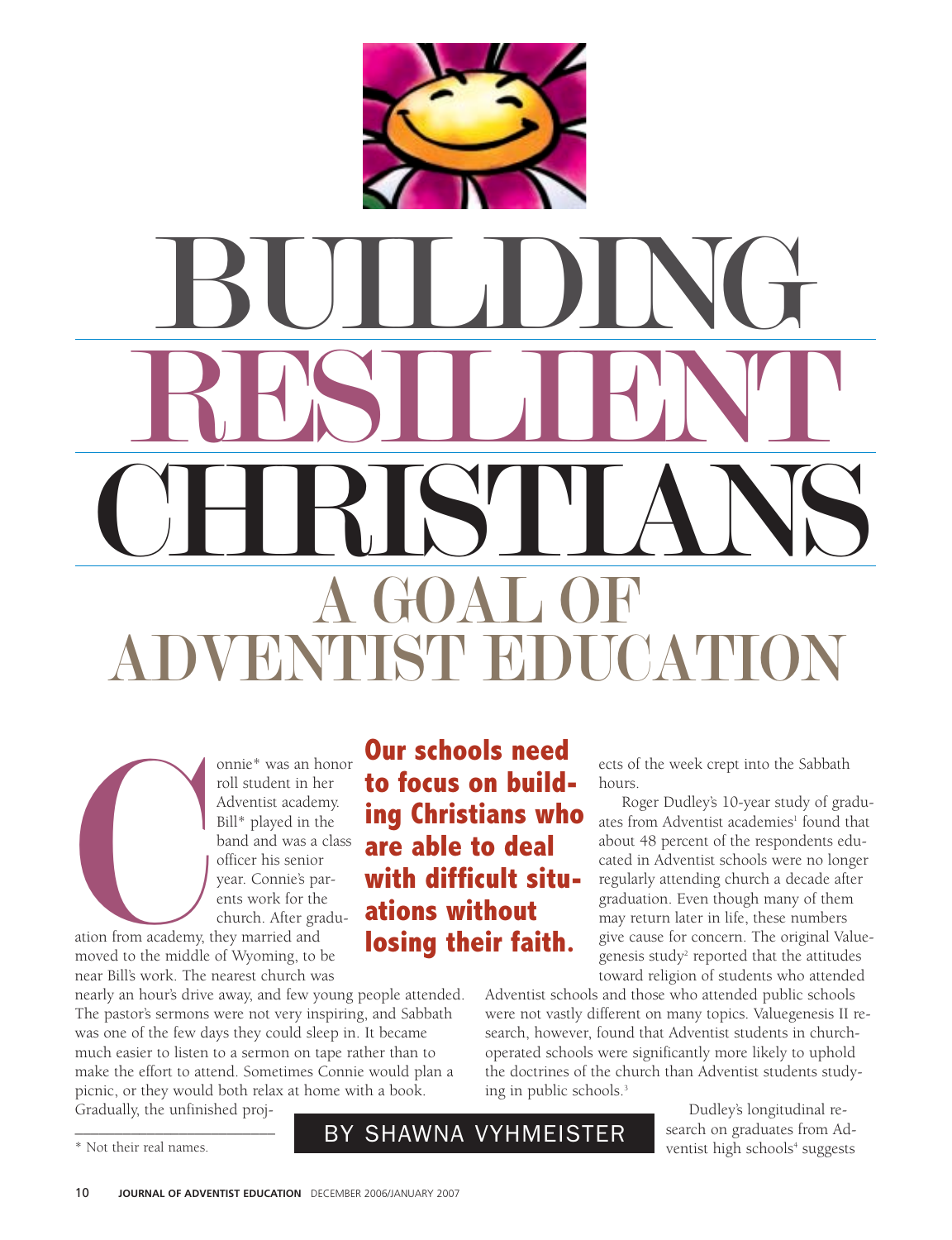

that students actually do get the message, but that when they leave school, many of them don't follow through on their decision to remain Adventists. A variety of explanations have been given for why so many youth leave the church:

1. The world is getting more sinful, and it is therefore harder to raise Christian children who stand up for what they believe.

2. Parents aren't doing their part, and the kids come to school already "pre-programmed" with ideas and

**"Resilient Christians" know how to glean strength to maintain their Christian experience in whatever environment they are planted.**

habits that are incompatible with Christianity.

3. The teachers aren't committed enough or don't really live what they believe, and students "see through" their veneer of Christianity.

4. Young people mean to stay in the church, but after they graduate, they spend a lot of time on secular pursuits, and have little contact with spiritual things. Many complain that their church is not loving, is critical of them, or does not meet their needs, and they eventually drop out.<sup>5</sup>

5. Schools are doing their best, but their methods of promoting Christianity are not effective with today's teens.

Whatever the reason, the solution is the same: Our schools need to focus on building Christians who are able to deal with difficult situations without losing their faith. We need to find out how to better educate our students so that they will become good Christians and useful citizens, and remain practicing church members throughout their lives.

The sort of individual described above could be labeled a "resilient Christian," borrowing a term from secular educational research and applying it to spirituality. This concept could be defined as follows:

"Resilient Christians" know how to glean strength to maintain their Christian experience in whatever environment they are planted. They expect to face adversity for being different from those around them, and do not become discouraged when they discover that other Christians are imperfect examples of God's character. They maintain their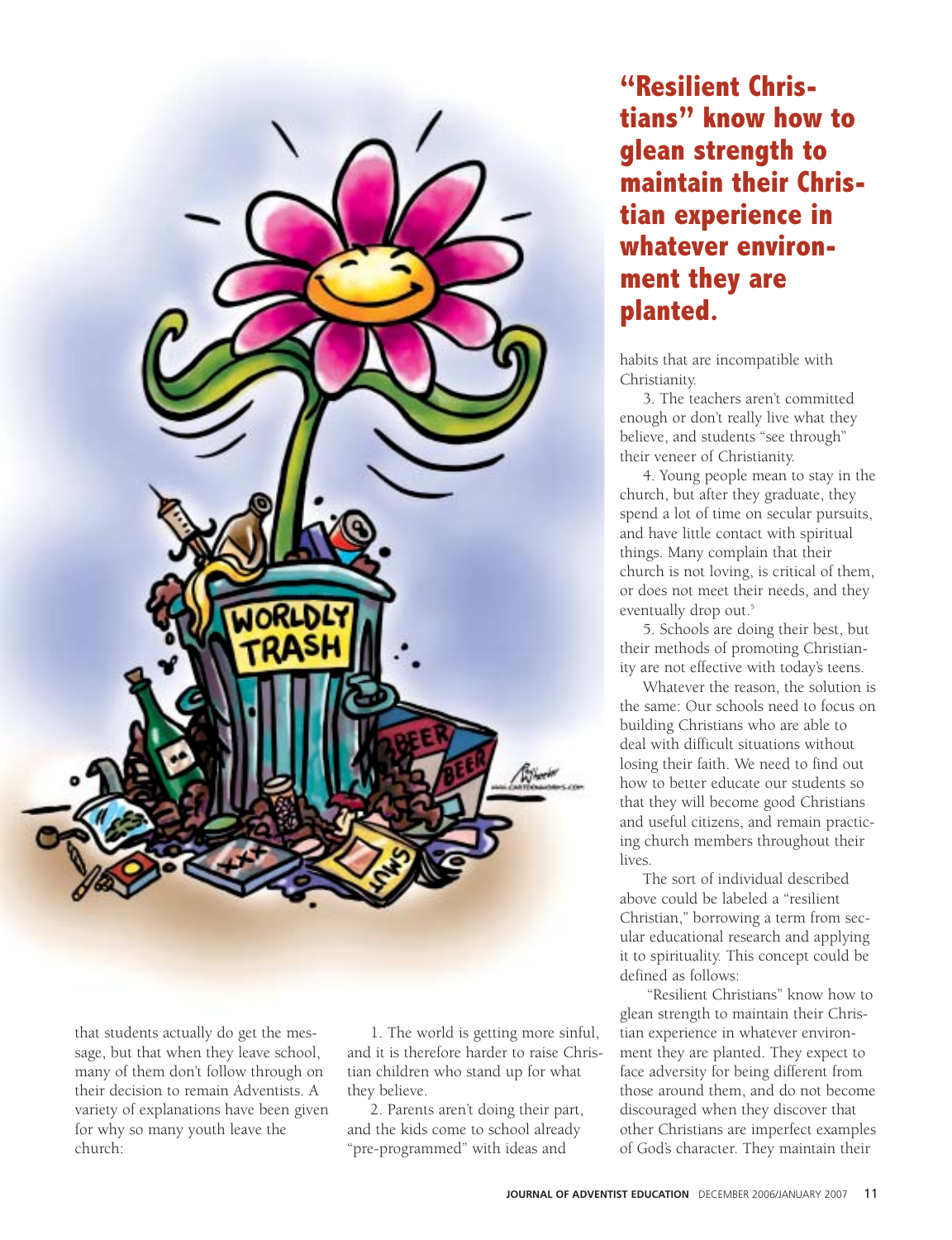## **"Resilient Christian people . . . cope gracefully, even elegantly" with unexpected or unpleasant events.**

own personal relationship with Christ, and share their love for Him with others.

"Resilient Christian people . . . cope gracefully, even elegantly"6 with unexpected or unpleasant events. They are not excessively influenced by their environment, since they have learned how to depend on God for support. Resilience includes insight, independence, relationships, initiative, creativity, and humor.

Christians who are resilient will

• ask tough questions and give honest answers;

• not avoid difficult or painful truths;

• see their circumstances realistically; and

• take responsibility, rather than blaming others for their problems.<sup>7</sup>

If we could develop this kind of student in our schools, we might possibly retain a larger percentage of them, rather than losing them out the back door of the church.

## Related Educational Research

Secular educational research may help to shed light on better ways of developing resiliency in Christian youth. Studies on curriculum and instruction, as well as research on resiliency, can help us teach spiritual concepts, as well as intellectual ones. Following is a review of selected studies, examined for their relevant applications in the area of spiritual resilience.

*Outcome-Based Curriculum Planning* This desired outcome is the starting

point for some approaches to curriculum. Wiggins and McTighe<sup>8</sup> encourage teachers to build their lesson plans backward, beginning with the desired results, and trying to see what they want their assessments to look like. They then determine what sorts of activities will produce that kind of knowledge, and finally, what content will support the overall goals for the course.

This idea makes sense for Christian educators who wish to help students become and remain strong, active church members as well as good citizens of their community. We must begin by knowing where we want to end up, and then design activities and experiences that will help us get there.

If our curriculum is not achieving our goal of developing Christian young people who will "stand for the right, though the heavens fall,"9 we need to change what we are doing and find or design content and activities that better achieve this goal. We need to remem-

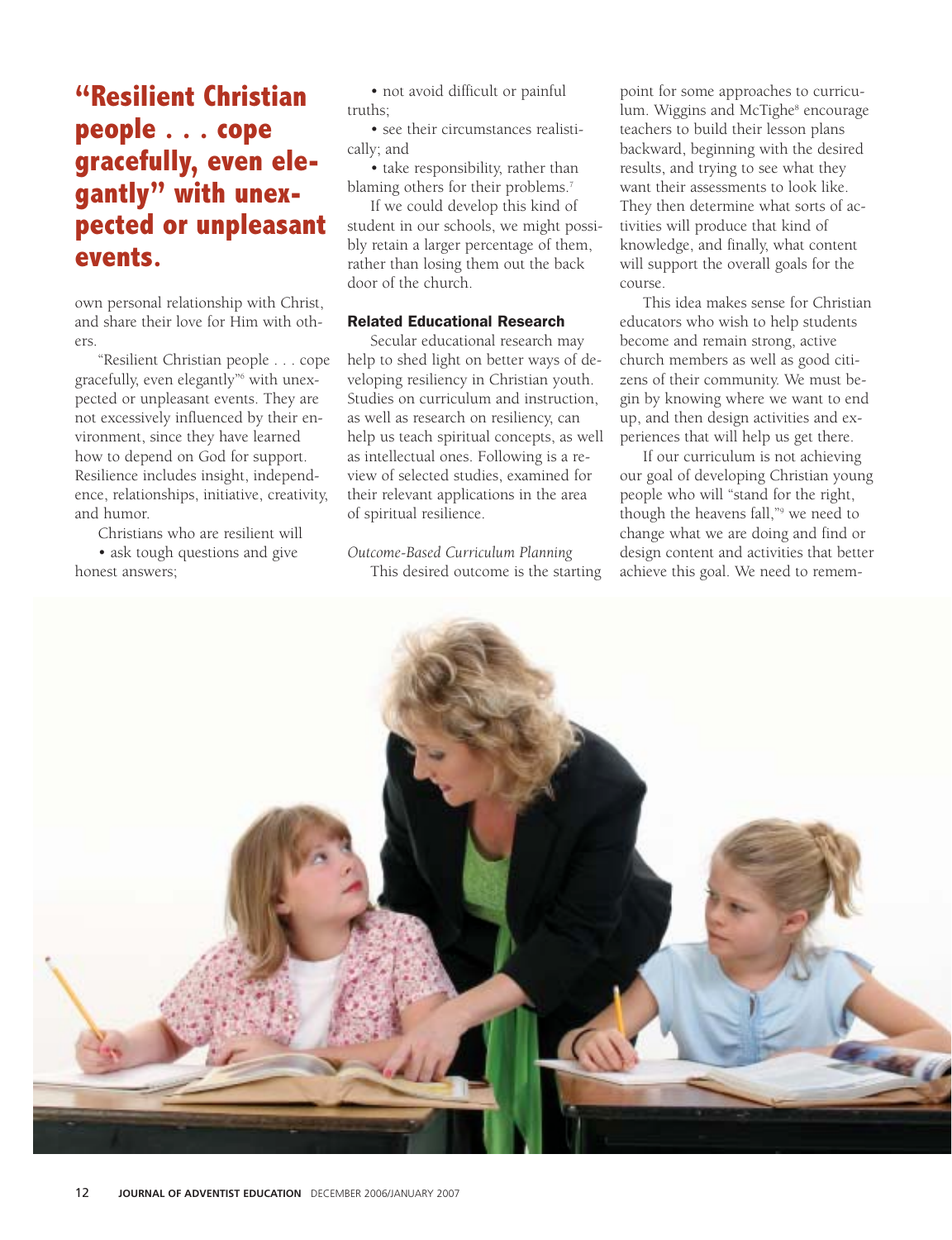ber that the goal is not simply having the students choose to follow Christ. Our success must be measured not by how they choose, but by whether they maintain their initial commitment. Beginning with that outcome in mind, we need to work backward, to see where to make changes that will lead to increased spiritual resiliency in our youth.

## *Educational Effectiveness Research*

One of the basic messages of recent research on educational effectiveness<sup>10</sup> is that no matter how children enter school, they should have a chance to come out better. Sadly, until recently, students who enrolled with many advantages (socioeconomic status, intelligence, background knowledge) often graduated with the top honors, and those who came in weak emerged even weaker. In other words, schools were reproducing society, and not really giving every child a chance. This realization has changed the way schools look at success, and has encouraged many of the leading researchers and consultants to focus on how to help schools with large populations of failing students. As they have concentrated their energies on populations that have traditionally done poorly in school, they have begun to learn many new things that were not clear before:

1. Students who come from impoverished backgrounds often have inadequate family/personal support systems. Their homes and communities are often affected by physical abuse, drug and alcohol use, and emotional abuse.<sup>11</sup>

2. Such students enter school with academic weaknesses and need help to be able to do grade-level work.<sup>12</sup>

3. These students have major deficiencies in the area of vocabulary development. The average 1st grader from a middle- or upper-class home knows a minimum of 6,000 words. A child from an impoverished environment, however, may only understand and use only around 3,000 words.<sup>13</sup>

4. Researchers are finding that the single most important factor in school success is the social support of family.<sup>14</sup> Students who lack that have a big



deficit, indeed, but one that can still be overcome by providing other sources of support.

Though educators do not have any control over students' characteristics when they arrive at school, they do have a fair bit of influence over what they are like when they leave school.<sup>15</sup> Schools and teachers *can* make a difference.

Even if IQ is regarded as fixed (there are varying opinions on this), a high-quality school environment, even one with medium-quality teachers, can improve the performance of lowachieving students. The implication is that what students *don't* bring to school is the school's problem. We can't ask parents to produce higher-quality students to make us look better—we simply need to do a good job with whatever students we get. Therefore, we need to structure each school's program to ensure that every student has a bet-

**Studies on curriculum and instruction, as well as research on resiliency, can help us teach spiritual concepts, as well as intellectual ones.**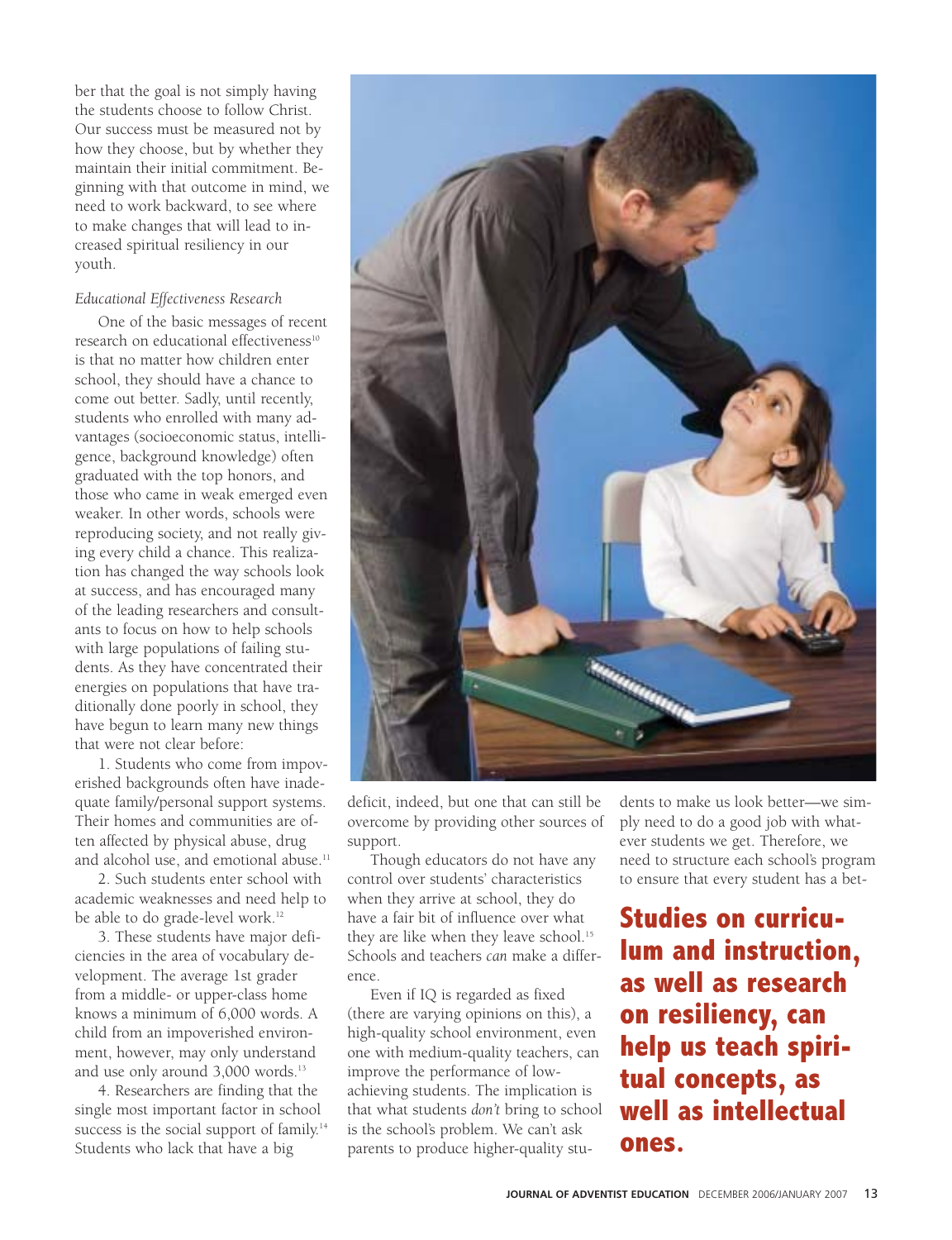ter chance to succeed.

In addition to a new emphasis on building background knowledge where it is absent, current research also suggests making testing more meaningful and using it as a basis for student learning. In a recent conference on teaching and learning, Wiggins<sup>16</sup> proposed doing much more assessment and less teaching, since when students are assessed early and meaningfully, the students themselves can see where and how they need to improve, and can make adjustments to help themselves reach the goal. Wiggins suggests that anything worth learning will probably take multiple attempts before it is achieved. He adds that it is not so much the original content or teaching

The implications for Adventist education are obvious: Teachers need to give pupils more feedback along the way about how they are doing in different aspects of their education, so they can make adjustments. Teachers must not simply blame society or family background for a student's lack of academic or spiritual growth. The school has to make a difference for the pupils who aren't making it on their own, not merely rejoice with those who would have done well with little help from the school. Schools need to work on developing both academic competencies and behaviors that support spiritual resilience, and seek alternative means of support when home and society don't provide enough.



method that motivates student learning, but rather the feedback about how they are doing that helps students the most.17 Basically, when students get clearer feedback about what they are doing well and what they need to improve, this produces more effective learning. Testing should allow students to make adjustments and try again, which makes it a step in learning rather than the end of the process, when it is too late for the student to improve.

*Resiliency Research*

The idea of resiliency is currently receiving a lot of attention from the academic research community, which has focused on students who do well, even under difficult circumstances. They thus hope to identify and understand what factors help such students to be more resilient, so that schools can promote that type of behavior.<sup>18</sup> Adventist educators also need to better understand resiliency before we can begin to make practical adjustments in our

schools to promote it. If we could just boil this ability down to its essence and then help students develop it, they would have a better chance at success.

Benard explains that resiliency is hard to define—like the wind, we see the results, not the actual thing. She claims that "the development of resiliency is none other than the process of healthy human development"19 and therefore is not uncommon. That is, if students learn how to relate properly to their environment, they can cope with the problems that will surely face them both in their personal life and in their Christian journey.

At-risk children are often described as culturally, ethnically, or linguistically different from their peers.<sup>20</sup> These dif-

**One of the basic messages of recent research on educational effectiveness is that no matter how children enter school, they should have a chance to come out better.**

ferences are often seen as deficits in an environment where being like others is important. Such children traditionally do not do as well in school.

The parallels with Christianity are powerful here. Are Christians culturally and linguistically different? They should be. Are they ethnically different? If they see themselves as not belonging to this world, that's exactly how they should feel. Christian students, regardless of their socioeconomic status, may well be judged as inferior because of their differences. Most certainly, they will face strong pressure from society to conform. Some students have the inner strength to stand up to that pressure; others do not.

Researchers have searched for dif-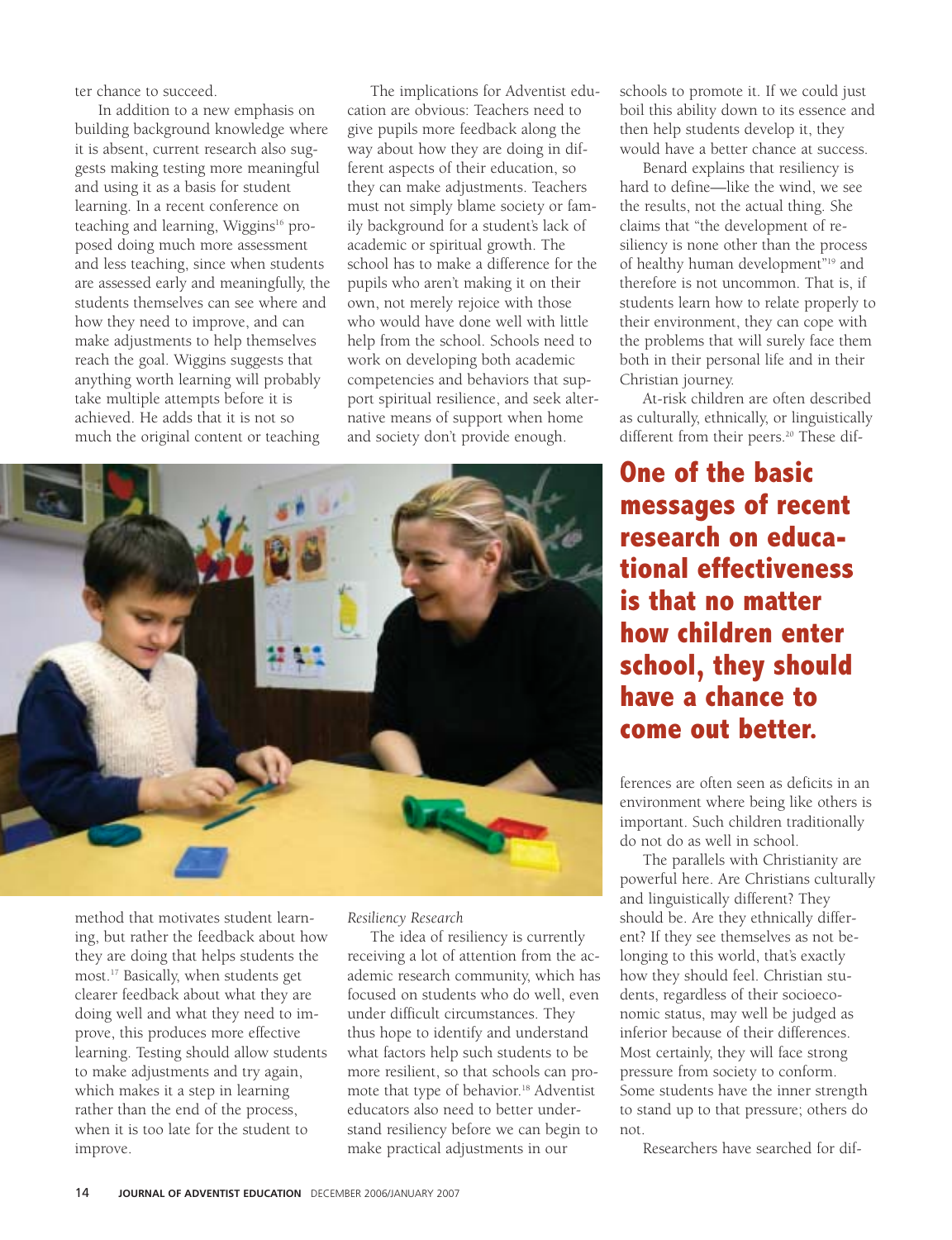ferences between students who are atrisk but do well, and students who face the same difficulties but are overwhelmed by them. Resilience literature suggests that educational persistence and academic achievement correlate with participation in extracurricular activities and pride in the child's school.<sup>21</sup> Other results show that resilient students had significantly higher perceptions of family/peer support, teacher feedback, and positive ties to the school. They placed a higher value on school, peer belonging, and family than non-resilient students did. Researchers also found that students' sense of belonging at school was the only significant predictor of academic resilience.<sup>22</sup>

In their meta-analysis of research

**Though educators do not have any control over students' characteristics when they arrive at school, they do have a fair bit of influence over what they are like when they leave school.**

• a good school and classroom learning environment.<sup>24</sup> These results have important impli-



on resiliency, Waxman, Gray, and Padrón<sup>23</sup> attempted to summarize what is known about resilient children. They came up with the following list of personal and environmental characteristics:

- social competence,
- problem-solving skills,
- autonomy,
- a sense of purpose,
- motivation and goal orientation,
- positive use of time,
- family support, and

cations for Christian schools. If our goal is to develop resilient Christian adults who will remain true to their beliefs in spite of adversity, we need to help our students develop these characteristics. We already know that family support matters. But external support matters, too. The sense of belonging to a school was the only significant predictor of success for at-risk students. This identification with an esteemed group is important for students. They need to know that school

is one place where they are loved, accepted, and safe.

Comer<sup>25</sup> suggests that the lack of family support can be replaced in a child's life either by teachers or other caring adults. But this list of skills also shows a need for autonomy, an individual sense of where one is going and how to get there, as well as the ability to solve problems and make good use of time. Do we teach these skills in our schools? Unfortunately, I fear that we do not emphasize them enough. We often try to save our students from the world by not giving them the opportunity to interact with it and make their own choices about it. This is incredibly complex because of sinful human nature. On the one hand, students must

> make their own decisions about doing what is right. On the other hand, if we allow them too much freedom, they will tend to choose what is not best for them, given the sinful nature of human beings.

So what is a school to do? The resiliency literature suggests that we need to teach students how to make good decisions for themselves. This is much more difficult than simply creating a fair set of rules to follow.

## *Unconditional Teaching*

Teachers sometimes complain that students are enrolling with less and less from home (less learning, less character, less in the way of life skills) and that school is supposed to magically make up

for all the things homes are failing to do. It's important to note, however, that students don't only come in with less of *everything*. They are also more diverse than before. Students are exposed to many more ideas at a young age, even within the Adventist school system, and they bring new and different skills to class than they did 20 years ago. As for what the school is supposed to do about it, it seems there really is only one answer: Either we are intentional about helping students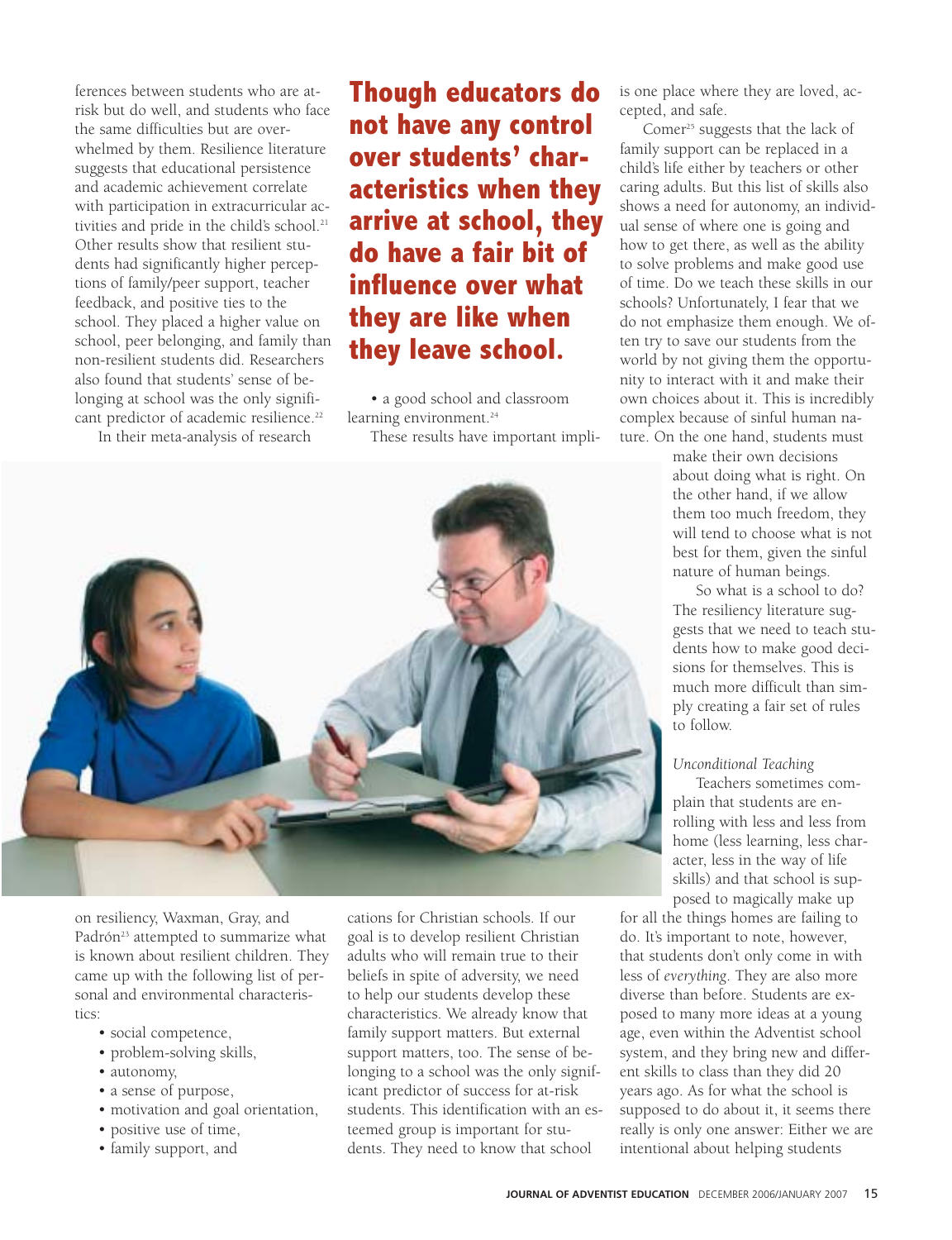achieve success, or we are not. As educators, we cannot shirk our responsibility by blaming parents for not doing their part. Either we accept the challenge and do our best to ensure that all students learn, or we should find a different profession. Education is a salaried job—we are paid to get the job done, not to do only the pieces we have traditionally considered our responsibility in the past.

Secular researchers are now suggesting what Christians have known all along—helping each child reach his or her potential is a must. We cannot excuse ourselves by assuming that it is inevitable that at-risk students will fail. Our mandate is to find appropriate methods and materials to help them succeed.

This concept of accepting students as they are and teaching them whatever they need to know is referred to by some as "unconditional teaching."26 The idea here is that we don't see students as having deficits that we have to

## **Teachers need to give pupils more feedback along the way about how they are doing in different aspects of their education, so they can make adjustments.**

"fix," but rather, we value each individual for himself or herself. Kids need unconditional acceptance. "Unconditional teachers. . . make it clear that although there are certain expectations in the classroom—expectations that, ideally, the students themselves have helped to create—the teacher's basic affection need not be earned."27 This does not mean there are no standards; merely that children are valued for more than their successes.

Each child should be equally important to us. The teacher "should see in every pupil the handiwork of God a candidate for immortal honors. He should seek so to educate, train, and discipline the youth that each may attain to the highest standard of excellence to which God calls him."28 We cannot be satisfied with achieving success with only some of our students. "If some children matter more to us than others, then all children are valued only conditionally."29

This concept of unconditional teaching is one that we need to work on as Christian teachers. It is always easier to love only the lovely and the loving, but that is not what God asks us to do. It is also easy to give students the idea that God will not love them if they participate in certain behaviors.

We need to realize that our classroom demeanor will have a deep and lasting effect on the way our students view God. If we are impatient and unkind when they fail, they may well see

## Some things you can do to increase resiliency in your students:

- 1. Make students responsible for their own behavior. Young people need to learn that achieving Christian maturity isn't about whether or not they "get caught," but about learning to make positive choices that will affect their future.
- 2. Help students learn how to make decisions about what to watch on television, what to read, what to access on the computer, etc. Don't tell them what to do—help them learn how to decide.
- 3. Don't overprotect students. Let them talk about the evils in society and understand what is wrong with certain behaviors or entertainments and why they should be avoided. Don't desensitize them to evil by constant exposure, but help them learn to recognize evil when they see it, so they can steer clear of it.
- 4. Let students know that as Christians, they are walking north in a world that is going south. They need to know that they will not remain different if they simply follow the crowd and do what comes naturally.
- 5. Give students unconditional love and support. Resilient students usually have at least one adult who believes in them and cares what happens to them. Ideally, this includes two parents and a teacher, but any interested adult can make a difference in the life of a child.
- 6. Give students responsibilities to carry out. Resilient students often have at least one talent or some responsibility where they feel they make a difference to others. Give them classroom responsibilities. Encourage them to assist younger students. Schedule classroom community service projects. Make them feel needed.
- 7. Talk with students about what will happen when they leave the sheltered environment of Adventist schools. Ask them how they plan to handle the pressures of the secular world. Planning ahead will help them deal with difficult issues in the future.
- 8. Offer opportunities for students to practice their new skills. Help them to meet non-Adventist realities in safe ways.
- 9. Evaluate your teaching and your school's programs. What are you doing to help students prepare to live and thrive as Christians in a secular society?
- 10. Search your own soul. What do you do to feed your personal spirituality in a secular world? You cannot share what you do not have.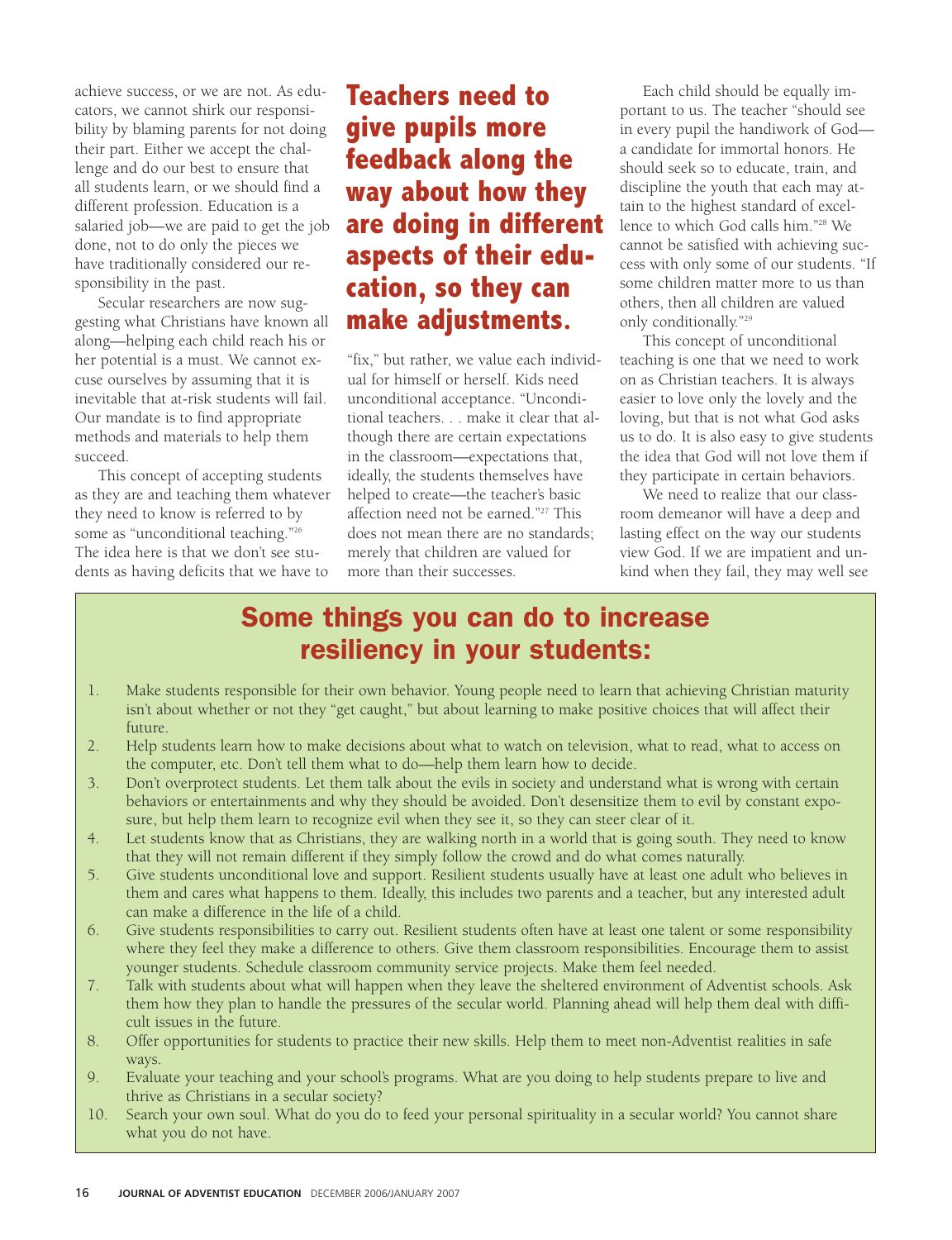

God as being the same way. If we overlook the character flaws of the good students, that message also gets recorded. If we allow all students some freedom and the opportunity to make important decisions with the support of caring adults to help them work through the implications, they will have the opportunity to grow from those experiences. The question is not what will solve the teacher's problem in the simplest way today, but rather, what solution will produce the best long-term results for each student?

## Developing Spiritual Resiliency in Our Students

Developing resilient Christians is not a uniquely Adventist goal. Other Christian institutions advertise programs for those who wish to develop "an intellectually resilient Christian worldview."30 But the question persists: Why are we not having greater success? We know that part of the answer is that developing resilient young people who will not fail when faced with real-world problems is not an easy task, especially within the sheltered environment of the Christian school.

"What's required to deal with the real world cannot neatly be summarized in a theory, or by facts or by mere education. The rich range of complex and subtle skills we need can only be acquired by living in a complex set of situations and cultivating the raft of abilities such complexities require."31 If we do not create these more complex situations in which our students can develop and practice real-life skills, how can we expect them to be able to cope when they leave the sheltered, nurturing environment of the Adventist school?

It is clear that, in many cases, the education we have been providing is not sufficient to prepare young people to remain faithful to God when they leave school. Of course, in a sinful

**If our goal is to develop resilient Christian adults who will remain true to their beliefs in spite of adversity, we need to help our students develop these characteristics.**

world where the devil is actively at work, nothing that we try will be 100 percent effective. We must, however, continue to expand our concept of what constitutes good education, and what we need to do in our schools. Often, we presume "that mere education will help our children find their way in the world. The richer word instead is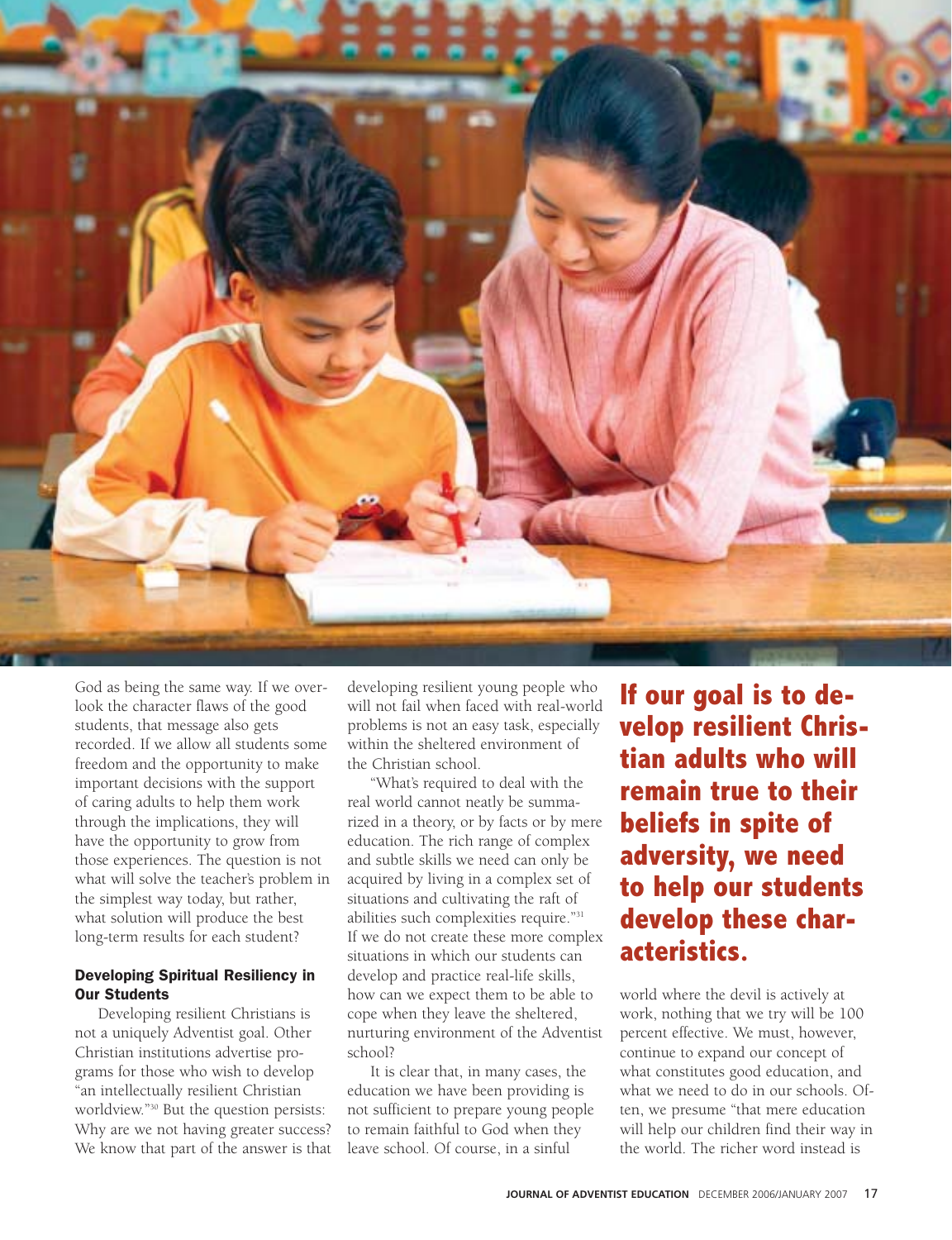## **The resiliency literature suggests that we need to teach students how to make good decisions for themselves.**

*formation*. Formation is both education and the shaping of the entire person so that he or she is deep in resources for coping with a world that is sometimes evil."32

Simply telling students what they should do will not produce the desired result. We need to help them develop ways of living and thinking that will get them through difficult times. They need to practice these skills, and take ownership of them.

It is crucial when contemplating how to develop a complex concept like spiritual resiliency that we do not forget our source of power. In order to develop a resilient Christian life, we need to "listen to God's voice in Scripture daily," and to expose ourselves regularly to "an expository teaching ministry. Without that hearts start to harden and we wander."33

Giving students the space to develop their own values system is not as simple as removing the barriers and allowing them to choose for themselves. God has made it abundantly clear that behavior does matter to Him. He has specific, binding rules for our lives, and wants us to live within His boundaries. But within those ethical absolutes, there is still a lot of freedom for personal expression.

My challenge to Adventist educators everywhere is to help our students develop the skills they need to be resilient Christians. Help them learn to get nourishment from the Source; to accept being different from the world; not to become discouraged by other people's failures; to be holy in a sinful world. These skills are developed through careful use and practice—and feedback. They are not often explicit in the curriculum, yet they are implicit in everything we stand for, and they are required for success in life.

As educators, we must find ways to make current educational research serve the needs of the church—not only to better our academics and teaching techniques, but also to develop spiritual resilience in our students. Ø



\_\_\_\_\_\_\_\_\_\_\_\_\_\_\_\_\_\_

Ph.D., *is Associate Professor of Curriculum and the Chair of the Department of Educational Studies at the Adventist International Institute of Advanced Studies (AIIAS)*

*in the Philippines. She has also taught in Rwanda,Argentina, and the United States.* \_\_\_\_\_\_\_\_\_\_\_\_\_\_\_\_\_\_\_\_\_\_\_\_\_\_\_\_\_\_\_\_

#### NOTES AND REFERENCES

1. Roger Dudley, *Why Our Teenagers Leave the Church: Personal Stories From a 10-Year Study* (Hagerstown, Md.: Review and Herald Publ. Assn., 2000).

2. Roger Dudley, with V. Bailey Gillespie, *Valuegenesis: Faith in the Balance* (Riverside, Calif.: John Hancock Center for Youth Ministry, La Sierra University, 1992).

3. V. Bailey Gillespie and Michael J. Donahue, *Ten Years Later: A Study of Two Generations* (Lincoln, Neb.: AdventSource, 2004).

4. Dudley, 2000.

5. Ibid.

6. Larry Crockett, "Friends, Knowing, and Doing," section, paragraph 4, "Christian Know-How." Sermon preached at St. Mary's church, Hastings, Minn., October 21, 2001, retrieved October 27, 2005, from http://www.stmaryschurch. us/sermons /10\_21\_01.html.

7. Robert Mullen, *The Resilient Christian 1: The Use of Insight*, n.d. Retrieved October 27, 2005, from http://www.westworthcoc.org/ ResilienI.htm.

8. Grant Wiggins and Jay McTighe, *Understanding by Design*, expanded 2nd ed. (Alexandria, Va.: Association for Supervision and Curriculum Development [hereafter referred to as ASCD], 2005).

9. Ellen G. White, *Education* (Mountain View, Calif.: Pacific Press Publ. Assn., 1903), p. 57.

10. See, for example, Robert J. Marzano, *Building Background Knowledge for Academic Achievement* (Alexandria, Va.: ASCD, 2004); Robert J. Marzano, Timothy Waters, and Brian McNulty, *School Leadership That Works* (Alexandria, Va.: ASCD, 2005); James Comer, "Preparing Today's Youth for Tomorrow's World." Keynote address presented at the ASCD Conference on Teaching and Learning, October 23-25, 2005, San Francisco, Calif.; Spence Rogers, "Assessment Strategies That Teach and Increase Achievement." Paper presented at the ASCD Conference on Teaching and Learning, October 23-25, 2005, San Francisco, Calif.

11. Comer.

12. Marzano, 2004.

13. Graves and Slater, cited in Scott K. Baker, Deborah C. Simmons, and Edward J. Kameenui, "Vocabulary Acquisition: Synthesis of the Research." University of Oregon. National Center to Improve the Tools of Educators. Retrieved October 28, 2005, from http://idea. uoregon.edu/~ncite/documents/techrep/tech13. html.

14. Comer; Hersh C. Waxman, Jon P. Gray, and Yolanda N. Padrón, *Review of Research on Educational Resilience*. Research Report No. 11. Center for Research on Education, Diversity and Excellence (CREDE), University of California, Santa Cruz. Retrieved October 27, 2005, from http:// www.cal.org/crede/pubs/research/RR11.pdf.

15. Rogers; Comer; Marzano, 2004.

16. Grant Wiggins, "Less Teaching, More Assessing: Learning via Feedback." Presented at the ASCD Conference on Teaching and Learning, October 23-25, 2005, San Francisco, Calif.

17. Ibid.; see also Marzano, 2005.

18. See Diane Clark and Pamela Garriott, "Teaching Strategies That Foster Resiliency in Inclusive Settings." Paper presented at the ASCD Conference on Teaching and Learning, October 23-25, 2005, San Francisco, Calif.; Waxman, Gray, and Padrón.

19. Bonnie Benard, *Resiliency, What We Have Learned* (Oakland, Calif.: WestEd, 2004), p. 9.

20. Julia Bryan, "Fostering Educational Resilience and Achievement in Urban Schools Through School-Family-Community Partnerships," *Professional School Counseling* 8:3 (February 2005), pp. 219-227. Retrieved October 27, 2005, from Academic Search Premier Database.

21. Karen A. Randolph, Mark W. Fraser, and Dennis K. Orthner, "Educational Resilience Among Youth at Risk," *Substance Use & Misuse* 39:5 (2004), pp. 747-767. Retrieved October 27, 2005, from Academic Search Premier Database.

22. Waxman, Gray, and Padrón, p. 5.

23. Waxman, Gray, and Padrón.

24. Adapted from Benard, 1993; McMillan and Reed, 1994, both cited in Waxman, Gray, and Padrón, 2003.

25. Comer.

26. Alfie Kohn, "Unconditional Teaching," *Educational Leadership* 63:1 (September 2005), pp. 20-24.

27. Ibid., p. 24.

28. Ellen G. White, *Counsels to Parents, Teachers, and Students* (Nashville, Tenn.: Southern Publ. Assn., 1913), p. 229.

29. Kohn, p. 20.

30. Doug Lucas, *Brigada Today* (May 24, 2002). Retrieved October 27, 2005, from http:// www. brigada.org/today/2002/20020524.html.

31. Crockett, Introduction, paragraph 4.

32. Ibid., Christian Formation section, paragraph 1.

33. David Jackman, "Our God Reigns—God Our Saviour: David Jackman Expounds Psalm 95" (2001). Retrieved October 27, 2005, from http://livingwordnet.com/otbooks/psalms/ psalm95.html.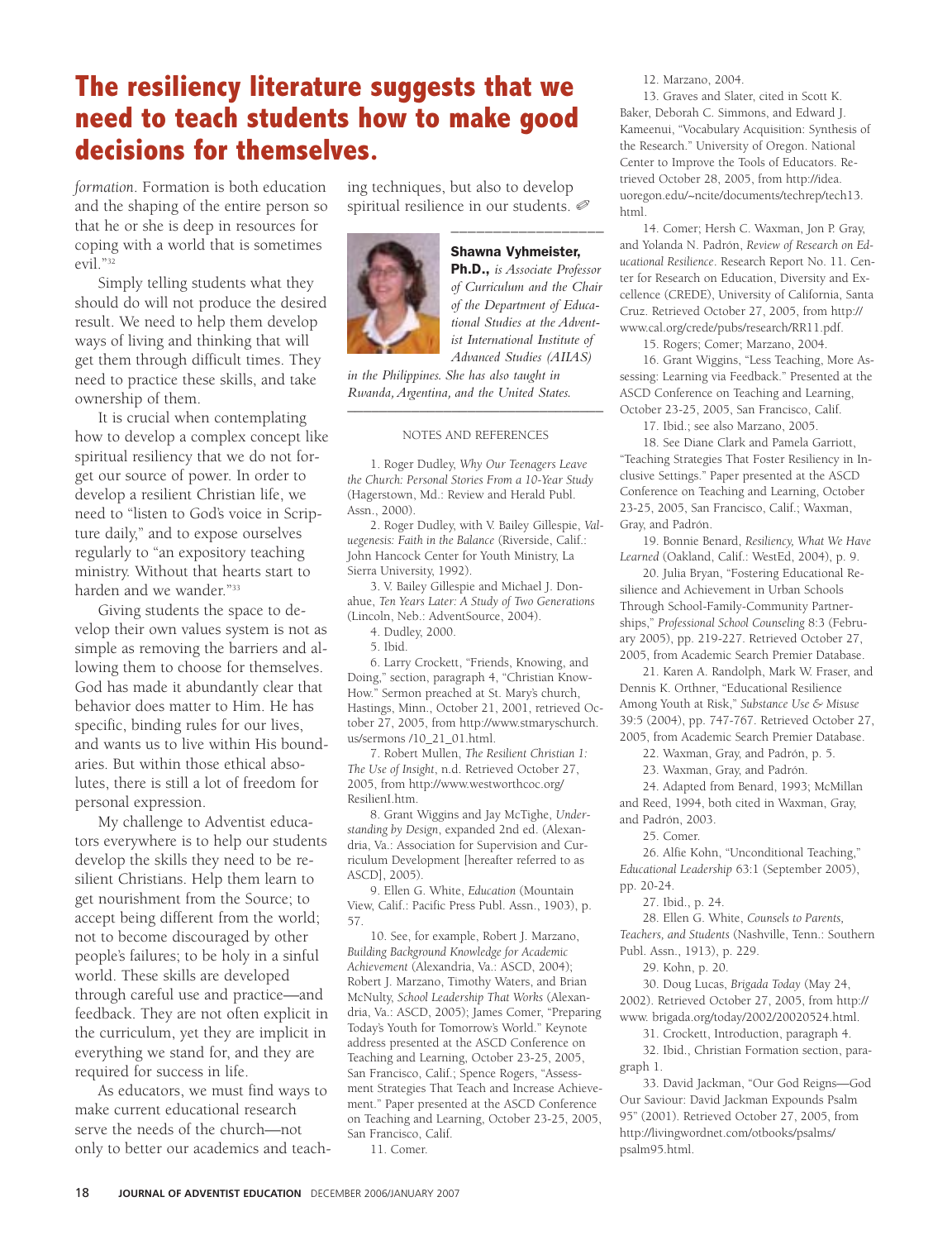# Profile 2004:  $K-12$  TEACH PERCEPTIONS OF ADVENTIST CURRICULUM

*Note: This is the second article to appear in the* **JOURNAL OF ADVENTIST EDUCATION** *based on the results of the Profile 2004 study of educators in the North American Division (NAD). For those desiring in-depth information including statistical results, links to the full report submitted to the NAD Curriculum Committee as well as the paper presented at the American Educational Research Association can be found at http://www.andrews.edu/~ burton/. Results of the Profile studies help administrators, teachers, and teacher educators to better understand one another's perceptions of curriculum and instruction issues*

Picture Removed

all NAD educators with e-mail addresses. As e-mail addresses often change or may be inaccurate in published or electronic lists, thus making surveys sent to those addresses undeliverable, the research team decided to invite all educators with e-mail addresses to participate in the study, rather than doing a random sample. The researchers included all educators with e-mail addresses in order to obtain a comparable number of completed surveys to those received in previous Profile studies conducted via surveys sent by mail. A total of 2,718 NAD elementary and secondary teachers and administrators had e-mail addresses available via printed

*and concerns. It thus helps to set the agenda for curriculum development in the NAD.*

For almost two decades, the North American<br>Division has conducted studies to deter-<br>mine the effectiveness of its curriculum ma-<br>terials. Profile 2004 is the latest in this se-<br>ries. Each of the nine Profile studies has<br>su Division has conducted studies to determine the effectiveness of its curriculum materials. Profile 2004 is the latest in this series. Each of the nine Profile studies has surveyed NAD K-12 teachers about their perceptions and use of curriculum guides prepared under

the direction of the North American Division Curriculum Committee (NADCC).

As this survey was conducted electronically, available participants included

BY LARRY D. BURTON, PRETORIA G. GITTENS-ST. JUSTE, AND R. LEE DAVIDSON

or electronic lists. Of this number, 540 responded, for a gross response rate of 19.9 percent. The total number of respondents was comparable to, although a bit smaller than, previous Profile studies.

The Profile 2004 study included two survey items on the availability of NAD-prepared curriculum guides and their use by classroom teachers. Three additional survey items asked teachers to rate the quality of the curriculum guides. This article reports on teachers' responses to these items. The survey items relating to teachers' perceptions of the

> quality of NAD curriculum guides asked if (1) the materials were easy to use, (2) they represented best practices in the field, and (3) they supported the Advent-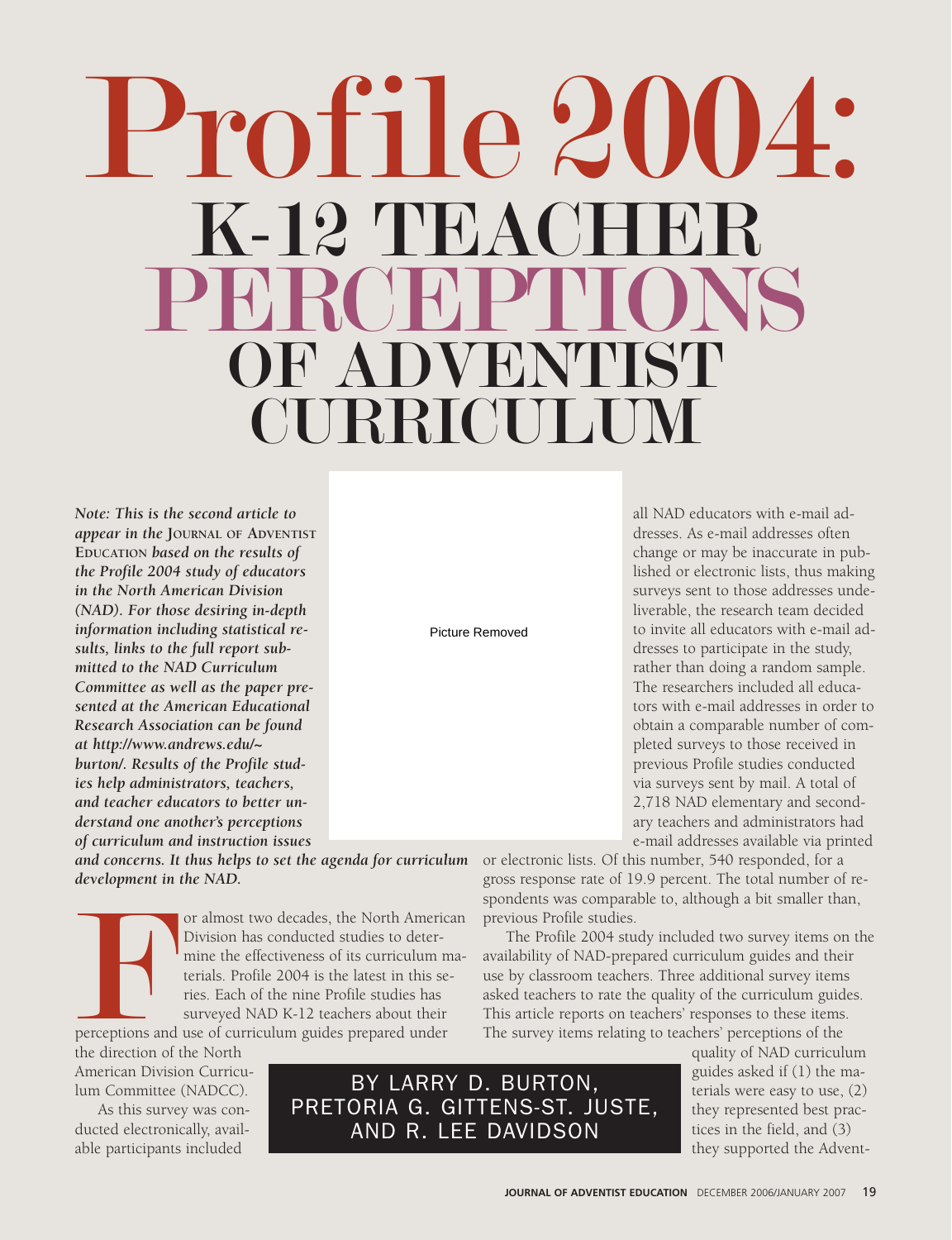ist philosophy of education. Teachers responded to these items using a traditional Likert scale with five options: strongly agree, agree, neutral, disagree, and strongly disagree. For the analysis reported in this article, the responses for "strongly agree" and "agree" were combined into a single group, as were the responses for "strongly disagree" and "disagree." This resulted in three groups of respondents: those who agreed with the survey item, those who disagreed, and those who were neutral toward it.

## Availability of NAD Curriculum Guides

To determine whether NAD-prepared curriculum guides were available, we asked the K-12 teachers to indicate whether they had a copy of the curricular guides developed for their discipline. A large majority of teachers had a copy of the NAD-prepared curriculum guides, with responses ranging from a low of 70.7 percent of elementary teachers who said they had a copy of the *K-8 Fine Arts Curriculum Guide* to a high of 81.4 percent of academy teachers who had copies of either the *9-12 Language Arts Curriculum Guide* or the *9-12 Modern Languages Curriculum Guide*.

With the exception of the *K-8 Fine Arts Curriculum Guide*, fewer than 10 percent of elementary teachers responding to the survey indicated they

did not have a copy of any particular curriculum guide. Almost one-third of elementary-level respondents said they did not have a copy of the newly released *K-8 Fine Arts Curriculum Guide*. It is possible that some conferences had delayed the distribution of the Fine Arts document until the beginning of the 2004-2005 school year, as some had made a similar decision regarding the *Journey to Excellence* campaign materials (see Figure 1).

A small percentage of respondents said they were not sure whether they had a copy of the curriculum guide for their subject area. To determine whether teachers who were new to the Adventist system and those with five or fewer years of experience were more likely to be unsure about having copies of these NAD curriculum guides, the researchers did a cross-tabulation analysis. For three curriculum guides (K-12 mathematics, 9-12 social studies, and K-8 language arts), it was true that new teachers were more likely than more seasoned teachers to respond "not sure." It should be noted, however, that the largest group of new teachers said they did have copies of all curriculum guides.

Perhaps new teachers were not aware of NAD curriculum guides and therefore did not investigate whether these materials were available at their schools. It is possible no one shared information about the NAD curriculum

guides with these new teachers. Also, in some schools, teachers make notes in the curriculum guides and then carry those items with them when they move to a new school. Therefore, some teachers may have had the curriculum guides at a previous school but were unsure whether they were available at the current school. If teachers weren't sure they had copies of the curriculum guides, it would seem obvious that they were not using them. Maybe this situation could be improved if conference superintendents informed every K-12 teacher on a yearly basis that NAD-approved textbooks and curriculum materials are expected to be used in the classroom, and provided information on how to obtain replacement copies.

## Use of NAD Curriculum Guides

Elementary and secondary teachers were asked whether they used the NAD-produced curriculum guides for long-term planning. With the exception of the *K-8 Physical Education Curriculum Guide*, only about 25 percent of all respondents reported using their curriculum guides "regularly" for this purpose. When combining teachers who chose "regularly" or "sometimes" in response to this survey item, the *K-8 Language Arts Curriculum Guide* appeared to be the most-used new curriculum guide. Just over 71 percent of teachers reported using it at least "sometimes." The *K-12 Mathematics*

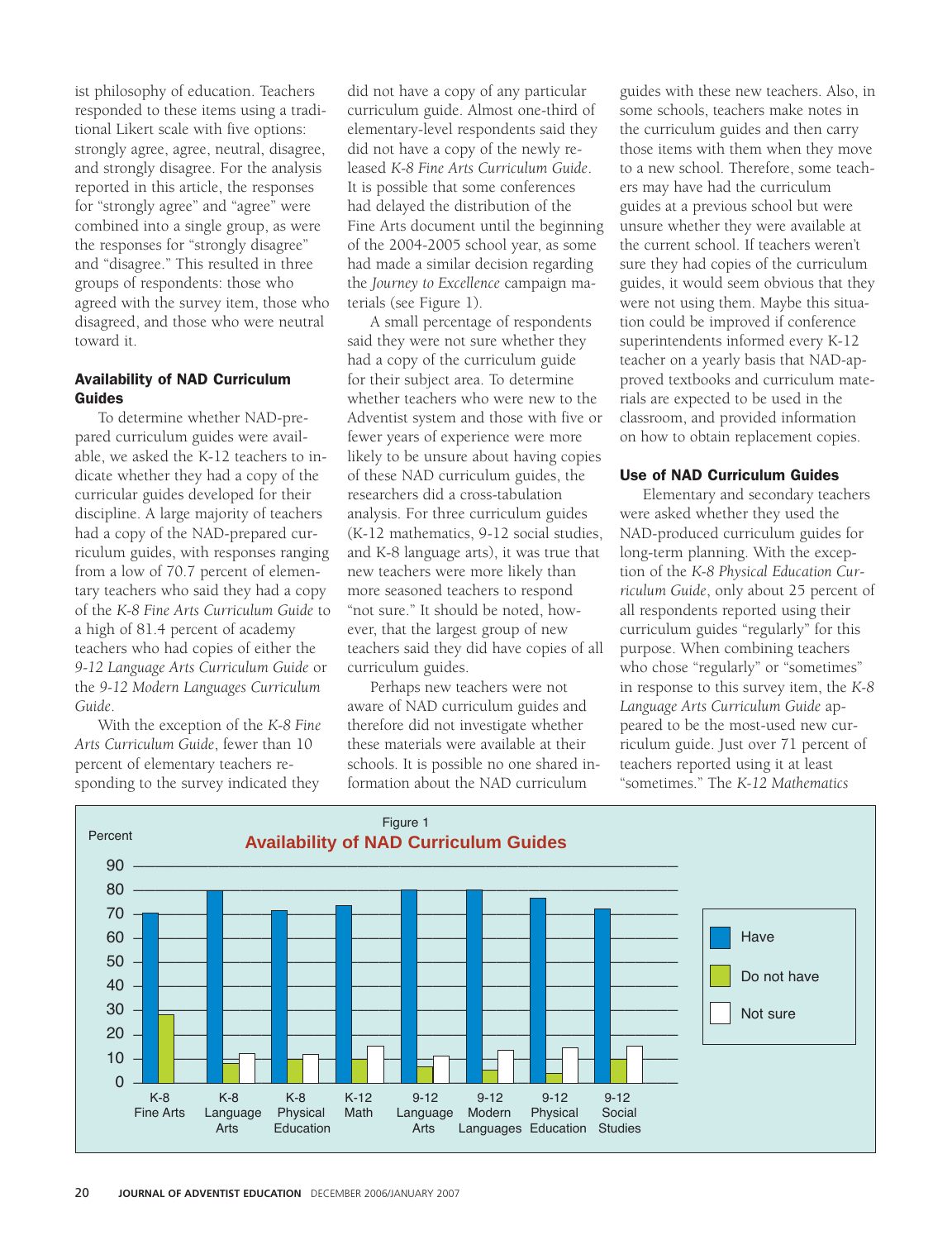*Curriculum Guide* was used at least "sometimes" by 64.8 percent of respondents, and the *9-12 Language Arts Curriculum Guide* was used "regularly" or "sometimes" by 62.0 percent of respondents.

Only 13.5 percent of elementary physical education teachers indicated that they regularly used the PE curriculum guide for long-term planning. Perhaps one reason for this response is that physical education is not considered a "core curriculum area" by many educators. Thus, elementary teachers may not use this guide regularly because they devote little instructional time to the subject. Also, some NAD elementary schools do not have adequate facilities for the teaching of PE, so they may be less likely to use the curriculum guide. Of the curriculum guides studied in Profile 2004, the K-8 and 9-12 guides for physical education were the least used by teachers, with 45.7 percent of elementary teachers and 54.3 percent of secondary teachers who taught physical education indicating they "never" used these curriculum guides. Perhaps a study should be conducted comparing the structure, content, and implementation patterns of the guides that get the most use with those that get the least. The other curriculum guides listed in Table 2 were used by about half of the responding teachers. No data was reported for the *K-8 Fine Arts Curriculum Guide* due to an error on the survey instrument.

In the Profile '99 study, slightly more than 60 percent of the secondary **Each of the nine Profile studies has surveyed NAD K-12 teachers about their perceptions and use of curriculum guides prepared under the direction of the North American Division Curriculum Committee.**

teachers surveyed reported having used their curriculum guides for long-term planning within the previous school year. The results from Profile 2004 seem to indicate a major decline in the regular use of curriculum guides at the secondary level. However, as the two surveys' questions and response options were not identical, it is impossible to be sure of that conclusion. Still, it should be noted that after almost two decades of revising curriculum guides and studying the process through Profile surveys, the largest single group of academy-level teachers still select "never" to indicate how frequently they use curriculum guides for long-term planning. In response to this pattern of non-use, particularly at the secondary level, the Secondary Advisory of the NADCC voted to suspend the production of further curriculum guides until they can give more in-depth study to

this phenomenon and develop a strategy for providing curriculum materials that will positively impact the work of NAD secondary teachers.

## Quality of NAD Curriculum Guides

Three questions were included in the Profile 2004 survey to assess the quality of NAD-produced curriculum guides. Respondents were asked to rate these guides regarding usability, inclusion of best practices in the discipline, and support for the Adventist philosophy of education.

## *Usability of NAD Curriculum Guides*

In an attempt to measure "teacherfriendliness," the survey instrument asked teachers whether each curriculum guide was "easy to use." This phrase was selected because in the Profile '99 study, academy teachers said curriculum guides could be improved by making them "easier to use."

For the eight curriculum guides studied in Profile 2004, the overwhelming response to this item was "neutral." With the exception of the *9- 12 Language Arts Curriculum Guide*, more than half of the respondents selected the neutral response for the "easy to use" item. For the *9-12 Language Arts Curriculum Guide*, almost 44 percent of the respondents selected "neutral." This ambivalent reaction by such a large number of teachers is consistent with their response to the question about the use of curriculum guides. If only about one-fourth of teachers regularly use the curriculum

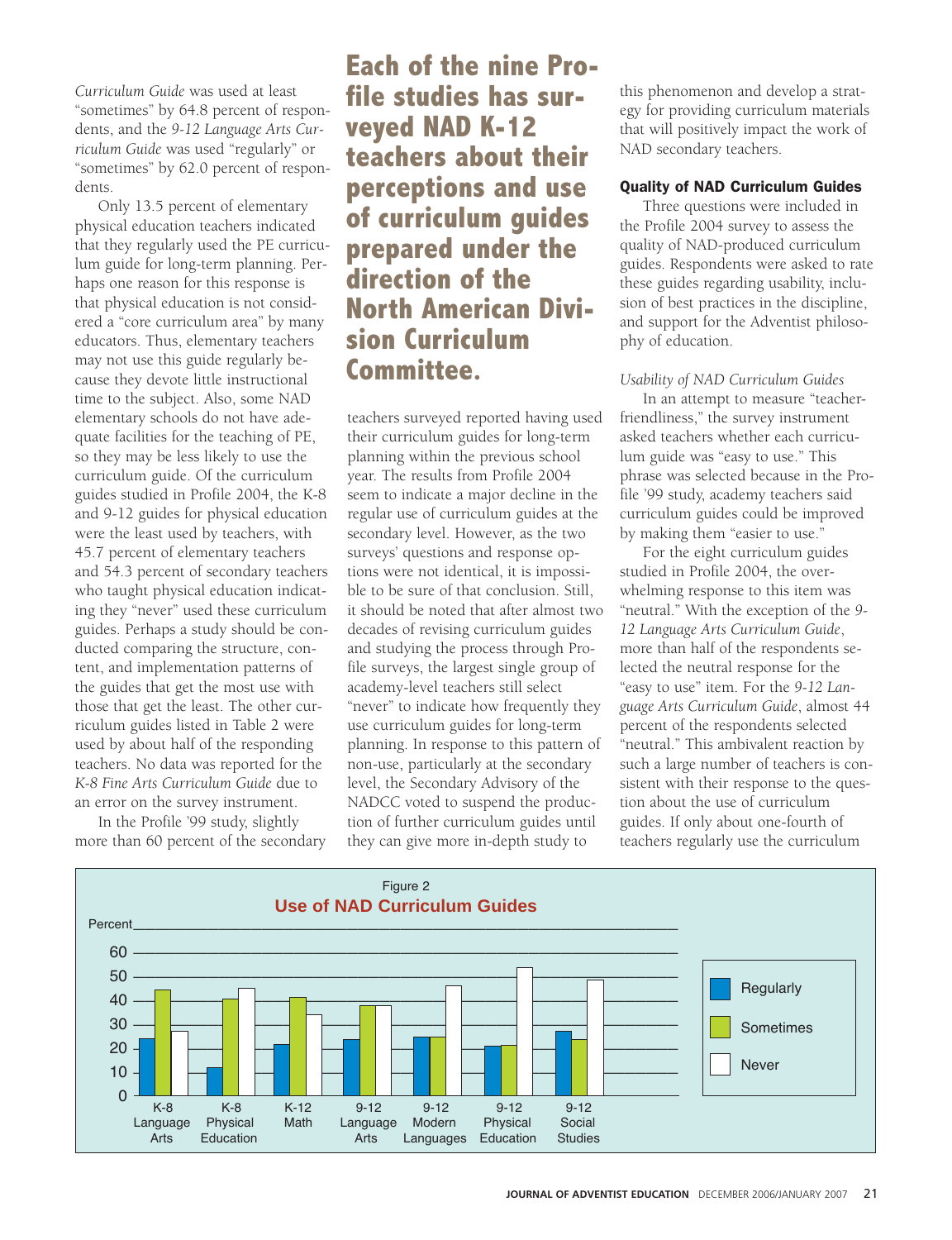guide, then the other 75 percent are probably unfamiliar with the guides and would therefore tend to be neutral in assessing their ease of use (see Figure 3).

In looking at teachers' perceptions about the "ease of use" for all elementary curriculum guides, the language arts guide received the best ratings. At the 9-12 level, the secondary physical education curriculum guide received the best ratings. A disconcerting discovery was that fully one-fifth (20.8 percent) of secondary language arts teachers said their curriculum guide was not easy to use. Perhaps further investigation will reveal that some teachers who rated curriculum guides as difficult to use actually used them in**The survey items relating to teachers' perceptions of the quality of NAD curriculum guides asked if (1) the materials were easy to use, (2) they represented best practices in the field, and (3) they supported the Adventist philosophy of education.**

frequently, if at all, because they preferred other curriculum materials. It could also be that providing a "neutral" response option allowed the teachers to reply without giving the question much thought.

## *Support of Best Practices*

When asked if the curriculum guides represented best practices in the discipline, again the teachers' most common response was "neutral." The three highest-rated curriculum guides in this area had just over 30 percent of respondents who said the *K-8 Language Arts Curriculum Guide*, the *9-12 Physical Education Curriculum Guide*, and the 9- 12 Social Studies Curriculum Guide represented best practices within their



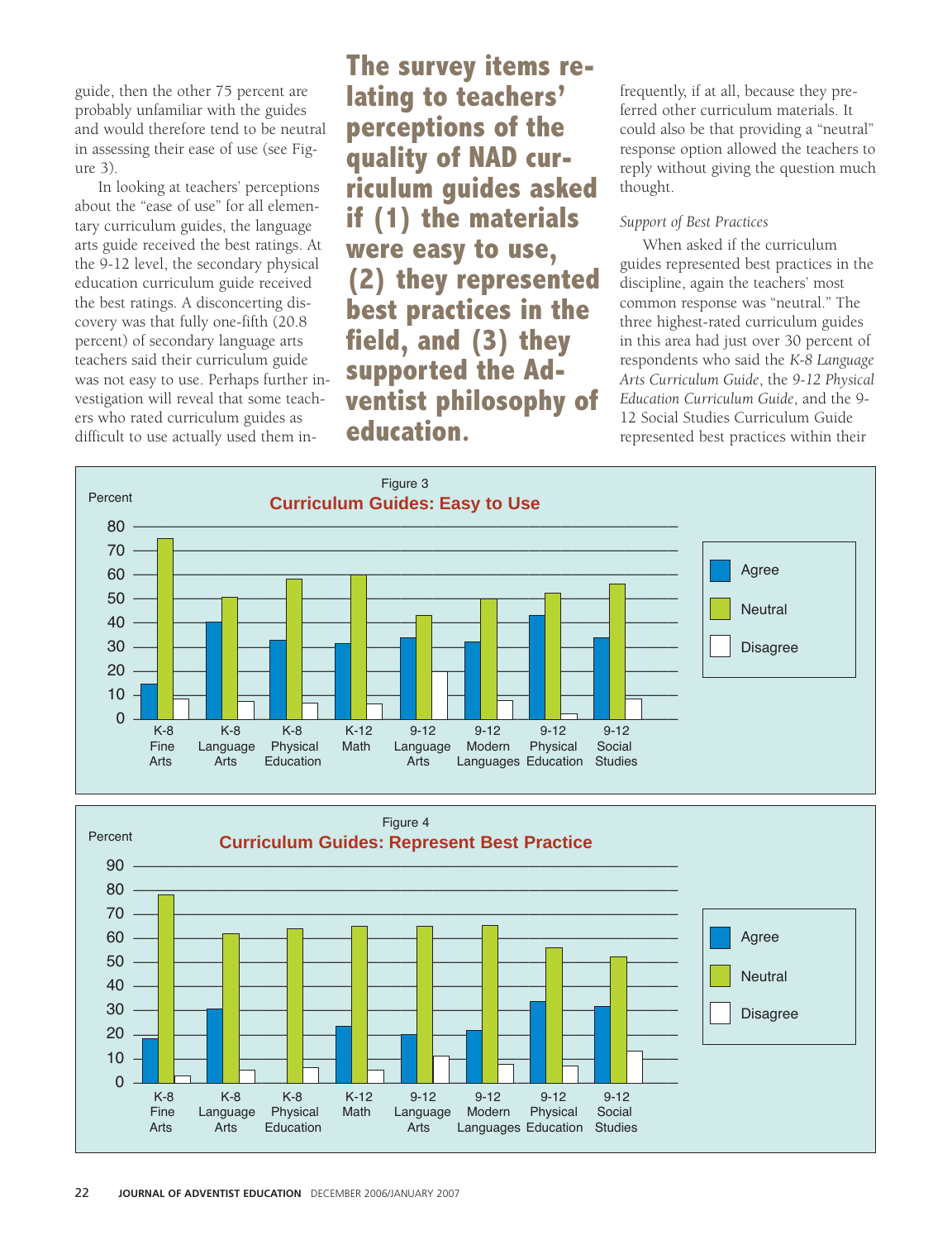

disciplines. The *K-8 Language Arts Curriculum Guide* and the *9-12 Physical Education Curriculum Guide* were also the highest-rated guides in terms of ease of use (see Figure 4).

There are at least two possible explanations for the large number of neutral responses to this item. One is that the teachers did not feel confident that they knew what best practices were in their discipline, and therefore felt obliged to either mark "neutral" or leave the question blank. Another possible explanation is that the teachers were not familiar with the curriculum material and therefore didn't know whether it represented best practices or not.

*Support for the Adventist Philosophy of Education*

Another item asked teachers

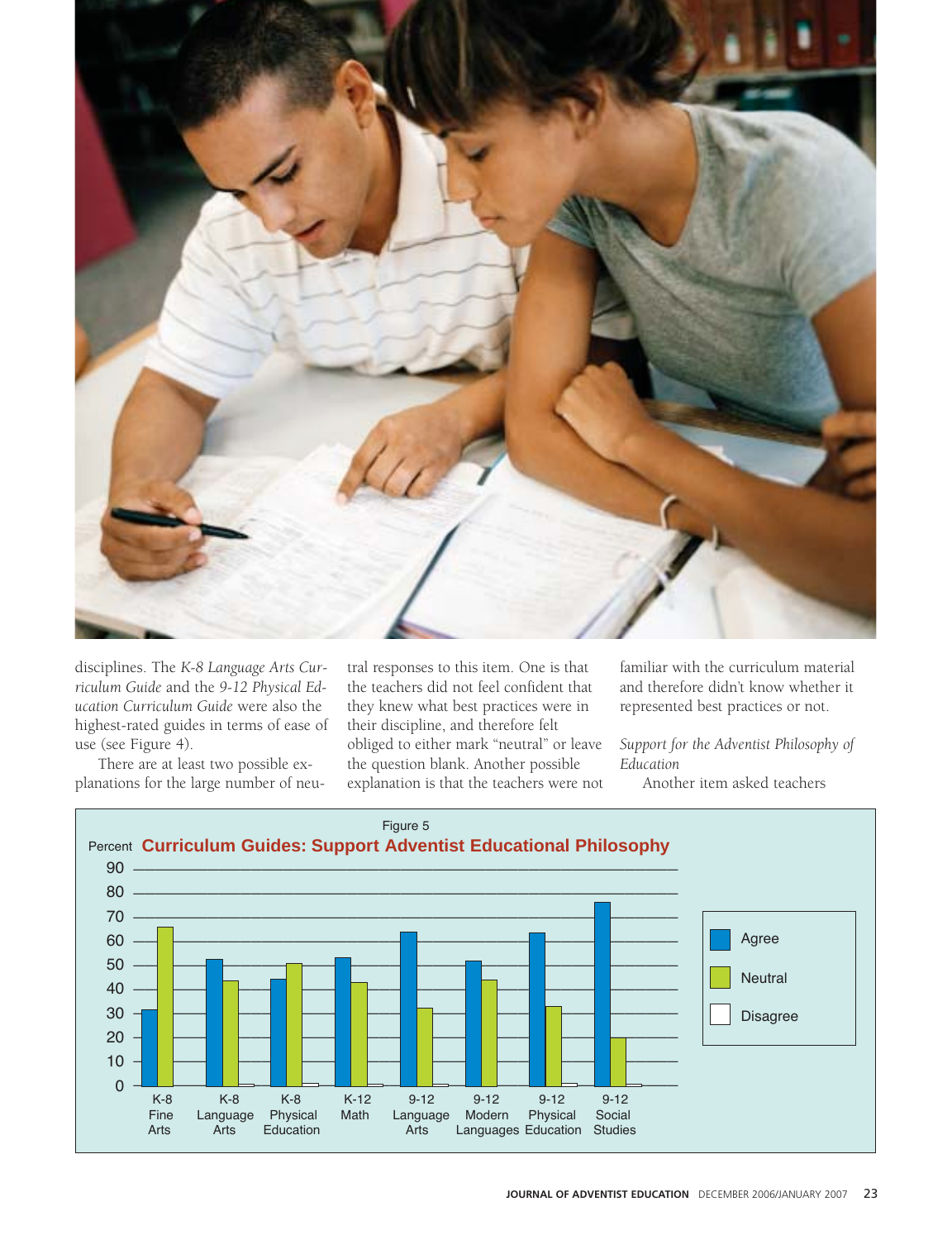whether they thought the curriculum guides supported the Seventh-day Adventist philosophy of education. In contrast with the response patterns on the previous two items about curriculum quality, teachers responded positively to this question. More than half of the respondents believed six of the guides supported the educational philosophy espoused by the church. More than three-fourths of secondary social studies teachers believed their curriculum guide supported the Adventist philosophy. However, just under half of those rating the *K-8 Physical Education Curriculum Guide* said that it supported Adventist philosophy, and less than a third of elementary teachers agreed that the fine-arts guide supported Adventist philosophy. In general, secondary teachers were more likely to agree that their curriculum guides supported the Adventist philosophy of education, whereas elementary teachers were more likely to select a neutral response (see Figure 5).

Of the three quality indicators used in Profile 2004, teachers were more likely to say that the curriculum guides supported the Adventist philosophy of education than to rate them as easy to use or as representing best practices. Still, the large percentage of neutral responses to the philosophy item is a

cause for concern. This could indicate that many teachers believed the curricula materials did not effectively support the Adventist philosophy of education. Another possible interpretation is that the teachers were unsure of their own understanding of the Adventist philosophy of education. Or perhaps they had a theoretical understanding of the Adventist philosophy of education but were unable to discern its presence or absence in the guides. The explanation for these responses will require additional investigation. This "soft" response to whether NAD curriculum guides support an Adventist approach to education indicates that the church may be faced with a challenge in maintaining the unique environment and ethos of Adventist schools.

## Correlations Between Use and Perceptions of Quality

The figures presented above are somewhat disconcerting at first glance. However, these descriptive statistics cannot reveal the subtle patterns of relationships that may exist within the teachers' responses. To understand the responses more fully, we conducted a correlation analysis, using inferential statistics, to see if we could discover additional information. An analysis of teachers' responses to these survey

items produced multiple correlations between the teachers' use of curriculum guides and their perceptions of the guides.

There were six possible correlations for each curriculum guide. Three correlations were possible between the use of curriculum guides and as (1) easy to use, (2) representing best practices, and (3) supporting the Adventist philosophy of education. Two correlations were possible between perceiving guides as easy to use and perceptions of guides as (1) representing best practice and (2) supporting the Adventist philosophy of education. A final correlation was possible between perceptions of the guides as representing best practice and supporting the Adventist philosophy of education.

Our inferential analysis of teachers' perceptions about most NAD-developed curriculum guides revealed the following pattern: The teachers who *used* the curriculum material were also more likely to say the guide was *easy to use*, it *represented best practices*, and it *supported the Adventist philosophy of education*. This correlation pattern was evident for five NAD-produced curriculum guides: the *K-8 Language Arts Curriculum Guide*, the *K-8 Physical Education Curriculum Guide*, the *K-12 Mathematics Curriculum Guide*, the *9-12*

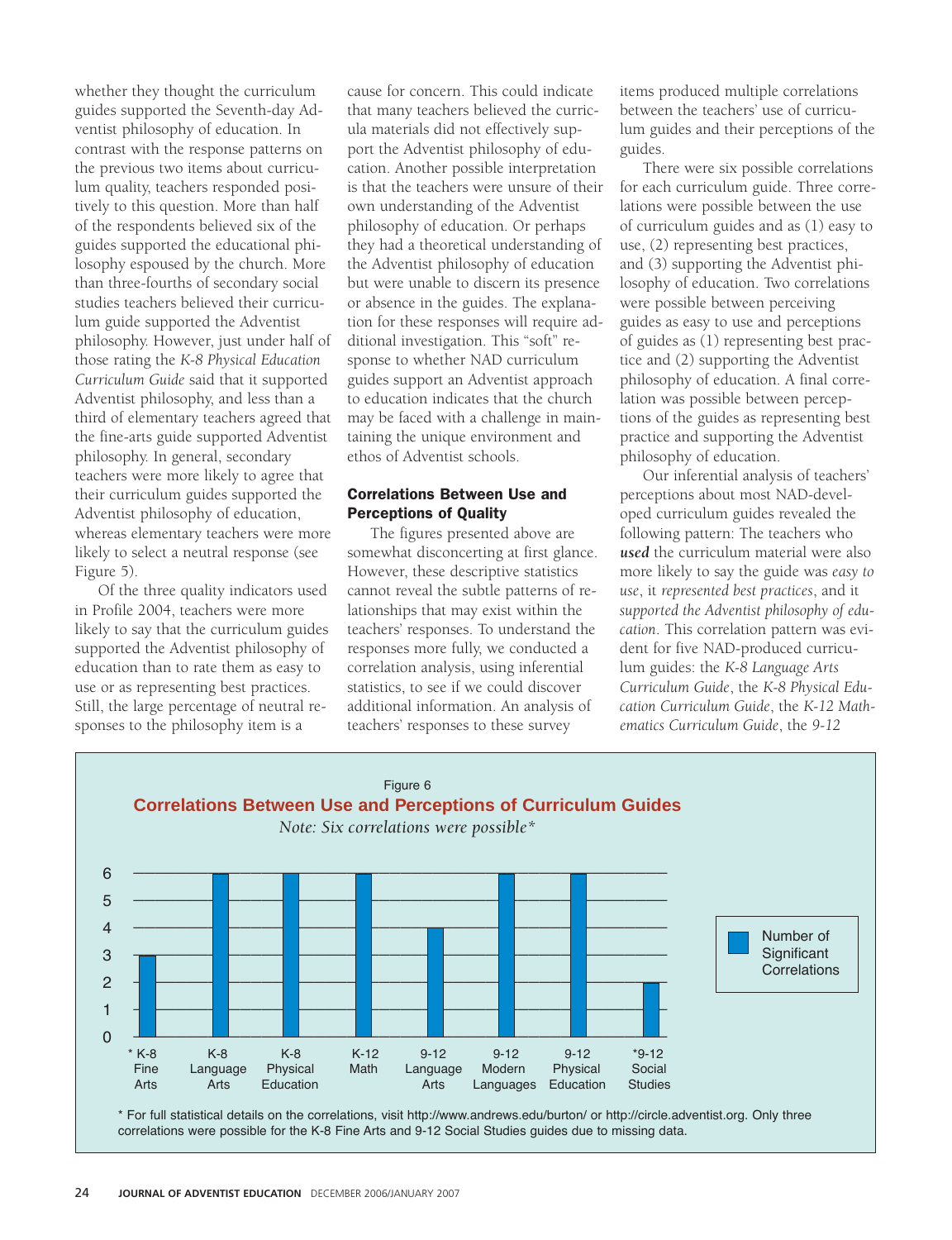*Modern Languages Curriculum Guide*, and the *9-12 Physical Education Curriculum Guide*. Although the other curriculum guides did not show significant correlations for each of these items, all showed correlations between at least two items. Thus, in general, the more a teacher used a particular curriculum guide, the more likely he or she was to have a positive perception of its quality (see Figure 6).

Since the teachers who used the curriculum guides were more positive in rating the quality of the guides, it follows logically that ongoing training is needed related to the curriculum guides, their use, their inclusion of best practices, and their support of the Adventist philosophy of education. This training must start in the teacher-education programs in the North American Division colleges and universities. However, introduction to the curriculum guides in a single methods course is inadequate to ensure their use in the classroom. Training in the use of the curriculum guides needs to become a core component in the professional development cycle offered by local conferences and larger Adventist schools. But rather than focusing on curriculum documents in isolation, professional development needs to include training related to instruction and assessment, as well. Otherwise, such efforts are doomed to failure.\*\*

Professional development should also focus on the unique features of Adventist education, including the implementation of our philosophy of education. Emphasis should be placed on demonstrating how these unique features and distinctive philosophical position inform the selection of curriculum material, instructional methods, and assessment techniques at the classroom level. Ideally, this professional development will provide a bridge between philosophy and practice. This will help teachers understand the dayto-day implications of the philosophy of Adventist education.

In larger Adventist schools, principals need to become more active in communicating to teachers the need to obtain and use NAD curriculum

guides. Ongoing dialogue about their use, relationship to best practices, and Seventh-day Adventist distinctiveness will help teachers better understand foundational issues relating to the Seventh-day Adventist philosophy of education.

It appears that instead of conducting another Profile study at this time, the NADCC should sponsor an alternative investigation to answer the pertinent questions arising from Profile 2004. While seeking for answers, the researchers should engage teachers in dialogue individually and in small groups. This interview approach can serve to clarify issues that tend to "hide" in the survey approach.

North American Division education administrators and teachers desire to work in unison; the results of Profile 2004 can be used to develop initiatives that will cement this unity of purpose in a manner that will be beneficial to students and educators at all levels. Ø

\_\_\_\_\_\_\_\_\_\_\_\_\_\_\_\_\_\_

Larry D. Burton *was Principal Investigator for the Profile 2004 study. He is Professor of Teacher Education and Editor of the* Journal of Research on Christian Education *at Andrews University in Berrien Springs, Michigan. Before joining the faculty at Andrews, he spent 13 years in Adventist elementary classrooms, primarily in the multigrade setting.* Pretoria G. Gittens-St. Juste *served as project manager for the Profile 2004 study. She is currently a doctoral candidate at Andrews University and is abstracting curriculum theories from the writings of Ellen White. She has worked as an educator from Pre-K through the graduate level in the Inter-American Division and the North American Division.* R. Lee Davidson





Gittens-St. Juste



*was a member of the Profile 2004 study. He is Associate Professor of Teacher Education and Chair of the Department of Teaching, Learning, and Curriculum at Andrews University. He has worked as an educator in Africa and North America.*

#### Previous Profile Articles in the JOURNAL OF ADVENTIST EDUCATION

- Brantley, Paul S. "Curriculum and Instruction in Adventist Schools," 50:3 (February/March 1988), pp. 6- 11.
	- \_\_\_\_\_\_\_\_\_\_. "Curriculum and Teaching in Adventist Schools: Results of the Third North American Division Poll," 54:3 (February/March 1992), pp. 21-25.
	- \_\_\_\_\_\_\_\_\_\_. "Curriculum and Instruction in North American Schools: Results From the Profile '95 Survey of SDA Educators," 59:2 (December 1997/January 1998), pp. 14-19.
	- \_\_\_\_\_\_\_\_\_\_. "Curriculum and Instruction in North American Division Schools: Results From the Profile '97 Study," 61:2 (December 1999/January 2000), pp. 26-32.
- Brantley, Paul S., and Larry Burton. "Curriculum and Teaching in Adventist Elementary and Secondary Schools: The Fourth Biennial Poll of NAD Educators," 56:5 (Summer 1994), pp. 17-20.
- Brantley, Paul S., and Young Hwangbo. "Curriculum and Instruction in North American Schools: Results From the Profile '99 Survey of Adventist Educators," 63:1 (October/ November 2000), pp. 4-9.
- Brantley, Paul S., and A. Ruiz. "Profile '01: Results From the Eighth Biennial Study of Adventist Educators," 64:2 (December 2002/January 2003), pp. 16-24.
- Burton, Larry D., Pretoria Gittens-St. Juste, Faith-Ann McGarrell, and Constance C. Nwosu, "What Do We Know About the Quality and Commitment of Adventist Educators?" 68:1 (October/November 2005), pp. 10-17.

You can access these articles online at the JOURNAL OF ADVENTIST EDUCATION Website: http://education.gc.adventist. org/jae. \_\_\_\_\_\_\_\_\_\_\_\_\_\_\_\_\_\_\_\_\_\_\_\_\_\_\_\_\_\_\_

\*\* Larry Cuban, "The Lure of Curricular Reform and Its Pitiful History," *Phi Delta Kappan* 75:2 (October 1993), p. 182; Bruce R. Joyce, Beverly Showers, and M. G. Fullan, *Student Achievement Through Staff Development* (Alexandria, Va.: Association for Supervision and Curriculum Development, 2002).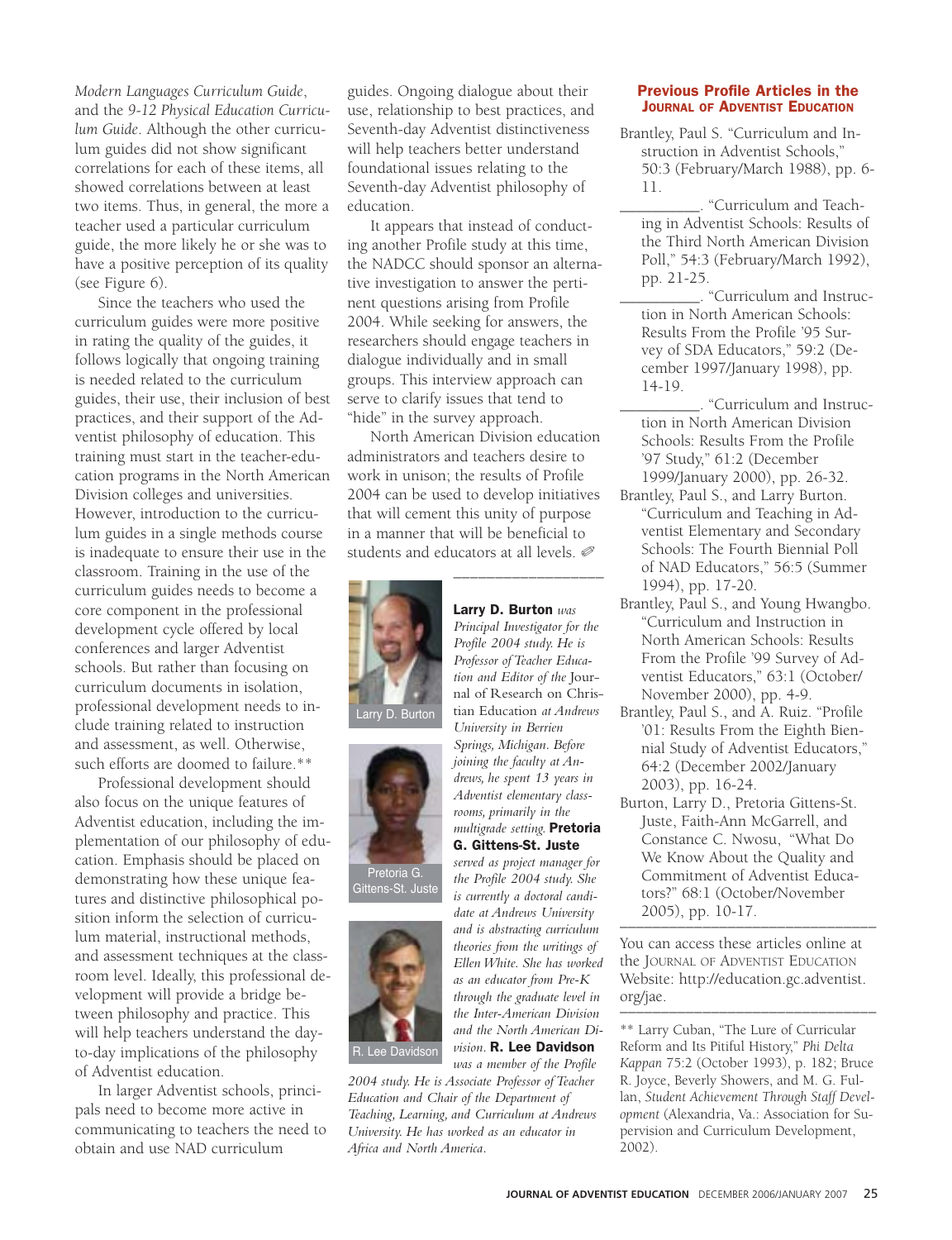## **DEAN'S** By Donald W. Murray **COLUMN**



# Far More Than Bed and Bath

this column will<br>to encourage ad ministrators when<br>supervise reside hall deans. Perh<br>is a sked yourself, "What can I<br>ncourage and inspire deans to this column will be to encourage administrators who supervise residence hall deans. Perhaps you've asked yourself, "What can I do to encourage and inspire deans to greatness, in terms of service and leadership?" If you desire your students to be led more than controlled, inspired as well as instructed, and engaged to cooperate rather than coerced to comply, you are off to a good start.

How about your deans? Do they understand this style of leadership? Do they know how to be redemptive in their discipline and in their general expectations? Are they kind, even when frustrated?

Keeping in mind the old maxim, "If you always do what you've always done, you'll always get what you've always gotten," could it be that some things need to be changed? If this strikes a responsive chord, I invite you to consider these ideas as you supervise residence hall deans:

Encourage your deans to seek a personal relationship with Christ and to pray and share with others as they pursue their own spiritual journey. Ask them to share with you how that journey is progressing. Refer to their work as a ministry. Encourage them to keep a prayer journal or diary where they can record daily their insights, feelings, and challenges.

Encourage them to love and support their own families and to make their needs a priority. Ask about their spouse and children. Respond in a timely manner to specific requests that relate to deans' families. Be honest and open about what you can and can't do about housing and scheduling.

Expect your deans to be mature adults in their interaction with students, while encouraging them to form appropriate and caring relationships with them. Encourage them to have fun with the students and staff and to avoid taking themselves too seriously.

Encourage your deans to develop and articulate a clear vision of what they want their program to be like. Ask them to review their mission statement and specific goals and objectives for their residence-hall program. Reviewing this with your deans provides helpful structure and accountability.

Encourage your deans to develop a strong faith and the confidence that goals and objectives can be reached through their commitment and responsibility and God's empowerment. Pray with them about these challenges.

Review your expectations of what it means to be "on duty" and "off duty," a balanced work ethic, and the sacrifices they may be asked to make. Reading Hebrews 13:15 and 16 together can be powerful.

Encourage your deans' professional growth through in-service training and professional reading. Ask them to share with you what they have been learning. Encourage them to be educational leaders on your campus and in their profession, as they develop expertise in their field.

Provide financial assistance and encouragement to attend the Adventist Student Personnel Association (ASPA) annual conference and/or a deans' workshop (held alternating summers at Andrews University and La Sierra University).

Espouse the philosophy that every problem presents both a challenge and an opportunity. Show your deans how to keep a balanced view of problems and personal needs. Encourage them to find creative ways to prevent crises.

Dialogue with them about the importance of being committed to take

the long view of their ministry. Sowing good seed is their primary responsibility. The Holy Spirit will take care of the harvest.

Seek to build a team of residencehall deans who share a common vision and a sense of calling. Deal assertively with anything that might undermine team unity and purpose.

As you supervise your deans and their programs, pray for insight, patience, courage, and faith that your efforts to hold them accountable will be successful.

Excellence in service is what our students and their parents deserve. My final challenge is for you to use the discussion questions below for personal reflection and as a stimulus for specific supervision strategies.

## Questions for Discussion

1. What pre-service/in-service training opportunities are available for your residence-hall deans? Are they adequate?

2. What assessment strategies can you use to keep your deans focused and committed, yet balanced?

3. Do your faculty and staff understand and support the residence-hall ministry on your campus, or are they more concerned about control issues and policy enforcement? How can you ensure that people understand the wholistic ministry of the residence halls and the deans?

4. How can your residence-hall deans be encouraged and empowered to become "educational leaders" on your campus and in their profession?

\_\_\_\_\_\_\_\_\_\_\_\_\_\_\_\_\_\_\_\_\_\_\_\_\_\_\_\_\_\_\_

Donald W. Murray *spent his entire professional career (42 years) as a residence-hall dean. In June 2006 he retired after serving at Laurelwood Academy, Columbia Adventist Academy, Blue Mountain Academy,Andrews University, and Columbia Union College.*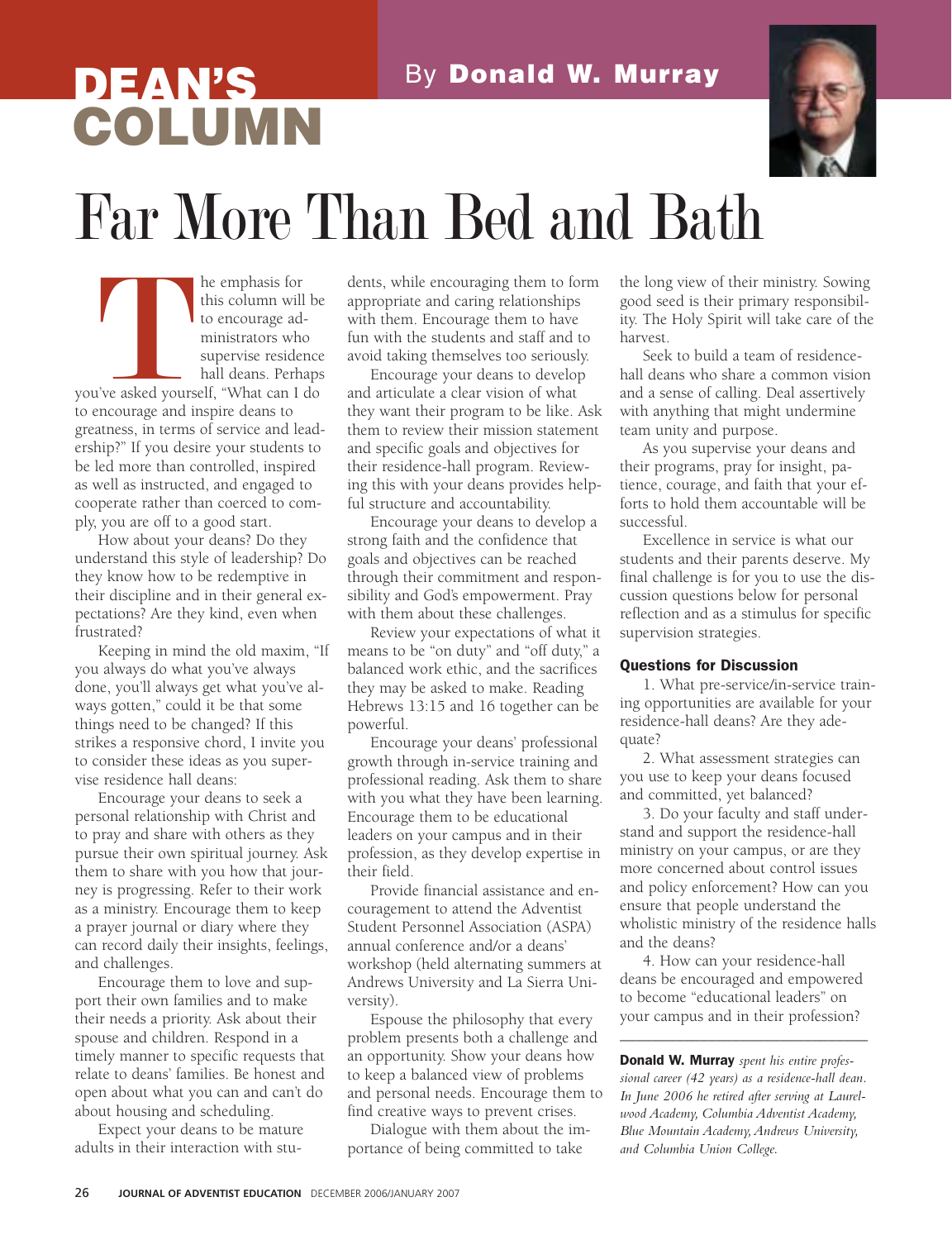ne of the chal-<br>lenges teachers<br>face in a small<br>school is the n<br>to "spread then<br>selves thinly" areas in which<br>they have little experience or expert<br>This is especially true when it come<br>maintaining computer couring. This lenges teachers face in a small school is the need to "spread themselves thinly" over areas in which

they have little experience or expertise. This is especially true when it comes to maintaining computer security. This article provides some advice for teachers in this situation. It includes topics such as maintaining physical security, keeping important files safe and away from prying eyes, protecting students from dangers on the Internet, providing protection from malicious software, and finding sources of support.



## COMPUTER **SECURITY** FOR SMALL SCHOOLS Physical Security Physical security requires a little knowledge and a lot of common sense. Here are some specific problems to avoid: **1. Temperature extremes**. Computers produce heat, so their ventilation holes need to be kept open to maintain air flow. Placing a laptop on a soft surface such as a bed can block ventilation and lead to overheating. Very cold conditions also pose a risk,

usually from condensation. **2. Moisture and other liquids**. Water can conduct electricity, so all types of electrical equipment must be kept dry to prevent shock hazards. However, even small amounts of liquid can damage electronic equipment. If equipment does become wet, it should be switched off until dry. Placing the item in a dry, warm place may prevent damage if only small amounts of clean water were involved. Unfortunately, this is not the case when juice or beverages find their way into computer components. To clean the mess, it may be necessary to pay a technician to dis-

mantle components and possibly replace parts.

**3. Physical damage**. Most computer equipment is fragile. Monitors, hard drives and CD/DVD drives are particularly vulnerable to severe vibration, which is not usually covered by warranty. Drives are more vulnerable while running than when they are switched off.

BY PETER WALLACE

When shopping for electronic equipment, try to buy items that are sturdy and "childproof."

**4. Power surges and spikes**. This risk is often greater in rural areas than in cities. A surge protector protects equipment from moderate surges and is a good investment. It is also wise to switch off electronic equipment at the end of the school day and when an electrical storm is approaching.

Modems are quite vulnerable to spikes through the telephone line. Un-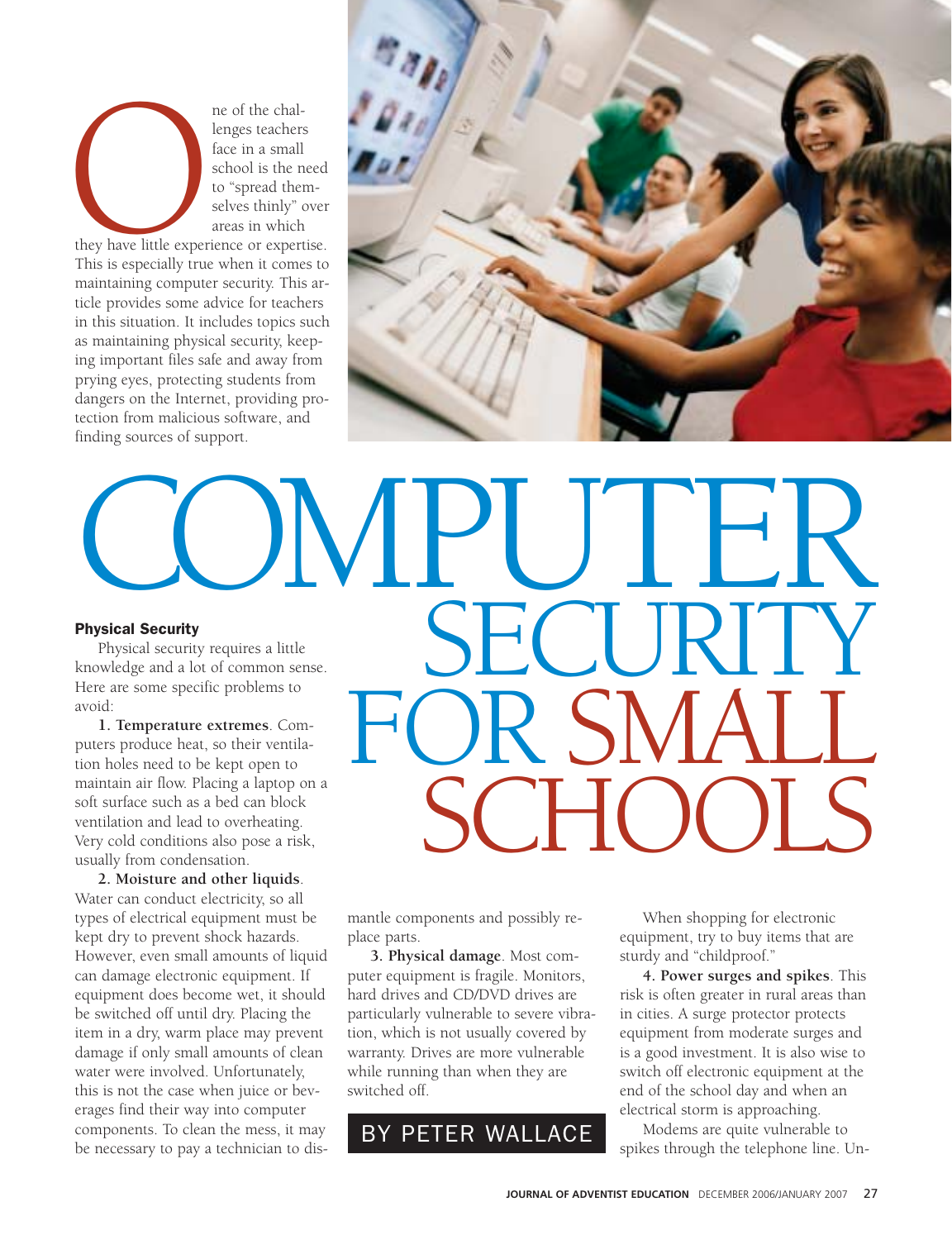plug the phone line or high-speed Internet connection when storms pose a threat.

**5. Dust**. Floppy disks, CDs, and DVDs are vulnerable to damage from dust. A build-up of dust inside computers can lead to overheating, so keep off the floor and away from windows. As computers age, check inside the case for dust accumulation. You can remove the dust with a narrow vacuum cleaner attachment, but take care not to get too close to components, or you might suck them out with the dust.

Physical security also includes some precautions that can easily be overlooked:

1. Keep warranty documents and manuals where they can be found easily.

2. Keep track of purchased software, original CDs, and licenses. Many schools give this responsibility to the librarian, but administrators and teachers still need to be aware of licensing conditions and copyright laws (see Janine Lim's article on copyright restrictions in a previous issue of this journal: http://circle.adventist.org/browse/ resource.phtml?leaf=5180).

## Data Security

Data security refers to keeping important information safe. This includes preventing documents from being lost or corrupted and ensuring that sensitive information is accessible only to authorized personnel. The value of the documents will determine the precautions necessary to maintain data security.

Some of the threats to data security include the following:

1. Forgetting where a document was saved.

2. Accidentally deleting files or saving another document with the same name, thus deleting the original.

3. Leaving a disk or portable drive where it can be taken by people who should not have access to it.

4. Leaving a computer logged in and unattended, thus allowing unauthorized people access to it.

## **When shopping for electronic equipment, try to buy items that are sturdy and "childproof."**

5. Careless treatment of passwords, failure to use a password, or using one that is easy to guess.

6. File corruption, which makes files unreadable.

7. Failure, loss, or theft of com-

the main operating system, people had to use short, cryptic file names. This is no longer necessary, so use filenames that will still make sense to you in a few years.

## Backup Methods

Depending on the size of the school's computer network, a backup scheme may need to be complex or simple, and can be manual or automated. Here are some low-cost options



puter equipment.

8. Deliberate action by people wishing to cause harm. This can range from mischievous children to hard-core hackers. Maintaining data security requires both a planned backup scheme and careful measures for access control.

## **Organization**

Document loss often results from poor organization. Some teachers who maintain a very systematic filing cabinet seem totally disorganized when saving files on their computer. Organization requires the creation of a folder structure and logical naming of folders and documents so that everything is saved in a way that makes it easy to find. In the "old days," when DOS was suitable for small schools:

**1. Copying files to floppy disks**. Floppy disks can be quite unreliable, so this option is not recommended.

**2. Copying files to CDs or DVDs**. CDs and DVDs are reliable, have much greater capacity than floppy disks, and provide a good option for archival storage.

**3. Copying files to Flash drives**. Flash drives, also called USB drives, are fast, reliable, convenient, and quite tough. They provide an excellent option for short-term backup.

**4. Copying files to portable hard drives**. Portable hard drives connect to a computer via a USB cable. They function like Flash drives but have a much greater capacity. They provide an excel-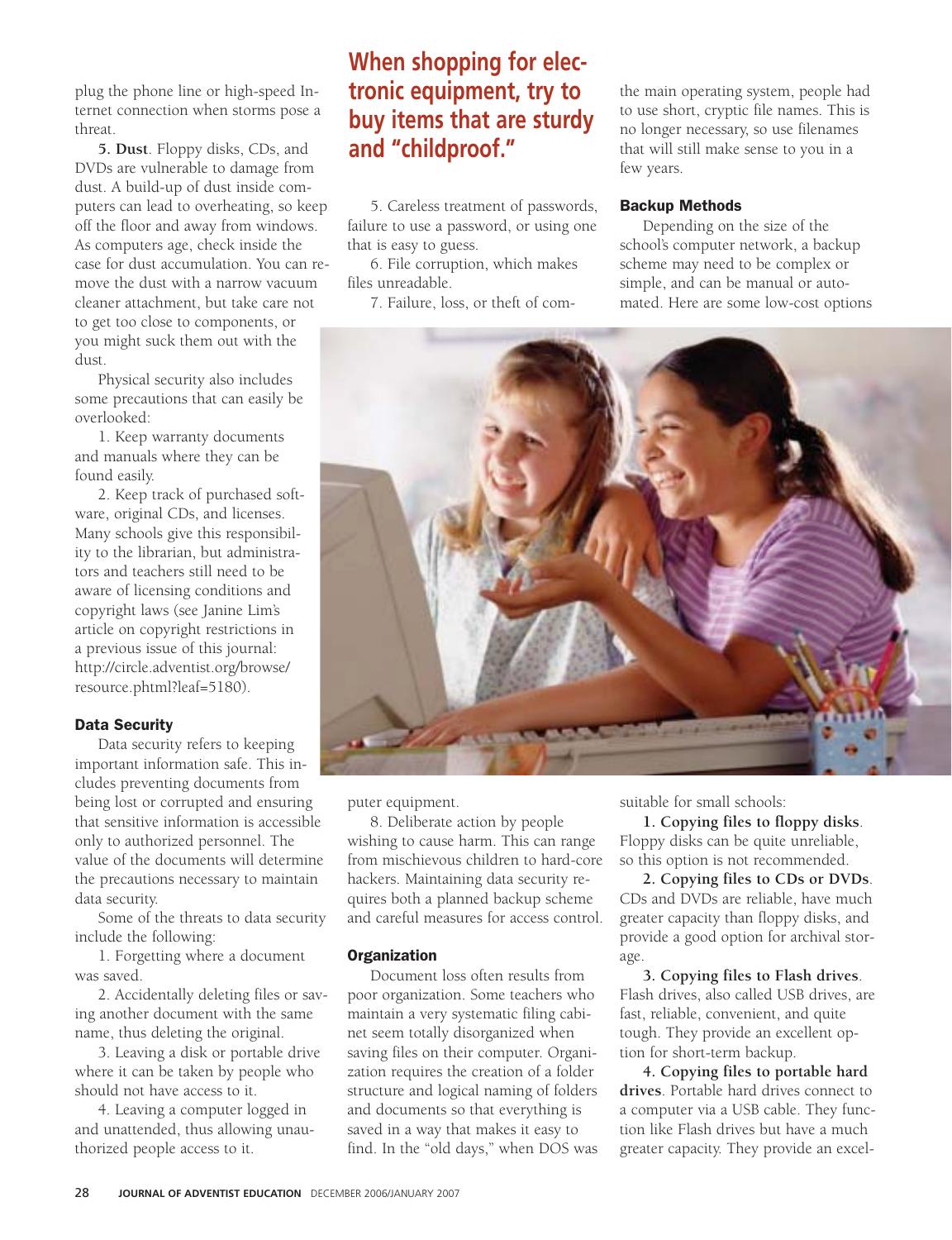lent option for daily backup. However, schools should have two such drives. One should be kept in the safe while the other is in use, then they can be swapped the next day.

**5. Sending files to an e-mail account**. Hotmail, Yahoo, and GMail provide free e-mail addresses with plenty of free space. If you have good Internet access, this provides a free alternative for files that do not contain sensitive data.

**6. Copying files through a network to another computer**. Copying files to a preferred backup destination is a simple task, but ensuring that users have the latest version of files can be time consuming. Synchronization software (such as the Synchronization feature in Windows XP) makes this task a lot easier. It can automatically copy everything new from the computer's documents folder to the portable hard drive and replace old versions. Synchronization software can also be used to synchronize files with other computers on the network.

## Planning a Backup Scheme

Whatever methods you choose, the procedures need to be systematic and regular. Choose what to include in your backup scheme, including all documents produced in the principal's office and by teachers, student data, academic records, financial records, personnel information on aides and volunteers, and library records. Documents produced by students and stored at school should also be included.

If your school uses digital cameras, exclude photographs and movie files from the normal daily backup since the quantity of data may dramatically slow down the backup process. Copy these large files to DVDs.

You should consistently use three methods of backup: day-to-day, off-site, and archival backup. Be sure to label CDs and other removable media so that you can identify their content and backup date.

1. Make backups every school day.

2. Store backups in a safe, waterproof location. At school, the safe or strong room would be the best.

3. Use two different backup methods. For example, store materials on portable hard drives, and send copies of files to your GMail account.

4. In addition to backups stored at school, maintain off-site backup so that if your safe and computers are stolen, destroyed, or damaged, this valuable data can still be recovered. Taking an additional copy of your backup home may be satisfactory as long as you have a secure place to store it.

5. Try to automate the backup procedure. Server operating systems and most synchronization software can do this.

6. At regular intervals, make an archival backup of all office and teacher files and a separate backup of student files.

Archival backups could be done at the end of each term and before computers are upgraded. Archival backups are usually stored on CDs or DVDs, but make sure they are stored securely and systematically for quick retrieval.

7. Be sure to review and test your backup procedures on a regular basis to ensure that procedures are working as expected.

## Access Control

Breaches in access control can be damaging and embarrassing. Allowing confidential information to become public could lead to litigation. Here are some safeguards:

1. Choose secure passwords. A combination of numbers and letters with a total of at least eight characters (including several that use the shift key) is recommended.

2. Keep passwords secret. Breaches of security could result from students' overhearing passwords or seeing a password written.

3. Log off or lock the computer before leaving it. In Windows XP, locking is as quick as holding the Windows key and pressing L. Unlocking requires your password.

4. Ensure that each user has a secure documents folder.

5. Do not allow students to use the

login of a teacher or computer administrator.

Create a separate account for each student. (This is also an important precaution to employ on the teachers' home computers.)

6. Be careful where you leave disks, CDs, and portable drives.

7. If you use a file server on your network, ensure that staff and student data is stored in different partitions and that students are not allowed to access the staff partition.

8. Be especially vigilant about the security of files containing sensitive in-

## **Even small amounts of liquid can damage electronic equipment.**

formation such as Social Security numbers, grades, personnel matters, and financial information.

9. When redeploying or disposing of computers, ensure that all sensitive data is erased from the hard drive.

## Protection Against Malicious **Software**

Viruses, worms, trojans, and spyware pose a continuous threat to computers, particularly those that can access the Internet. The term *virus* is often used in the generic sense to include worms and trojans. Because viruses can spread so quickly, it is best to have anti-virus and anti-spyware software configured to update automatically using reliable sites on the Internet. Computers that are not connected to the Internet should still be updated regularly because many viruses can be transferred by files on disks or other removable media.

In addition to software protection, it is essential to educate both teachers and students to use safe practices which include the following points:

1. Do not open e-mail attachments unless they have been checked by antivirus software, you know who sent them, and the message of the e-mail is consistent with your knowledge of the sender. Those who distribute viruses are very cunning and increasingly rely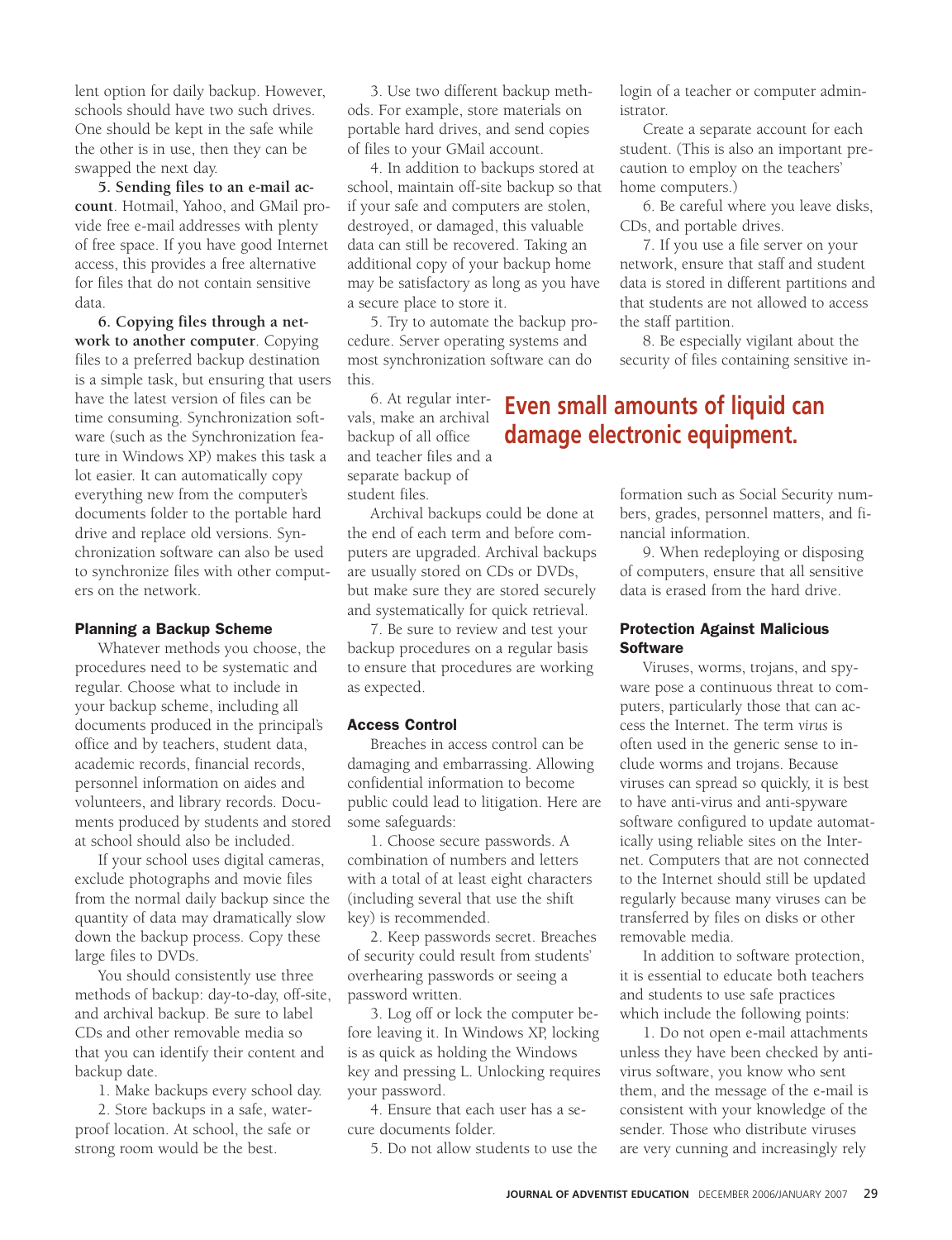on deception as much as on technology.

2. Be wary of links in e-mail from unknown sources. Never click on links in spam messages.

3. Never reply to spam messages, or those that ask for personal information or financial data. Warn students not to reveal information about themselves in chat rooms or in response to e-mail inquiries.

4. Be very careful about downloading programs from the Internet. Software from reputable sources is unlikely to contain viruses, but determining which software and download sites are reputable will require some research. A series of Google searches using the names of the software and the site, along with the word *review*, will allow you to read what reviewers have written.

5. Avoid clicking on pop-up messages, which can deceive you into installing malicious software. If in doubt, do some research on Google using the terms from the popup message.

## Software Updates and Patches

Modern operating systems are very

complex and contain millions of lines of code. Errors in the code can be exploited by hackers, so software manufacturers release periodic up-

dates to fix these errors. As soon as an update is released, some hackers analyze the update and write malicious software to exploit errors in it.

For this reason, new updates should be installed promptly. The best way to do this is to use the automatic updates feature, but this requires reliable and fast Internet access. If your computer cannot access the Internet, the risk is less but you should still install updates whenever possible.

#### Firewalls

Any computer that connects directly to the Internet should have firewall protection. Attacks from the Internet are frequently automated, putting every unprotected computer at risk.

The simplest form of protection for a single computer is a software firewall. Some vendors offer anti-virus software and firewall software in the one pack-

## **Maintaining data security requires both a planned backup scheme and careful measures for access control.**

age, which simplifies computer management.

If your network accesses the Internet via a router, the router should provide firewall protection, but be sure to ascertain that it does. If not, you should install a hardware firewall between the router and the network.

## Internet Filtering

Internet filtering refers to the use of software to block access to undesirable Websites. Though a useful aid, filters should never be your only form of protection. There is no substitute for supervision.

Filters should be updated weekly because those who profit from the undesirable Websites are constantly changing their tactics to circumvent the software.

For stand-alone computers or those in a small network, filtering software

Picture Removed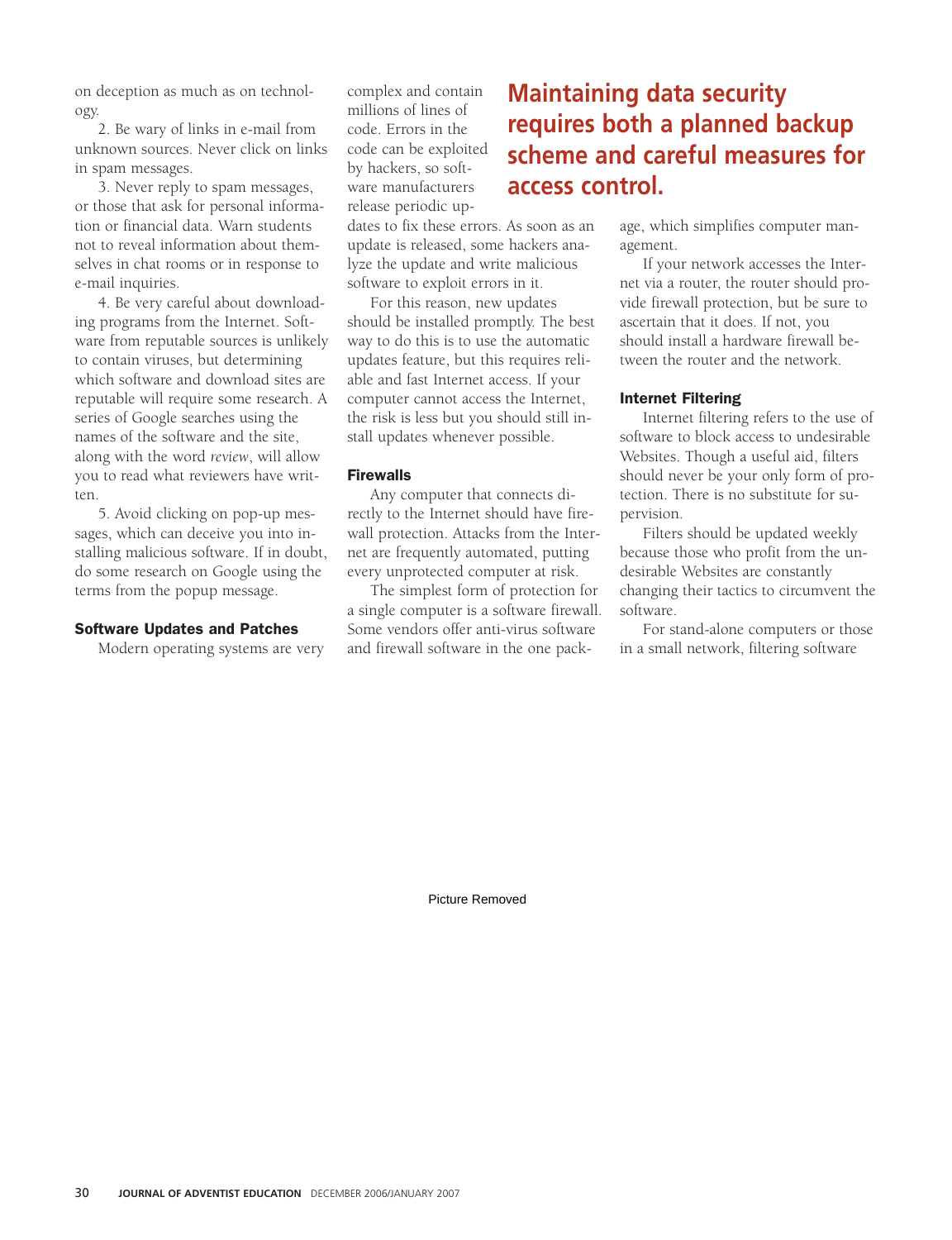can be installed on each computer. For larger networks, it is more efficient to install the software on a single computer that protects the whole network. Commercial products for protecting networks are quite expensive, but there are good free open-source alternatives.

Some Internet service providers include a filtering option with their monthly fee.

## Usage Policies for Students and **Staff**

Most schools have an Acceptable Use Policy for onsite computers, and penalties for failure to comply with its provisions. It should include statements that address the following issues:.

1. Careful behavior around computers.

2. Restrictions on installing applications. Allowing unauthorized personnel to install applications opens the door for copyright infringement and increases the risk of introducing viruses.

3. A requirement that students obtain teacher permission before accessing the Internet. This also places an obligation on the teacher to provide appropriate supervision.

4. A requirement that students and staff observe copyright regulations relating to music, movies, and games as well as material for academic purposes. Schools risk heavy fines if they cannot demonstrate reasonable vigilance in preventing users from storing unauthorized copyrighted material on school computers. This applies to materials downloaded from the Internet or brought to school on CDs or other media.

5. What can and cannot be stored on school computers. Apart from copyright concerns, consider the problem of large files filling hard drives and students being distracted by material on the computers.

6. What constitutes appropriate material for students to access on the Internet, and a requirement that students discreetly notify the teacher if they inadvertently access inappropriate material is on the Internet.

7. Printing procedures and fees.

## **Any computer that connects directly to the Internet should have firewall protection.**

## Extra Support

If some of the advice and procedures described in this article sound like a foreign language to you, consider obtaining technical support. It would be prudent to explore support options before problems arise so that assistance can be obtained promptly when needed.

Some possible sources of help and answers to questions include the following:

1. Friends and parents in the school community. Free support can be valuable, but it may come with risks attached. Some people who offer free support may ignore copyright regulations. Others may have personal preferences that are incompatible with your school's needs or resources. Try to obtain advice from a range of sources.

2. Colleagues in larger schools.

3. Online communities. Many online communities have forums where you can ask questions and receive answers. A Google search can provide a list of such communities (i.e., http:// teachers.net/mailrings/ or http://www. siec.k12.in.us/west/edu/list.htm. People in these forums are typically eager to answer questions, but some communities have a large volume of messages posted each day. You might prefer to join the new Adventist Virtual Leaning Network Community: http://www.avln. org/commuity, which also offers the opportunity to discuss other issues relevant to Adventist schools.

4. Paid support. Sometimes there is no alternative but to hire a computer technician to provide the support you need.

## **Budgets**

Tight budgets often tempt schools to limit spending. However, items such as anti-virus software, access control, and backup schemes must be given a

high priority because the costs of negligence can be devastating.

Items that should be purchased and upgraded as required include the following.

1. Backup devices such as DVD burners and portable hard drives.

2. Synchronization software or other backup software.

3. Anti-virus, anti-spyware, and firewall software.

4. Internet filtering software.

Items that require an annual budget allocation include the following:

1. Consumables such as CDs and DVDs, and small items such as Flash drives.

2. Updates and renewal of subscriptions for protective software (anti-virus software, etc.).

3. Upgrades for both operating systems and programs. How frequently you should upgrade depends on a number of factors, with security being a major consideration. Computers running MacOS prior to version 10 or Windows 95, 98, and ME pose a security risk.

4. Provision for paid support. While the cost of computer hardware has been decreasing steadily, security risks and the cost of protection have increased. Modern society's increasing dependence on technology makes it imperative that we do not ignore these risks.

## For More Information

The Adventist Virtual Learning Network Community site http://www. avln.org/community offers both support and opportunities for collaboration. It provides detailed information on some of the issues mentioned in this article and links to other relevant sites. To obtain access, send an e-mail to community@avln.org.au.



Peter Wallace *teaches Information Technology at Brisbane Adventist College in Queensland,Australia. He previously taught in small schools where looking after computers and their security*

\_\_\_\_\_\_\_\_\_\_\_\_\_\_\_\_\_\_\_

*was among his many responsibilities.*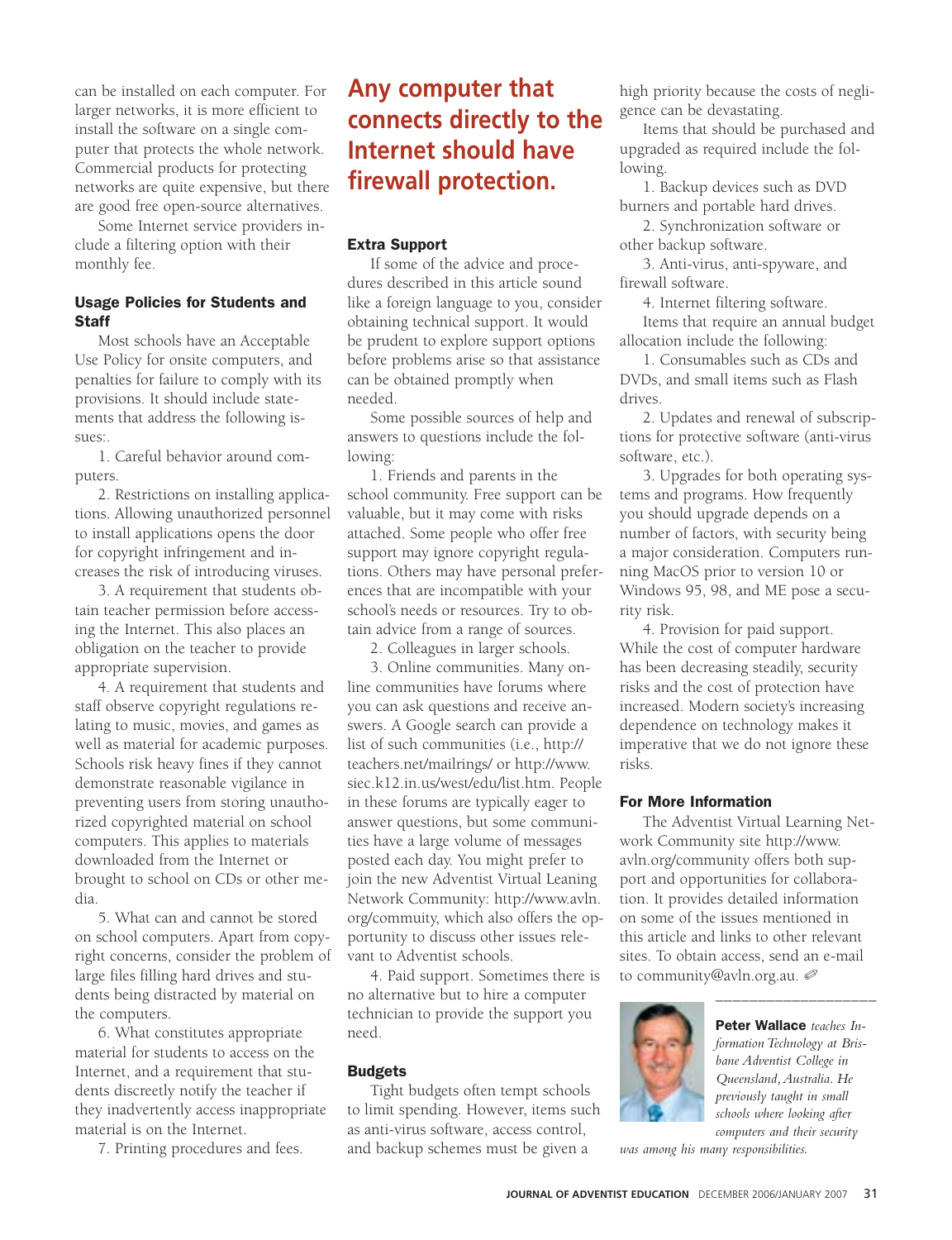"A lot of people "A lot of people have gone farther have gone farther than they could than they could because someone because someone else thought they else thought they could." could." Anonymous Anonymous

**Mentor Doug Havens (Escondido Adventist Academy) demonstrating the use of new equipment purchased by mentee Melissa Price (Redlands Adventist Academy).**

ary Lopez\* was excited about her<br>first full-time teaching assignment<br>in an Adventist elementary<br>school. She had completed all the<br>required coursework in the<br>teacher-preparation program,<br>passed the state-mandated tests<br>for first full-time teaching assignment in an Adventist elementary school. She had completed all the required coursework in the teacher-preparation program, passed the state-mandated tests

for certification, and completed her student-teaching assignments with positive recommendations from her master teacher. Mary was considered a promising teacher in training by her college professors and potential employers, two of whom offered her teaching positions.

In the week before school began, Mary appeared enthusiastic and collegial with other faculty and administration. She cheerfully greeted the parents and students on registration day. Mary assured the principal that she was ready for the new school year. She had put up attractive bulletin boards and completed her long-range lesson plans, as well as a detailed lesson plan for the first two weeks of school. The textbooks and other materi-



als were neatly stacked and ready for distribution to students on the first day of school. Mary had posted a "Welcome" sign on the door and rules on the wall of her classroom.

Once school began, all seemed to be going well for Mary.

The first stress point came a few days before Back to School

\* Not their real names.

 $\mathsf{B} \mathsf{Y}$  THAMBI THOMAS  $\begin{array}{c} \text{days before Back to School} \\ \text{Right, when teachers met with} \end{array}$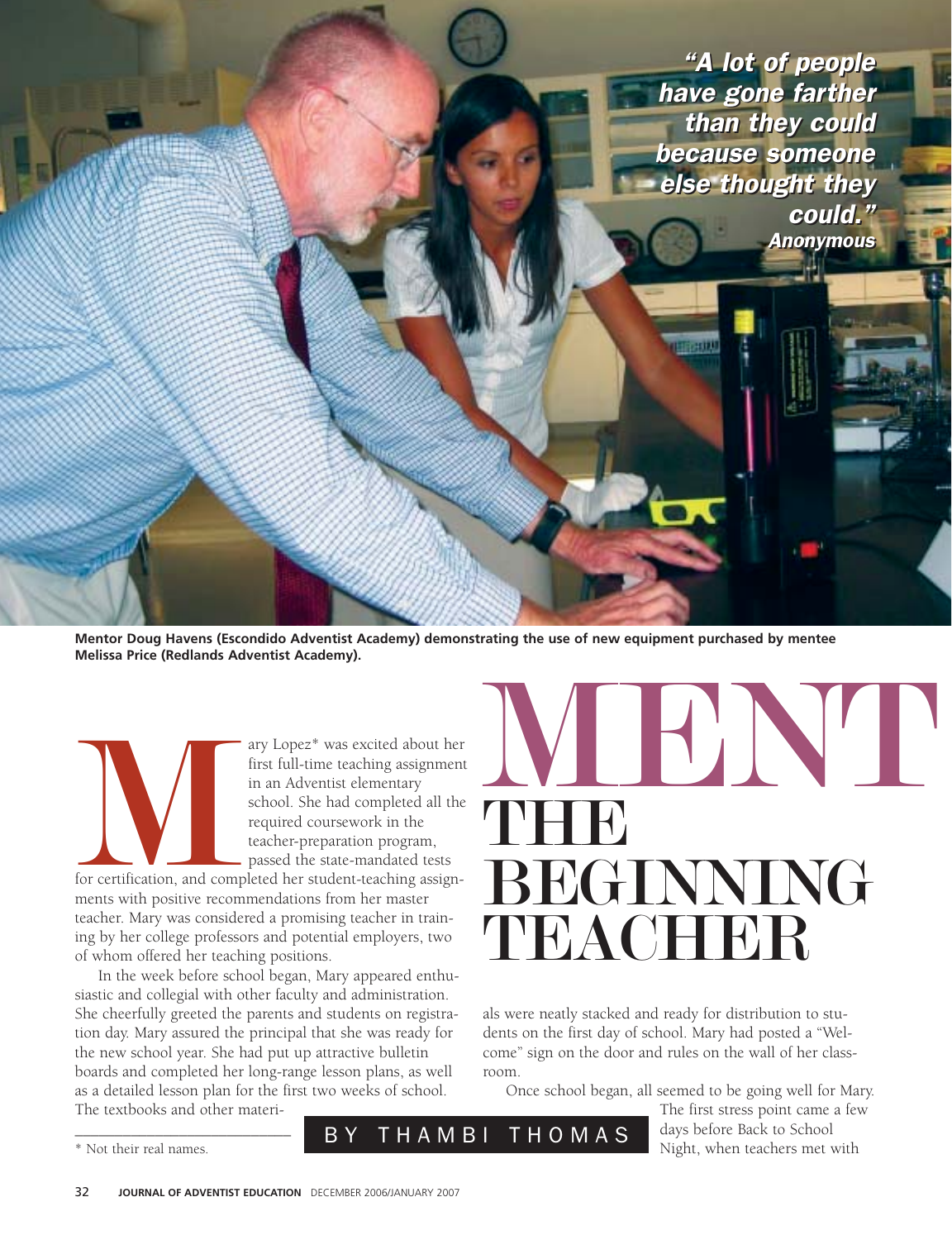parents to explain classroom rules, the curriculum, homework policy, field trips, etc. However, since this topic had been covered in the teacher-training program, Mary was able to prepare for it with a little help from the other teachers. All was well, or so it seemed.

Several weeks later, the principal, Mr. Felt,\* walked into Mary's classroom one morning to find the students working quietly by themselves. The students told him that Ms. Lopez was in the restroom. A few minutes later, Mary emerged. One glance, and the principal could see that she had been crying. When he asked if everything was all right, Mary quickly pulled herself together and said she would be OK. The principal suspected that everything was not OK and decided to meet with Mary after school.

That afternoon, when Mr. Felt asked Mary how things were going, she began to sob uncontrollably. After a few minutes, she confessed, "Things are not going very well! I have been crying every day, and I cannot sleep at night. I don't think I am doing a good job. My stomach goes into a knot every morning when I am getting ready for

**While many new teachers manage to survive their introduction to teaching, research indicates that for a significant number of them, the first three to five years are very challenging.**

the first three to five years are very challenging. In fact, the attrition rate for public school teachers after one year is 17 percent, 30 percent after the second year, and as high as 80 percent after 10 years.<sup>1</sup> Researchers at the University of North Carolina reported that the attrition rate for first-year teachers was 2.5 times higher than that of more experienced teachers.<sup>2</sup>

The National Commission on Teaching and America's Future published in 1996 predicted that in 10 years, two million elementary and secondary teachers would be needed to replace teachers who would be retiring or leaving the profession and to meet



school. I don't know what is the matter with me. I try to prepare for class, and I am doing my very best, but the kids are not listening to me. I feel overwhelmed, and the parents have so many questions. I don't think I can do this anymore."

The principal, sorry to have been oblivious to Mary's needs, offered to provide her with a teacher's aide or send her for counseling, to no avail. Mary had decided teaching was not for her and wanted to quit right then.

Mary's case may be somewhat extreme. However, while many new teachers manage to survive their introduction to teaching, research indicates that for a significant number of them,

the demand for new teachers due to population growth trends over that decade. The first major premise of the report was that "What teachers know and do is the most important influence on what students learn."3 The report recommended that the states create and fund mentoring programs for beginning teachers. Today, 33 states have done so.

Many U.S. public school districts, including those with the highest growth rates, have implemented a mentor teacher program to help ensure the success of beginning teachers and to maintain stability within the school district. Nearly all teachers who have been paired with a mentor are unanimous in their praise of the program. These teachers, reflecting on their first years of teaching, indicate that the support, counsel, camaraderie, and encouragement they received from the mentor played a key role in their success and longevity in the profession. The positive impact of mentoring programs on teacher morale is also seen as an important reason to warrant their inclusion in a teacher-induction program.

Since there is no attrition data for teachers in the Adventist school system, one must look at statistics for private education in general. One such source is the "Schools and Staffing Survey" conducted during the 1987-1988 school year and the follow-up survey the following school year. It was found that the attrition rate for teachers in private schools was 12.7 percent, which was more than twice as high as teachers in the public school system  $(5.7$  percent).<sup>4</sup> It seems likely that the rate of attrition in the Adventist school system falls within this range as well.

The primary focus of this article is to provide a practical framework that conference offices of education and large schools can use to develop and implement mentor teacher programs to support the beginning teacher.

## An Overview of the Mentor's Responsibilities

Teacher mentoring consists of experienced educators sharing their knowledge, expertise, and training with new teachers. It has clearly defined expectations of the mentor and the beginning teacher, referred to as the mentee or protégé. It is important for the mentor to enter this relationship with a commitment to help the beginning teacher succeed.

The mentor must:

• Work regularly and directly with the mentee according to an established schedule;

• Aid the mentee in long-range planning for the school year;

• Assist the mentee in creating a classroom environment that is conducive to learning and motivates students to manage themselves;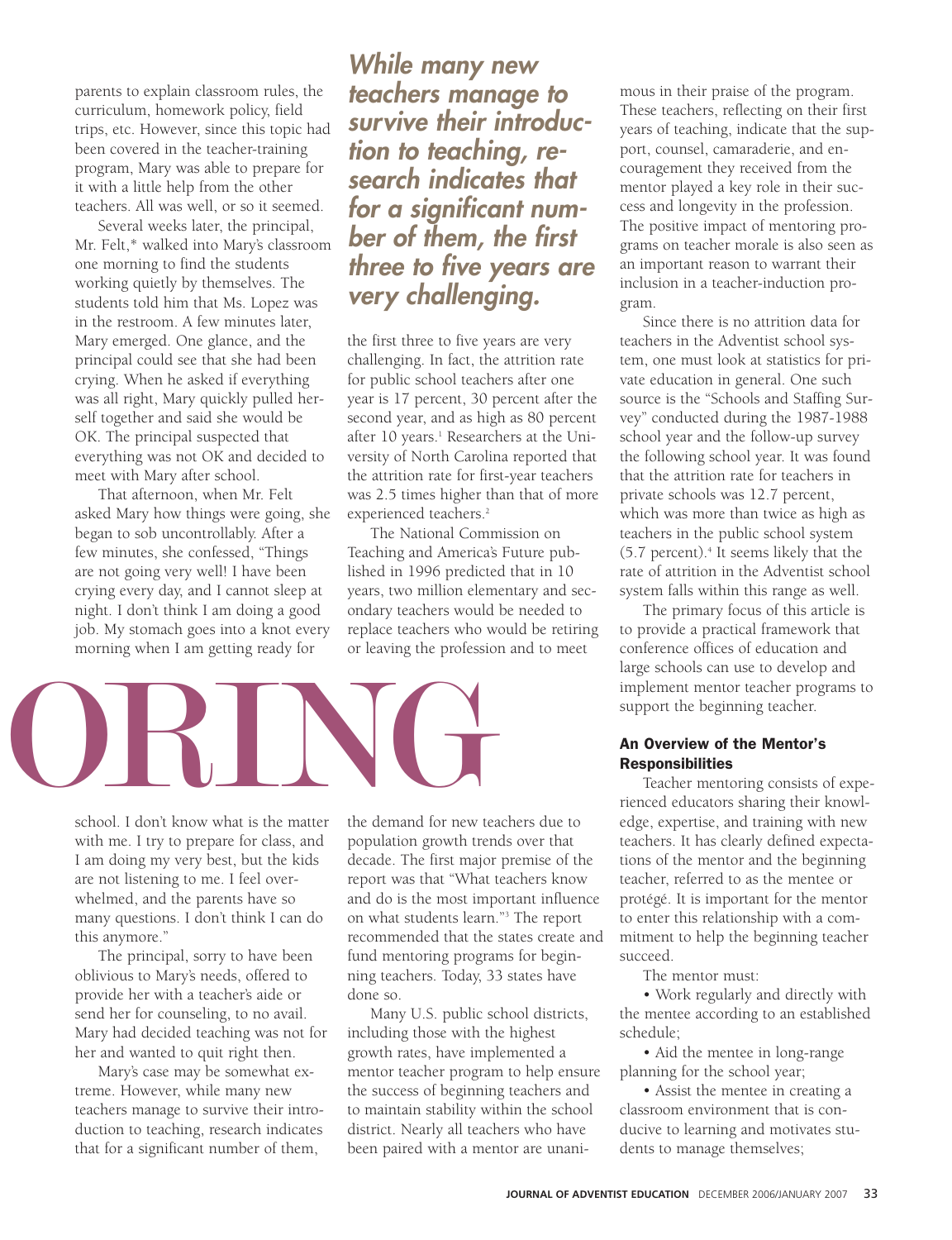• Ensure adequate lesson planning and preparation for the first three weeks of school;

• Offer ideas to engage students in special projects;

• Be available to assist the mentee with problems as they arise;

• Provide feedback, guidance, and support to the mentee without appearing to meddle;

• Offer insight into research-based support for instructional strategies;

• Assist in the development of classroom materials;

• Help the mentee to better understand the culture and organization of the school;

• Have periodic contact with the mentee to review progress, debrief on successes and failures, and inform the mentee of professional-growth opportunities; and

• Model effective teaching strategies and professional conduct.

The Mentor Teacher Program planning committee of the Pacific Union Conference identified several key outcomes for its mentor teacher program. The mentor will:

**M** - *Model* the teaching competencies identified as essential for success in teaching;

**E** - *Encourage* the personal and emotional well-being of beginning teachers;

**N** - *Nurture* the professional growth and retention of beginning teachers;

**T** - *Transmit* the philosophy and culture of Adventist education to beginning teachers;

**O** - *Observe* classroom teaching and review effective practices with mentees;

**R** - *Reinforce* the development of self-improvement goals and problemsolving skills; and

**S** - *Support* and challenge beginning teachers with ongoing assistance.

The mentor does not supervise the mentee but rather maintains a supportive, cordial, and professional relationship. Evaluation for professional growth and continual employment is the responsibility of the employer. Conversations between the teacher and the mentor must remain confidential. The relationship might be impaired or

compromised if the mentor also served as the mentee's evaluator.

## Building Effective Mentor-Mentee Relationships

Not every experienced teacher can be a good mentor because the mentormentee relationship is in some ways a forced partnership. The mentor and mentee often don't know each other and have usually been assigned to work together. It is therefore imperative that the administrator help the mentee to approach the relationship as being in his or her best interests rather than seeing it as a threat. Being assigned to a mentor does not indicate a lack of preparation or professional shortcomings. Rather, the mentor can provide specialized support to help the mentee succeed during those crucial first few years of teaching.

In the Pacific Union, we have found that when the mentor teachers are

identified by the conference office of education or the school and invited to participate in the program, they come with a commitment to help beginning teachers. Even so, the mentor must have the right attributes and qualities for this type of relationship. He or she must be committed to the role and willing to invest the necessary time and effort. For Adventist teachers, particularly multigrade teachers, who have a heavier-than-normal work load, taking on the task of mentoring a beginning teacher represents extra work without increased remuneration. Many Adventist educators, however, appreciate having the title of "mentor" and the opportunity to mentor a beginning teacher.

The mentor's warm and accepting attitude plays an important role in building the relationship. Likewise, the mentee's willingness to be guided and critiqued by another teacher will help ensure that the relationship gets off to a



**Mentor Edith Bradshaw (right) and mentee Maylinne Peters, both teachers at La Sierra Elementary School, engage in long-range planning before the start of the school year.**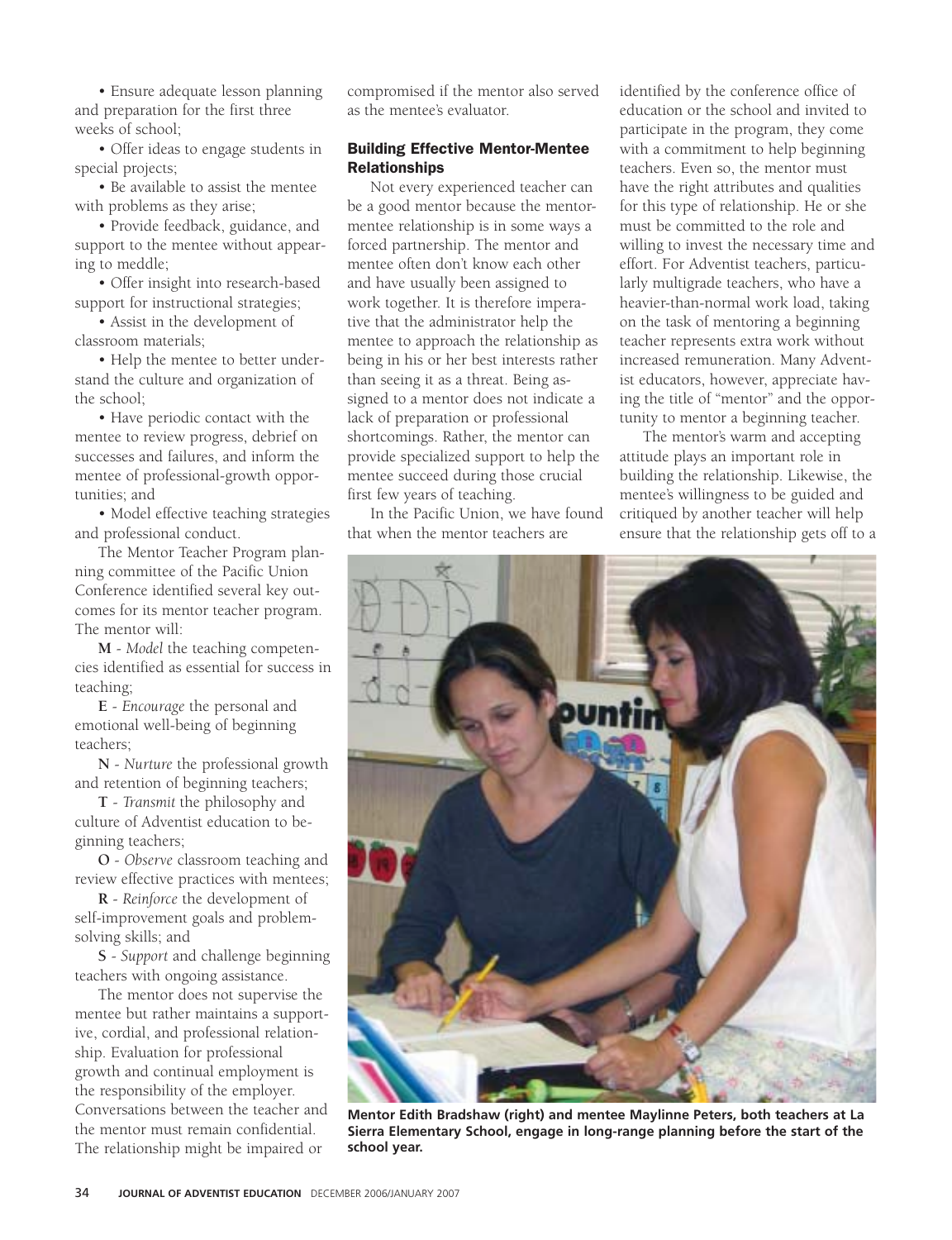good start.

Many studies and reports have identified classroom management as a key issue in the success of the beginning teacher. A poorly managed classroom makes it almost impossible for learning to take place. Too often, beginning teachers view themselves as failures because they enter the profession with weak classroom-management skills, not understanding that these skills are honed by experience. They do not understand why students do not want to sit quietly in the classroom or follow instructions. The perceptive mentor can offer suggestions and problem-solving solutions—but even more important, he or she can help the beginning teacher plan and organize for the first few weeks of school in order to prevent classroom-management problems during those critical first few days. The mentor can offer insight into what is likely to work, based on experience; and identify potential pitfalls without stifling the mentee's creativity.

The effective mentor is skilled in the art of teaching and providing instructional support in an environment that promotes student learning. It is helpful to have the mentee visit the mentor's classroom early in the school year for informal observations, to teamteach with the mentor, or to observe a model lesson. At the end of the day, the two can reflect together on what went well and what didn't go as planned. The mentee can ask questions and seek clarification. It is critical at this early stage in the relationship that the mentor demonstrates successful teaching and classroom management.

The mentor should also visit the mentee's classroom for similar purposes; however, teaching demonstrations in the mentee's classroom should occur by mutual agreement. The value of the team approach can be seen in the following statement made by a high school teacher who had taught for 25 years, *"I have taught 20,000 classes; I have been 'evaluated' 30 times; but I have never seen another teacher teach."* <sup>5</sup>

Another frustration for beginning teachers is dealing with "problem parents." Quite often, the problem results from miscommunication or the teacher's failure to understand parental concerns. The mentor can help the mentee build positive interpersonal relationships that encourage parents to become partners in the education of their children. The mentor can also give concrete ideas on effective strategies to keep parents informed about their children's progress in school and school/classroom events. A parent handbook (in contrast to the bulletin published by the school) contains grade- or class-specific information of special interest and benefit to parents. Some of the topics covered in this handbook include a brief biographical sketch of the teacher, class schedule, parent sign-up forms for field trips and help with fund-raisers, homework policy, classroom discipline strategies, a list of classroom supplies, guidelines for birthday celebrations in the classroom, etc. Parents also seem to appreciate knowing the specific topics students will be studying as well as the skills that will be taught or reinforced during the school year.

The mentor should see himself or herself as a lifelong learner who frequently engages in professional growth activities and is therefore able to encourage the mentee's participation in staff-development opportunities.

The mentor must have the skill and the capacity to communicate hope and inspire optimism in the beginning teacher. The mentor is involved in building another teacher, and thus can make a contribution that will impact lives for years to come. In the mentor teacher program, one can see the truth of English author Albert Pine's statement that *"What we do for ourselves dies with us. What we do for others and the world remains and is immortal* "<sup>6</sup>

## Selecting the Mentor Teacher

Mentor teachers must be selected according to specific criteria, rather than merely by years of teaching experience. The local conference office of education or the school that plans to implement a mentor teacher program should have a set of minimum qualifications to use in compiling a list of potential candidates. A mentor teacher should have:

• Earned a valid Standard or Professional denominational teaching credential;

• Achieved regular employment status;

• Provided direct classroom instruction to students for at least 10 years;

• Demonstrated effective classroom management and discipline strategies;

• Built positive working relationships with peers and parents;

• Demonstrated effective communication skills;

• Received satisfactory or better performance ratings on the past three teacher evaluations; and

• Have a positive attitude about another teacher observing him or her teach.

## Preparing Mentors to Serve as **Facilitators**

First, the conference or school needs to make a commitment to establishing a mentor teacher program. Once mentors have been identified, a formal training process will help ensure that everyone understands the goals and expectations of the program. Mentors need to know the parameters of the program and the operational protocols of the school system. Teachers who spend their days primarily working with children may need to be reminded that adults tend to be more goal oriented, and that they learn best when their learning is relevant to their experience.<sup>7</sup>

There are numerous resources to help in developing a mentor program, including national and state departments of education. Mentor training programs typically cover the following topics:

• An overview of the "system" expectations of the mentor;

• An understanding of how adults learn;

• A review of effective teaching strategies;

• Characteristics of an effective classroom;

• A review of effective classroom-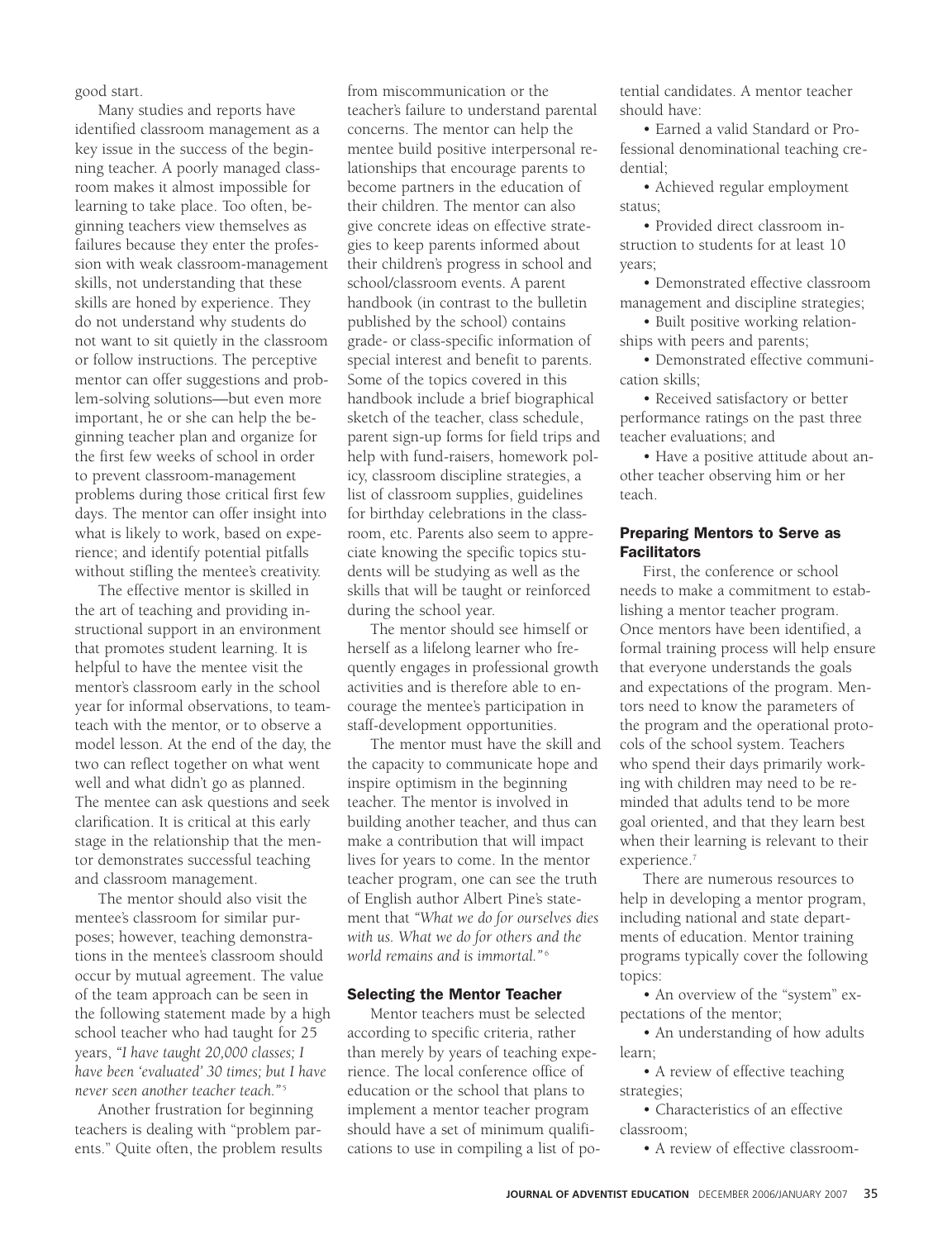management strategies;

• Preparing for parent-teacher conferences and other meetings/events; and

• Small-group problem-solving activities using typical problems beginning teachers are likely to encounter.

## Conference Office of Education/ Site Administrator Responsibilities

The success of a mentoring program will depend to a large degree upon the planning, training, coordination, and support from the conference office of education and/or site administrators. Once mentors have gone through an orientation and have been assigned a mentee, plans must be set in place to:

1. Provide opportunity for a meeting of the mentors and mentees, ideally before the beginning of the school year or soon after. The following topics would be appropriate at this first meeting:

a. mentor program expectations;

b. mentor duties and responsibilities:

c. pertinent topics covered at the mentor training/in-service that will be beneficial to the mentee;

d. the importance of both mentors and mentees maintaining a simple log of contacts and topics discussed and

The Central California Conference in the Pacific Union has been operating a successful mentor teacher program for the past nine years. Readers desiring additional information on how the mentor teacher program operates may contact Ken Bullington or Ileana Santa-Cruz Espinosa, associate superintendents of education, Central California Conference, 2820 Willow Ave, Clovis, CA 93612. Phone (559) 347-3000. E-mail: KPBullington@aol.com.

For additional information, readers may also contact the author at the Pacific Union Conference, P.O. Box 5005, Westlake Village, CA 91359. Phone (805) 413-7100. E-mail: Thambi@puconline.org.



**Dorothea Amey, former Pacific Union Conference associate director of education, at a mentor training in-service.**



**Mentor teachers engage in a group activity during the in-service.**

assistance given/received during the school year, with the promise of confidentiality;

e. Methods of contact or accessibility during the school year (e-mail, telephone, etc.); and

f. Scheduled visits to their respective schools to observe each other's classrooms.

2. Provide opportunity for a mentor-mentee meeting prior to start of school or shortly thereafter. Mentor and mentee should agree on:

a. Methods of contact or accessibility during the school year (e-mail, telephone, etc.); and

b. Scheduled visits to their respective schools.

3. Provide opportunity for the mentee to visit and observe the mentor's classroom, followed by a post-observation conference at a convenient time the same day.

4. Arrange for the mentor to visit and observe the mentee's classroom, followed by a post-observation conference at a convenient time that same day.

5. Encourage regular communication between mentor and mentee throughout the school year.

6. Require mentors and mentees to submit quarterly reports of their interactions and visits.

7. Provide opportunity at the end of the school year for mentor and mentee to evaluate the effectiveness of their interactions and of the mentor program in general.

8. Provide/arrange for reimburse-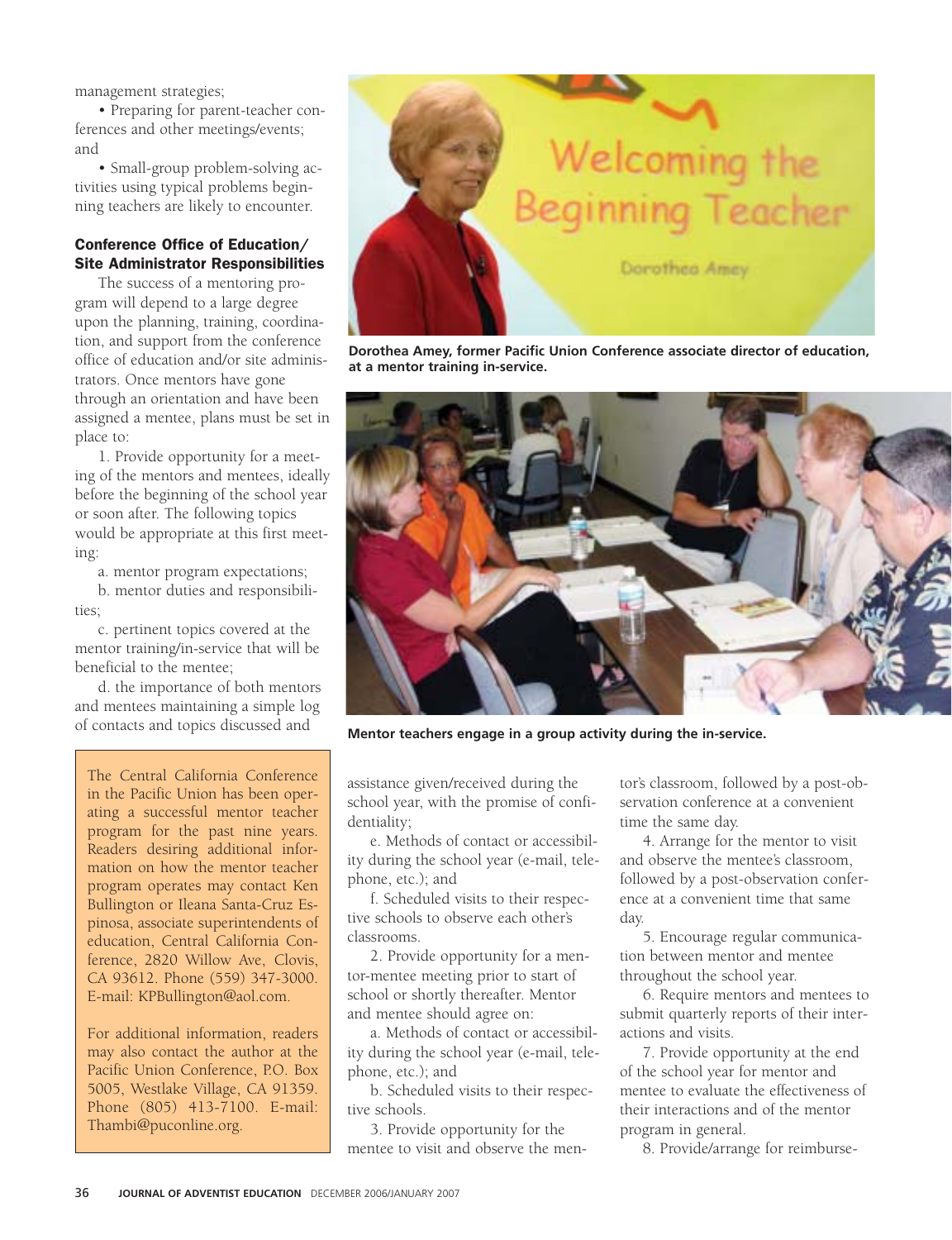|                | <b>Sample Forms</b><br>(As used in the Pacific Union Conference Mentor Teacher Program)                                                                                                                                              |  |                    |
|----------------|--------------------------------------------------------------------------------------------------------------------------------------------------------------------------------------------------------------------------------------|--|--------------------|
|                |                                                                                                                                                                                                                                      |  |                    |
|                |                                                                                                                                                                                                                                      |  |                    |
|                | Menton/Mentee "Get Acquainted" Questionnaire.<br>(To be completed before the first meeting or at the first meeting of mentor and menters)                                                                                            |  |                    |
|                | Name is a series of the contract of the contract of                                                                                                                                                                                  |  | 11 Monter : Mentos |
|                | Address City Zip                                                                                                                                                                                                                     |  |                    |
|                |                                                                                                                                                                                                                                      |  |                    |
|                | Birthday Spouse's Name Onldren                                                                                                                                                                                                       |  |                    |
|                | Favorite Foods (Section 2018) and the contract of the contract of the contract of the contract of the contract of the contract of the contract of the contract of the contract of the contract of the contract of the contract       |  |                    |
| <b>Hobbies</b> |                                                                                                                                                                                                                                      |  |                    |
|                |                                                                                                                                                                                                                                      |  |                    |
|                | Types of books I like to read and the state of the state of the state of the state of the state of the state of the state of the state of the state of the state of the state of the state of the state of the state of the st       |  |                    |
|                | wish I know more about: the contract of the contract of the contract of the contract of the contract of the contract of the contract of the contract of the contract of the contract of the contract of the contract of the co       |  |                    |
|                | My professional goals for this school year are:                                                                                                                                                                                      |  |                    |
|                | the state of the control of the control of                                                                                                                                                                                           |  |                    |
|                |                                                                                                                                                                                                                                      |  |                    |
|                | <u> 1989 - Jan James James Jan James James James James James James James James James James James James James James James James James James James James James James James James James James James James James James James James J</u> |  |                    |
|                | My personal limp-range goals and                                                                                                                                                                                                     |  |                    |
|                |                                                                                                                                                                                                                                      |  |                    |
|                |                                                                                                                                                                                                                                      |  |                    |
|                |                                                                                                                                                                                                                                      |  |                    |
|                |                                                                                                                                                                                                                                      |  |                    |

## **To obtain copies of these and other helpful forms to use in a mentoring program, contact the author (Thambi@puconline.org).**

ment of travel expenses incurred by the mentor and mentee. In order to not pose an added burden to the mentor/ mentee schools, the conference office of education should bear the expenses for substitute teachers when the mentor/mentee visits the other's school.

9. Offer to reimburse the mentor/ mentee for incidental expenses, such as a "get acquainted" meal at the start of the school year, a mentee gift, telephone calls, etc.

10. Offer the mentor and mentee a predetermined number of professional activity credits for participating in the mentor program, subject to the completion and submission of all required reports.

Ellen White, commenting on Christ's work of mentoring His disciples, wrote, "The most complete illustration of Christ's methods as a teacher is found in His training of the first twelve disciples . . . To them, above all others, He gave the advantage of His own companionship. Through personal association He impressed Himself upon

|                                                                                     | Mentor - Mentor Cheeroom Visit Observation Form<br>(folecompleted by the sharker audiencies "taking poles" dating the post-sharkerize conference) |
|-------------------------------------------------------------------------------------|---------------------------------------------------------------------------------------------------------------------------------------------------|
| Check to indicate the one observing                                                 | talkeen chlose                                                                                                                                    |
| Nesture and the contract of the contract of                                         |                                                                                                                                                   |
| National Committee of the Committee of                                              |                                                                                                                                                   |
|                                                                                     | Short Show Data (That Change Countries)                                                                                                           |
|                                                                                     |                                                                                                                                                   |
|                                                                                     |                                                                                                                                                   |
| Objective Goal for Lexion entry and the contract of the contract of the contract of |                                                                                                                                                   |
|                                                                                     |                                                                                                                                                   |
|                                                                                     | Marchite Clerk (1989) and the contract of the contract of the contract of the contract of                                                         |
|                                                                                     | Activity (Ausignment Observed) have a control of the control of the control of                                                                    |
| Connests                                                                            |                                                                                                                                                   |

these chosen colaborers."8 Mentors give of themselves to help ensure the growth and success of another—a

priceless gift.

A recent issue of *Educational Leader*ship (May 2005)<sup>9</sup> focused on the generational gap that is evident in the teaching work force and of the growing need to support new teachers. At a time when the Adventist educational system is having difficulty finding qualified teachers to fill current needs, we must do all we can to support, encourage, and retain our beginning teachers so that they experience success and the joys of teaching right at the outset, and can be more effective in preparing students for today and for eternity.



Thambi Thomas, Ed.D.,

\_\_\_\_\_\_\_\_\_\_\_\_\_\_\_\_\_\_

*is Associate Director of Education for the Pacific Union Conference in Westlake Village, California.*

\_\_\_\_\_\_\_\_\_\_\_\_\_\_\_\_\_\_

#### NOTES AND REFERENCES

1. Jean Boreen, Mary Johnson, Donna Niday, and Joe Potts, *Mentoring Beginning Teachers: Guiding, Reflecting, Coaching* (York, Maine: Stenhouse Publ., 2000), p. 6.

2. Janice Croasmun, Donald Hampton, and Suzannah Herrmann, *Issues Challenging Education*, "Teacher Attrition: Is Time Running Out?" at http://horizon.unc.edu/projects/issues/papers/

Hampton.html (2001), pp. 2, 5.

3. National Commission on Teaching and America's Future, "What Matters Most: Teaching for America's Future" (September 1997), at http://www.nctaf.org, p. 10, retrieved September 14, 2006.

4. Croasmun, et al. 5. Linda Darling-Hammond, "Teacher Learning That Supports Student Learning" at http://edutopia.org (May 1, 1999), retrieved September 14, 2006.

6. See http://www. quotationspage.com.quotes/ Albert\_Pine/, retrieved September 14, 2006.

7. Northwest Regional Educational Library, National Mentoring Center, http:// www.nwrel.org/mentoring/.

8. Ellen G. White, *Education* (Mountain View, Calif.: Pacific Press Publ.

Assn., 1903), p. 84. 9. See especially the article by Linda Gilbert, "What Helps Beginning Teachers?" *Educational Leadership* 62:8 (May 2005), pp. 36-39.

## \_\_\_\_\_\_\_\_\_\_\_\_\_\_\_\_\_\_\_\_\_\_\_\_\_\_\_\_\_\_\_\_\_\_\_\_\_\_\_ Bibliography of Resources

Boreen, Jean, and Donna Niday, *Mentoring Across Boundaries.* Portland, Maine: Stenhouse Publ., 2003.

\_\_\_\_\_\_\_\_\_\_, Mary Johnson, Donna Niday, and Joe Potts, *Mentoring Beginning Teachers: Guiding, Reflecting, Coaching*. York, Maine: Stenhouse Publ., 2000.

- Bullington, Ken, and Ileana Espinosa, *Teachers Helping Teachers*. Fresno, Calif.: Central California Conference of Seventh-day Adventists, 2003.
- Clark, F. T. "The Best Practices of Mentors," *Classroom* 4:8 (May 2001).
- Gilbert, Linda, "What Helps Beginning Teachers?" *Educational Leadership* 62:8 (May 2005), pp. 36-39.
- Havens, Martha. *Teachers 4 Teachers*, Riverside, Calif.: Southeastern California Conference of Seventh-day Adventists, 2003.
- Holloway, John J. "The Benefits of Mentoring," *Educational Leadership* 58:8 (May 2001), pp. 85, 86.
- Northwest Regional Educational Library, National Mentoring Center, http://www.nwrel.org/ mentoring/.
- Portner, Hal. *Mentoring* New Teachers. Thousand Oaks, Calif.: Corwin Press, Inc., 2003.
- Rowley, James B. "The Good Mentor," *Educational Leadership* 56:8 (May 1999), pp. 20- 22.
- Udelhofen, Susan, and Kathy Larson, *The Mentoring Year.* Thousand Oaks, Calif.: Corwin Press, 2003.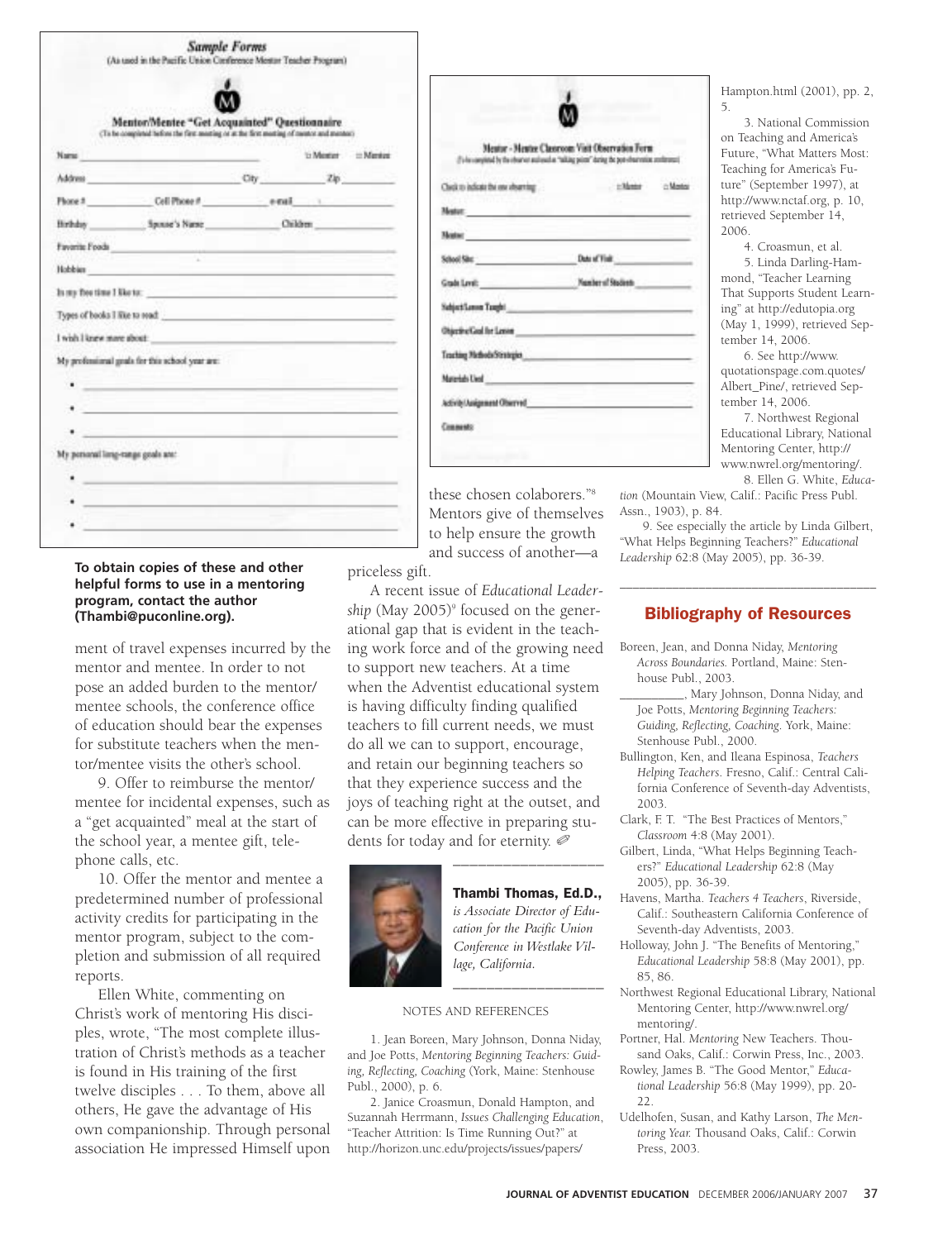# G EVERY HEALTHY AT SCHOOL PREVENTION **BEST TREATN** PART II

esides the diseases and<br>illnesses discussed in<br>Part I of this article, a<br>number of others can<br>pose a real threat to students and others at<br>school, causing unnecessary pain and su<br>fering, as well as absences. Some are illnesses discussed in Part I of this article, a number of others can pose a real threat to students and others at school, causing unnecessary pain and suffering, as well as absences. Some are highly infectious (contagious), and others, although not as easily contracted, can still be transmitted at school.

Part I discussed diseases spread through the air and through direct contact with sick people. Illnesses are spread by other means in the school environment, as well. Part II will discuss those spread by ingesting contaminated food and/or water, as well as those transmitted by insects and

other vectors. The information provided will help teachers and other school personnel recognize conditions that are likely to foster the spread of these diseases, determine which symptoms need immediate attention and medical evaluation, and take steps to keep everyone healthy and disease-free throughout the school year.

## Infectious Disease Indicators

Since teachers spend many hours each day with students, they are in an excellent position to detect early phys-

ical and/or behavioral changes that may indicate an illness or infection, may indicate an illness or infection,<br>and thus prevent its spread. School BY R. PATTI HERRING

Since teachers spend many hours each day with students, they are in an excellent position to detect early physical and/or behavioral changes that may indicate an illness or infection, and thus prevent its spread.

nurses, principals, secretaries, and other school personnel can also help to identify early signs of illness in the school environment.

Certain symptoms of infectious diseases can serve as red flags for medical evaluation and medical care. These include changes in appetite, behavior, skin, eye color, and bowel habits (including abdominal pain), a fever, rash, sore throat, cough, earache, nasal discharge, and congestion (see Figure 1 on page 40).

Schools need to have well-defined, written policies to deal with student illness and injury. These must include parental-consent forms that allow the school to administer prescription and over-the-counter medications and obtain

emergency care for students under 18 years of age. However, even with parental consent, staff members should not give children aspirin for viral illnesses because of the possible association with Reyes syndrome, which can affect many organs of the body (the brain is particularly vulnerable).<sup>1</sup>

## Infectious Diarrhea

Diarrhea can spread quickly if not detected and contained early. If a school, day-care center, or dormitory has a diarrhea outbreak, the local health department should be

contacted while waiting for confirmation of the cause.<sup>2</sup>

The typical symptoms of intestinal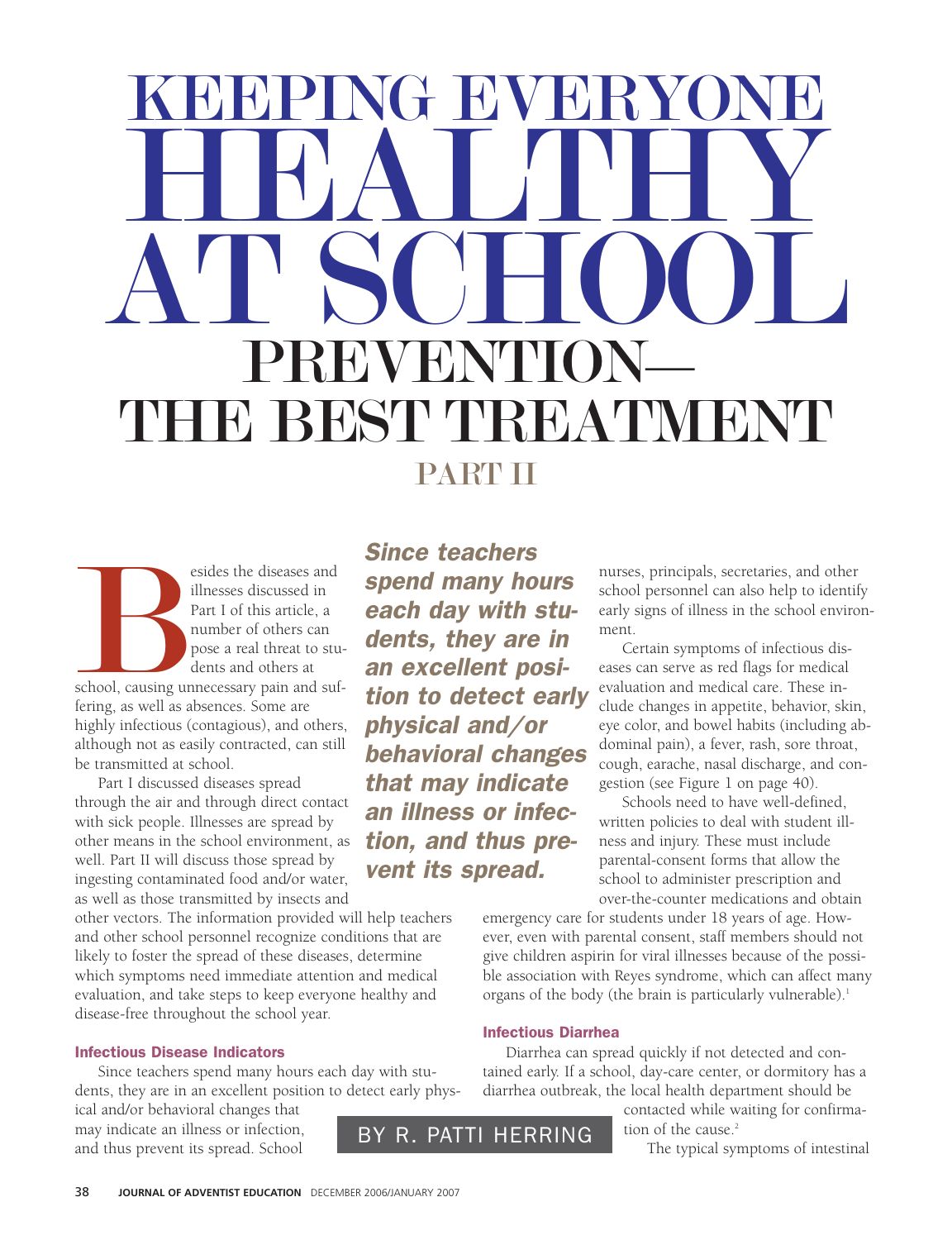## Picture Removed

infections include diarrhea, abdominal pain, nausea, vomiting, and fever, which may be caused by viruses, bacteria, parasites, or intestinal worms. The severity of the symptoms depends on the cause and vitality of the person's immune system. The most common mode of transmission is fecal-oral contamination (transfer of germs from feces to the mouth by unwashed hands or ingestion of contaminated food or water). People can also contract a number of diarrheal infections by swimming in contaminated swimming pools, lakes, and rivers.3

Any student with persistent diarrhea, especially if it is accompanied by fever and cramps, should be seen by a health-care provider as soon as possible.

## Recommendations for Preventing the Spread of Food- and Water-Borne Infections

1. Report without delay to the local health department any clusters of diarrheal infections and suspected foodand water-borne illnesses. Work with them to identify the cause(s) and to prevent recurrences. This will require keeping careful records to determine whether there is a common source of infection, such as the swimming pool

or river, the dining hall, a particular classroom or locker room, etc., where outbreaks occurred within a specific time period.<sup>4</sup>

2. Students and employees should be encouraged to stay home if they are feeling ill or suffering from diarrhea; or when the local health department or physician advises.

3. Food handlers and child-care workers should be instructed not to come to school if they have any type of diarrheal illness or open skin lesions or sores. Once infected, they should be cleared by a licensed health-care provider before returning to work.

4. Students and staff with diarrhea should not use the swimming pool.<sup>5</sup>

5. Make sure water used for drinking and food preparation is treated with chemicals or boiled. Do not serve ice that has been made with untreated water.

6. Conduct regular inspections to ensure that temperatures are maintained within acceptable ranges for refrigerators (less than 40° F/60º C) and hot-food serving areas (greater than 140° F/ 60º C). Make sure that the internal temperature of cooked foods containing eggs, milk, and meat products reaches at least 185° F (85º C) before serving. Do not store or transport

perishable foods at room temperature for more than a few minutes, especially in hot weather. Store foods in clean, sealed containers.<sup>6</sup>

7. Do not serve unpasteurized milk, or eggs, meat, and seafood that have not been thoroughly cooked. Be alert to possible contamination of leafy vegetables, sprouts, and juices.

8. Avoid cross-contamination when preparing food. This can occur when the juices of eggs and meats (i.e., chicken, turkey, fish, etc.) touch other foods, cutting boards, and countertops on which other foods are prepared.<sup>7</sup> Clean food-preparation surfaces frequently with disinfectants.

9. If a commercial dishwasher is available, make sure that the water temperature is at

least 170-180° F (70-75° C).<sup>8</sup> If dishes and eating utensils must be washed by hand, first scrub off remaining food using hot water and soap, then soak in a solution of one tablespoon chloride bleach per gallon of water. Drain and air dry.

10. To control flies and insects, install screens on windows and doors; spray as needed with insecticides; keep trash and composting areas away from buildings.

11. Instruct students, teachers, and other school employees and volunteers to practice proper hand-washing techniques after using the bathroom, before eating, after changing diapers, and before handling food. Post signs as reminders in various places throughout the school (bathrooms, kitchens and cafeterias, diaper-changing areas, dormitories, etc.). Provide adequate tools and agents (i.e., antibacterial soap and alcohol wipes, waste disposal containers, etc.) in the bathrooms and other areas throughout the school. Provide parents/guardians with hand-washing resources via take-home fliers.

12. Diaper-changing stations/surfaces should be disinfected after each diaper change. Toilets and sinks should be cleaned and disinfected daily. Surfaces should be cleaned and disinfected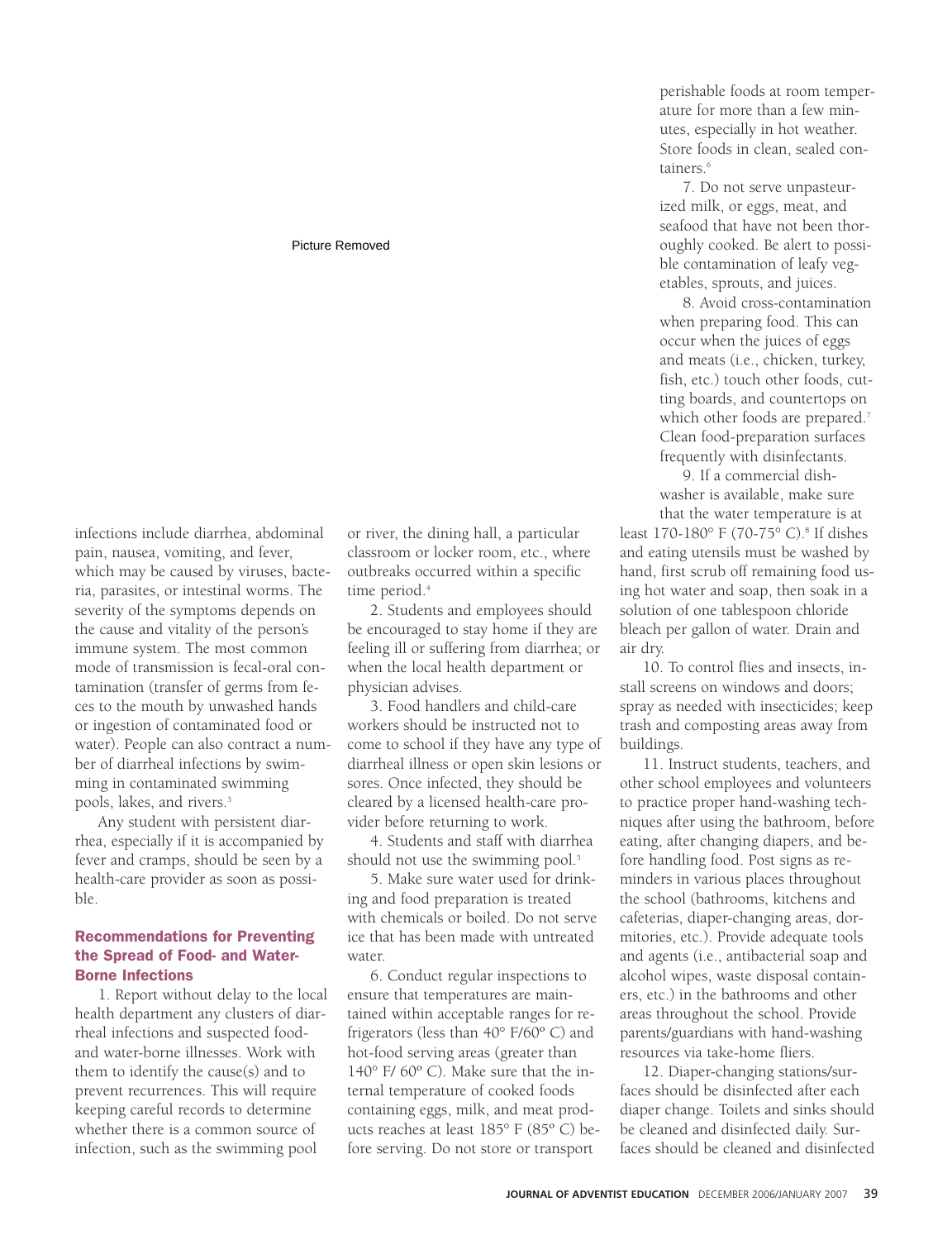## Figure 1 **Common Indicators of Infectious Diseases**<sup>9</sup>

Signs and Symptoms of Infection School's Responsibility

| Changes in<br>Appetite                                           | Student is picky about what he or she wants<br>to eat, eats very little or not at all; may want<br>only certain foods or prefer only liquids.                                                                                  | Observe the child to see if other symptoms occur.                                                                                                                                                                                                                                                                                                                                    |  |
|------------------------------------------------------------------|--------------------------------------------------------------------------------------------------------------------------------------------------------------------------------------------------------------------------------|--------------------------------------------------------------------------------------------------------------------------------------------------------------------------------------------------------------------------------------------------------------------------------------------------------------------------------------------------------------------------------------|--|
| Changes in<br>Behavior                                           | Irritability, drowsiness, or indifference, occur-<br>ring with fever, fatigue, and pain                                                                                                                                        | If accompanied by other symptoms, ask parent/guardian to<br>take the child home and get a medical evaluation.                                                                                                                                                                                                                                                                        |  |
| Fever                                                            | Low-grade fever: 99.5 - 102.2° F<br>$(38 - 39^{\circ} C)$<br>High fever: 102.2° - 104° F (39 - 42° C)                                                                                                                          | Parent/guardian should be asked to take the child home if<br>he or she has a fever higher than 100.4° F (38° C). Quar-<br>antine dormitory students with a high temperature until<br>the cause has been diagnosed.<br>Give treatment (including medicine) only if parent/<br>guardian has signed a permission form.<br>Do not give aspirin for viral illnesses because of the possi- |  |
|                                                                  |                                                                                                                                                                                                                                | ble association with Reyes syndrome.                                                                                                                                                                                                                                                                                                                                                 |  |
| Skin and Eye<br>Color                                            | A noticeable change from the student's normal<br>skin or eye color: the skin might look pale,<br>ashy, colorless, or have a pasty glow; the<br>cheeks may be flushed or rosy; the eyes may<br>be yellow-tinged or red.         | Observe the child to see if other symptoms occur.                                                                                                                                                                                                                                                                                                                                    |  |
| Rash                                                             | A change in the skin's appearance or texture,<br>which causes swelling and color changes,<br>making it feel warm, dry, cracked, bumpy,<br>blistered, and often painful.                                                        | Determine whether this is due to a contagious disease<br>(chicken pox, measles, etc.); if so, isolate the child from<br>other students until parent/guardian can take him or her<br>home.<br>Ask parent/guardian to contact a physician for an evalua-<br>tion.                                                                                                                      |  |
| Changes in<br><b>Bowel Habits/</b><br>Abdominal<br>Pain/Vomiting | The student makes frequent requests to go to<br>the bathroom and complains of diarrhea, con-<br>stipation, or severe stomach cramps.<br>The student is absent from school frequently<br>because of abdominal pain or vomiting. | Severe diarrhea can quickly result in dehydration and even<br>death.<br>Persistent, severe pain accompanied by vomiting, diarrhea,<br>or constipation requires immediate medical attention.                                                                                                                                                                                          |  |
| <b>Nasal</b><br>Discharge and<br>Congestion                      | Clear nasal discharge (runny nose and watery<br>eyes) may indicate a cold or an allergic reac-<br>tion.<br>Yellow or greenish discharge may indicate a<br>serious infection                                                    | If discharge is accompanied by sneezing and other cold/flu<br>symptoms, ask parent/guardian to keep student home un-<br>til he or she has recovered.                                                                                                                                                                                                                                 |  |
| <b>Sore Throat</b>                                               | Student has a raw, red throat and/or difficulty<br>swallowing, and may have swollen glands in<br>the neck.                                                                                                                     | If a fever accompanies these symptoms, the student should<br>be sent home, and parent/guardian encouraged to get a<br>medical evaluation, as it may indicate strep, mononucleo-<br>sis (a viral infection spread by close contact), or another<br>serious illness.                                                                                                                   |  |
| Cough                                                            | The student has a cough that lasts more than<br>three weeks. Check whether accompanied by a<br>loss of appetite, weight loss, or other symp-<br>toms.                                                                          | Ask parent/guardian to get a medical evaluation, as this<br>may indicate tuberculosis or another serious illness.                                                                                                                                                                                                                                                                    |  |
| Earache and<br><b>Discharge From</b><br>the Ear                  | The student complains of pain in ear, pulls at<br>ear, or holds hand to ear. There may be<br>drainage (blood or pus) from the ear.                                                                                             | Ask parent/guardian to get an immediate medical evalua-<br>tion.                                                                                                                                                                                                                                                                                                                     |  |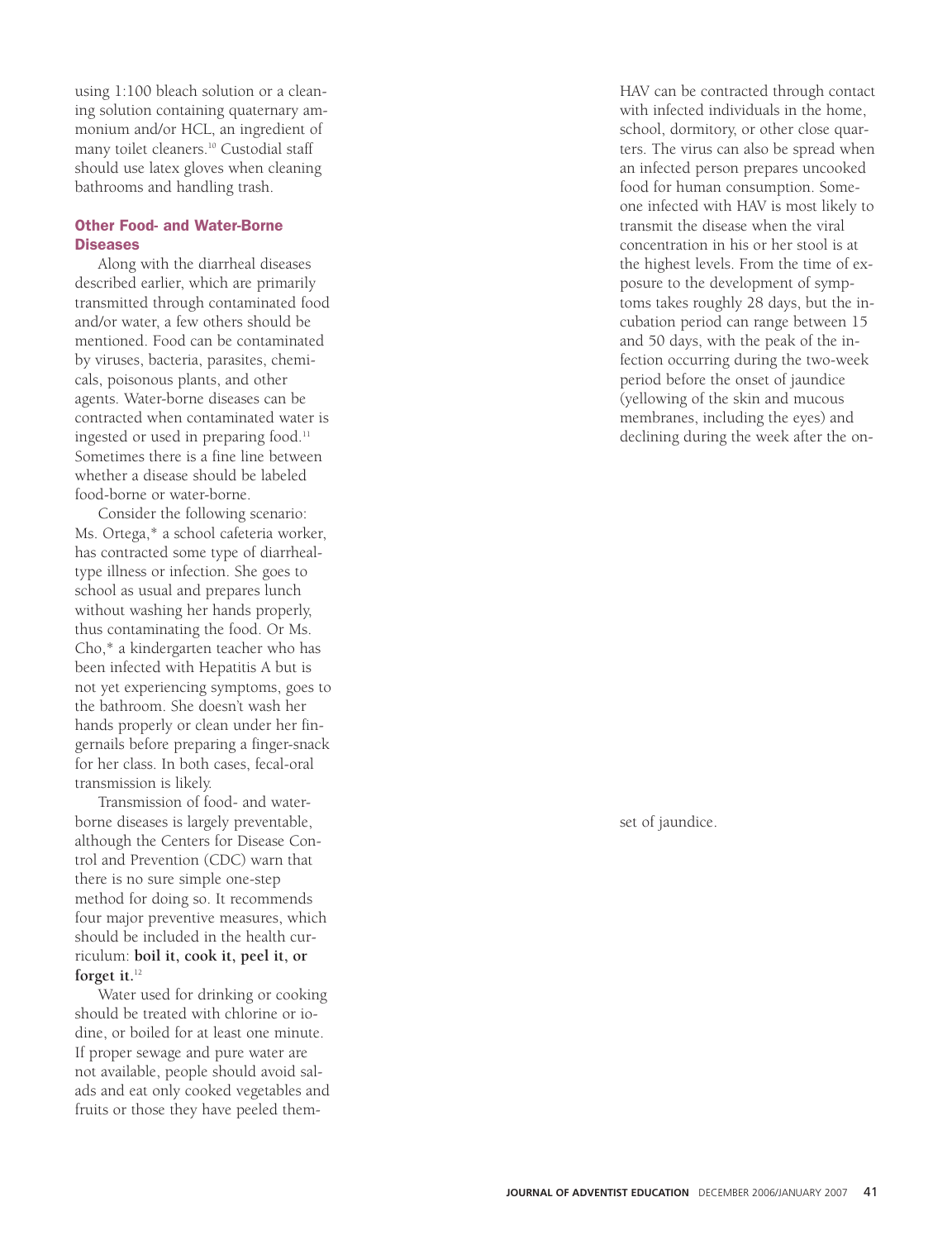## Figure 2 **Diarrheal Infections Common to the School Site**<sup>18</sup>

| Organism                                                 | <b>Symptoms</b>                                                                                                                                                                                                                 | Incubation<br>& Spread                                                                                                                                                                                                                                                                                                                                                                     | <b>Infectious Period</b><br>& Duration                                                                                                                                                       | <b>Control Measures/</b><br><b>Treatment</b>                                                                                                                                                                                                                                                        |
|----------------------------------------------------------|---------------------------------------------------------------------------------------------------------------------------------------------------------------------------------------------------------------------------------|--------------------------------------------------------------------------------------------------------------------------------------------------------------------------------------------------------------------------------------------------------------------------------------------------------------------------------------------------------------------------------------------|----------------------------------------------------------------------------------------------------------------------------------------------------------------------------------------------|-----------------------------------------------------------------------------------------------------------------------------------------------------------------------------------------------------------------------------------------------------------------------------------------------------|
| Campylo-<br><b>bacterosis</b>                            | Diarrhea, fever, abdomi-<br>nal pain, nausea, vomit-<br>ing                                                                                                                                                                     | Incubation: 3-5 days,<br>with a range of 1-10 days<br>Spread:<br>By contaminated food,<br>impure water, and un-<br>pasteurized milk; contact<br>with infected persons<br>and pets                                                                                                                                                                                                          | <b>Infectious Period:</b><br>Throughout the<br>course of the infection<br>if not treated with an-<br>tibiotics for two to<br>seven weeks<br>Duration:<br>Variable (days to<br>several weeks) | Report to local health depart-<br>ment within one day.<br>Students and staff should not<br>attend school if they have<br>symptoms.<br><b>Treatment: Antibiotics</b>                                                                                                                                 |
| <b>Giardiasis</b><br>Caused by<br>protozoan<br>parasites | Often no symptoms; but<br>may cause persistent di-<br>arrhea, abdominal<br>cramps, bloating, fre-<br>quent loose, pale, and<br>greasy stools, fatigue,<br>and weight loss                                                       | Incubation: 5-25 days or<br>longer; 7-10 days average<br>Spread: person-to-per-<br>son, fecal-oral route, in-<br>gestion of contaminated<br>food or water                                                                                                                                                                                                                                  | <b>Infectious Period:</b><br>Entire period of infec-<br>tion, which may be<br>without symptoms<br>Duration:<br>Variable (several<br>weeks to several<br>months)                              | Report to local health depart-<br>ment within three days.<br>Students and staff should not<br>attend school if they have<br>symptoms.<br>Treatment: Infection will usu-<br>ally go away by itself, but severe<br>cases may require antiprotozoal<br>medications.                                    |
| Salmonella                                               | Sudden onset of<br>headache, nausea, ab-<br>dominal pain, diarrhea,<br>may have blood or pus<br>in the stool, sometimes<br>vomiting and fever. De-<br>hydration can occur, es-<br>pecially among infants,<br>and may be severe. | Incubation: 6-72 hours;<br>usually 12-36 hours<br>Spread: By ingestion of<br>contaminated water, un-<br>dercooked or improperly<br>stored foods; preparation<br>of food on contaminated<br>surfaces; contact with in-<br>fected animals or an in-<br>fected person's feces.                                                                                                                | <b>Infectious Period:</b><br>During entire period<br>of infection (usually<br>$1-4$ weeks)<br>Duration:<br>Several days to several<br>weeks                                                  | Report to local health depart-<br>ment within one day.<br>Students and staff should not<br>attend school if they have<br>symptoms.<br>Treatment: Infection will usu-<br>ally go away by itself, but the<br>person should drink plenty of<br>liquids to prevent dehydration.                         |
| Shigellosis                                              | Diarrhea, fever, nausea,<br>abdominal cramps and<br>vomiting, may have<br>blood or pus in the<br>stool                                                                                                                          | <b>Incubation: 12-96 hours</b><br>(usually 1-3 days), occa-<br>sionally up to one week<br>Spread: Person-to-per-<br>son by direct or indirect<br>transmission through<br>dirty hands or fingernails<br>after bathroom use. Flies<br>may transfer the organ-<br>ism to uncovered food.                                                                                                      | <b>Infectious Period:</b><br>Entire time organism<br>is in the stool (usually<br>$1-4$ weeks)<br>Duration:<br>Several days to several<br>weeks                                               | Report to local health depart-<br>ment within one day.<br>Students and staff should not<br>attend school if they have<br>symptoms.<br>Treatment: Antibiotics, replac-<br>ing fluids to prevent dehydra-<br>tion                                                                                     |
| E. coli                                                  | Does not always pro-<br>duce symptoms, but of-<br>ten causes diarrhea and<br>abdominal cramps. Per-<br>son may have blood or<br>pus in the stool.                                                                               | <b>Incubation:</b> 1-9 days;<br>usually 3-4 days<br>Spread: Person-to-per-<br>son by direct or indirect<br>transmission through<br>dirty hands and finger-<br>nails after bathroom use;<br>in agriculture, by con-<br>taminated lettuce, green<br>onions, spinach, alfalfa<br>sprouts, or juices; organ-<br>ism may be transferred<br>during food preparation<br>to food and food surfaces | <b>Infectious Period:</b><br>Entire period of infec-<br>tion, which may be<br>without symptoms<br>Duration:<br>Several days to several<br>weeks                                              | Report to local health depart-<br>ment within one day.<br>Students and staff should not<br>attend school if they have<br>symptoms.<br>Treatment: Infection will usu-<br>ally go away by itself, but the<br>person should drink plenty of<br>liquids to prevent dehydration.<br>Continued on page 43 |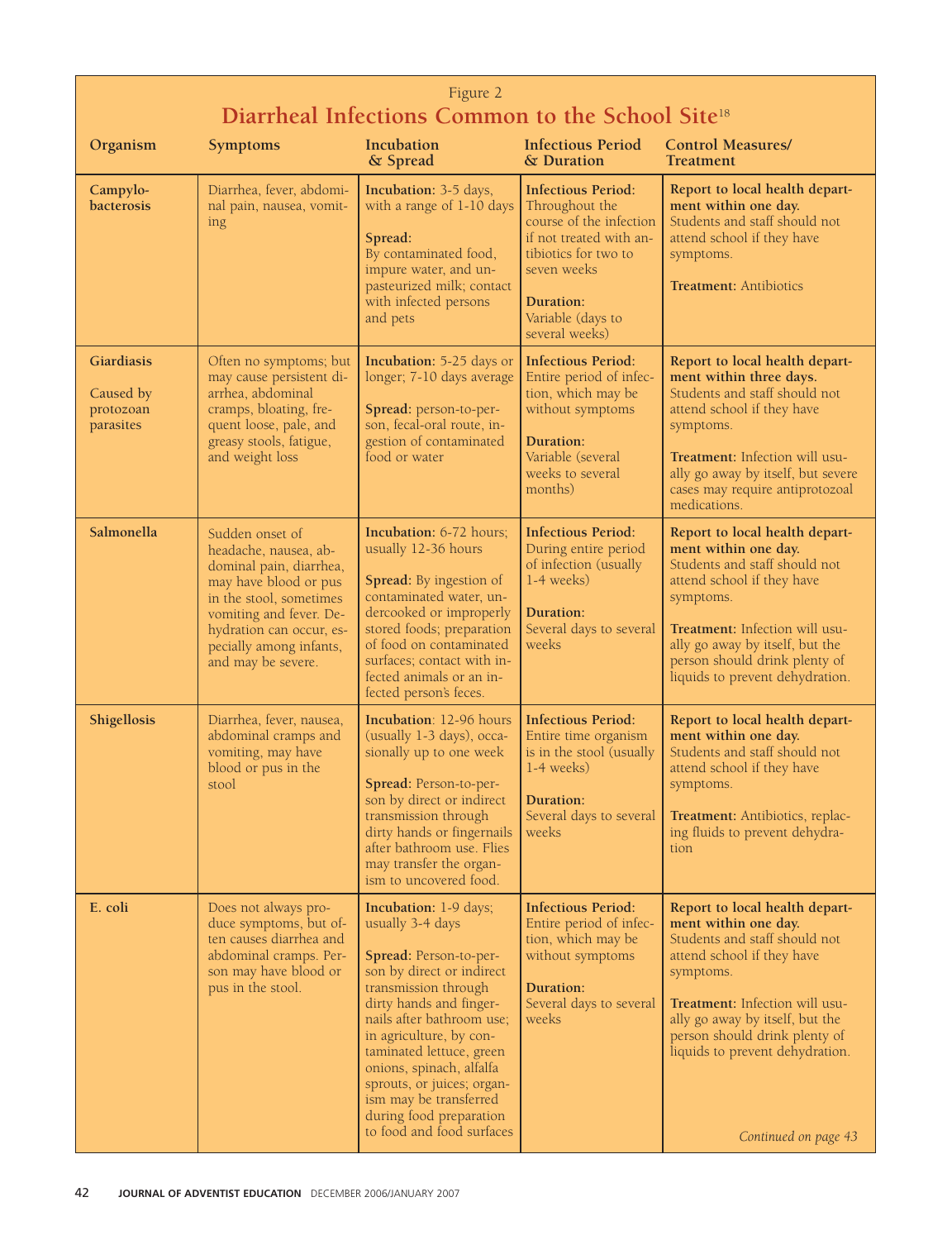Since HAV is transmitted by the fecal-oral route, hand washing is also an important preventive measure.<sup>19</sup> If a food handler contracts the disease, he or she should not be allowed to return to work for at least two weeks. Food handlers whose family members are infected with HAV should be tested before being allowed to prepare food at school.

Although hospitalization may be required for diagnosis and managing the symptoms, no specific treatment has proved effective for Hepatitis A.20 Children should be excluded from school on a case-by-case basis.<sup>21</sup>

*Cholera:* A diarrheal disease contracted from ingesting water or food contaminated by the bacteria *Vibrio cholera*, which produces toxins in the body. Left untreated, cholera can cause dehydration and loss of electrolytes (sodium, potassium, calcium, etc.). In severe cases, death can occur. **Symptoms** include painless and profuse, watery diarrhea and occasionally vomiting and leg cramps. **Prevention:** Same as for other food- and water-borne diseases.<sup>22</sup>

The primary **treatment** for cholera

The typical symptoms of intestinal infections include diarrhea, abdominal pain, nausea, vomiting, and fever, which may be caused by viruses, bacteria, parasites, or intestinal worms.

is replacing lost fluids with Gatoradelike sports drinks or replacement salts and large volumes of boiled or bottled water. In severe cases, victims need immediate medical attention.

*Typhoid fever:* A life-threatening disease that affects about 21.5 million people each year. This disease is spread when an infected person prepares food or beverages for others without washing his hands after using the bathroom. The *salmonella typhi* bacteria can also get into the water supply.23

**Symptoms** can include a fever as high as 103º to 104º F (39º to 40º C), weakness, stomach pain, headache, and loss of appetite. Some individuals

may experience a flat, rose-colored rash. The only sure diagnosis is through testing of stool or blood samples.<sup>24</sup>

**Prevention and treatment:** CDC's motto again is applicable: **"Boil it, cook it, peel it, or forget it."** Individuals with this disease should not prepare food for other individuals or care for small children. A medical clearance is mandatory before infected children or other school personnel are allowed to return to the classroom or workplace. Even asymptomatic infected persons can spread the disease. The vaccine for typhoid is not completely effective, but the disease is treatable with antibiotics.<sup>25</sup>

In summary, food- and water-borne diseases can be debilitating and potentially deadly. Depending on the cause (virus, bacteria, or parasite), the incubation period varies. Infected persons should not attend school or handle food. According to experts, the single most important thing people can do is to wash their hands to keep from contracting or transmitting infectious diseases and illnesses.<sup>26</sup>

If the school gets its water from a

| Figure 2 Continued<br>Diarrheal Infections Common to the School Site |                                                                                                                    |                                                                                                                                                                                   |                                                                                                                                                                        |                                                                                                                                                                                                                                                                                                              |
|----------------------------------------------------------------------|--------------------------------------------------------------------------------------------------------------------|-----------------------------------------------------------------------------------------------------------------------------------------------------------------------------------|------------------------------------------------------------------------------------------------------------------------------------------------------------------------|--------------------------------------------------------------------------------------------------------------------------------------------------------------------------------------------------------------------------------------------------------------------------------------------------------------|
| Organism                                                             | <b>Symptoms</b>                                                                                                    | Incubation<br>& Spread                                                                                                                                                            | Infectious Period<br>& Duration                                                                                                                                        | <b>Control Measures/</b><br><b>Treatment</b>                                                                                                                                                                                                                                                                 |
| Viral Gastro-<br>enteritis<br>(stomach flu)                          | Low-grade fever, diar-<br>rhea, vomiting, abdomi-<br>nal cramps, body aches,<br>headache                           | <b>Incubation: 24-72 hours</b><br>Spread:<br>Person-to-person by di-<br>rect or indirect transmis-<br>sion through dirty hands<br>and fingernails after<br>bathroom use           | <b>Infectious Period:</b><br>During the illness and<br>shortly afterwards<br><b>Duration:</b> 1-2 days                                                                 | No need to report to health<br>department.<br>Students and staff should not<br>attend school if they have<br>symptoms.<br>Treatment: Infection will usu-<br>ally go away by itself, but the<br>person should drink plenty of<br>liquids to prevent dehydration.<br>Antibiotics may make symp-<br>toms worse. |
| <b>Yersiniosis</b><br><b>bacteria</b>                                | Headache, acute, watery<br>diarrhea (especially in<br>young children) fever,<br>vomiting, anorexia,<br>pharyngitis | <b>Incubation:</b> 3-7 days;<br>generally under 10 days<br>Spread:<br>By eating and drinking<br>contaminated food<br>and/or water; contact<br>with infected persons or<br>animals | <b>Infectious Period: At</b><br>least as long as symp-<br>toms persist; if un-<br>treated, organism can<br>be excreted for 2-3<br>weeks.<br><b>Duration: 2-3 weeks</b> | Report to local health depart-<br>ment within one day.<br>Students and staff should not<br>attend school if they have<br>symptoms.<br><b>Treatment:</b> Antibiotics                                                                                                                                          |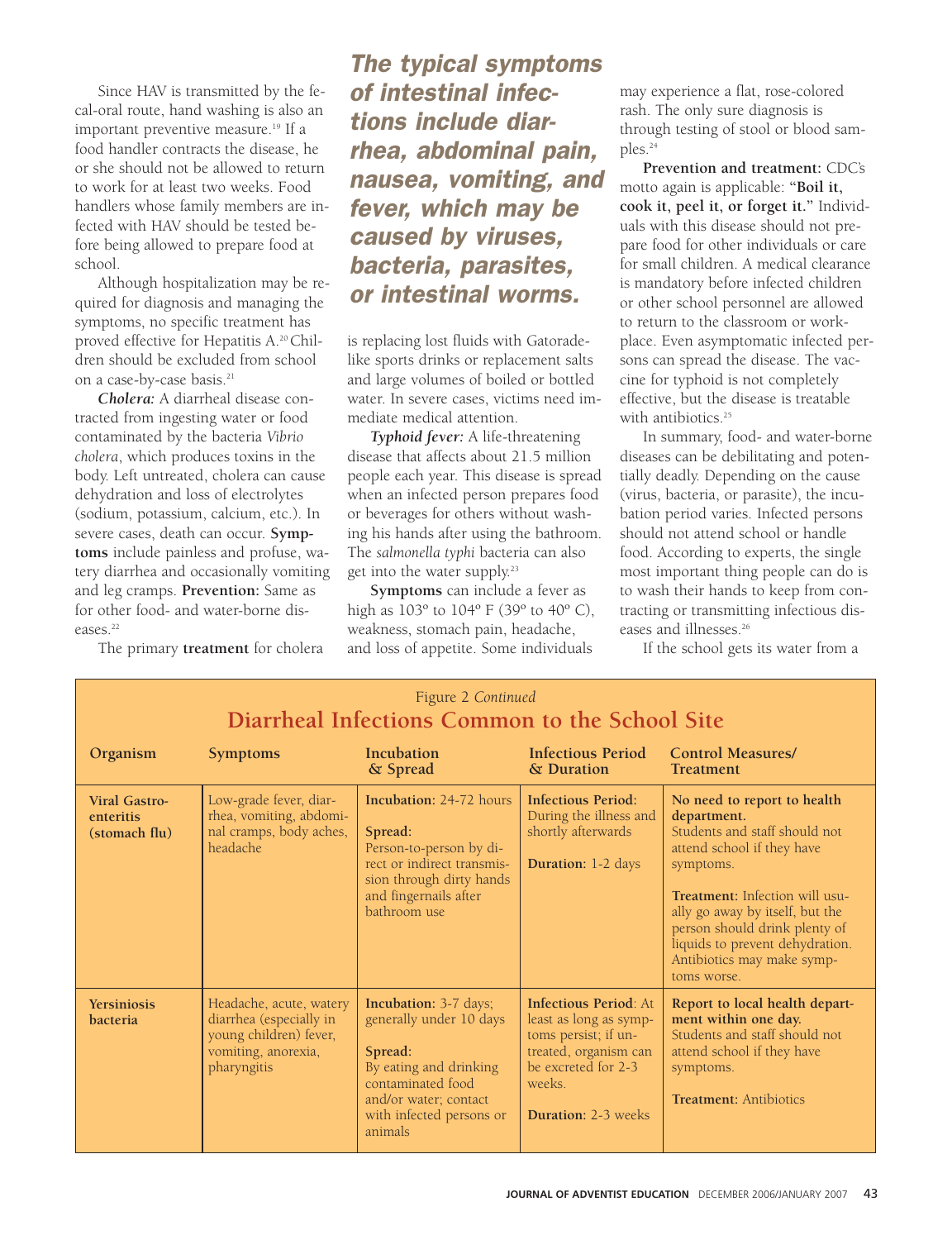lake, stream, well, or cistern, or uses untreated water from the local town's pumping station, the water should be tested regularly and treated with chlorine. Commercial filters can also remove algae, fungi, minerals, and chemical pollutants that make untreated water unsafe to drink.<sup>27</sup> If the school budget does not allow for the purchase of a commercial filter, the water can be boiled. At sea level, the water should be boiled for at least one minute (three minutes or more at higher altitudes). If impurities are identified by testing, the water should be boiled for at least 10 minutes to remove germs, bacteria, and other harmful pollutants. It is better to over-boil (longer than 10 minutes) than to under-boil the water. Once it cools, it is safe to drink. Keep in mind, however, that boiling and chlorination will not remove dangerous metals (aluminum, lead, cadmium, arsenic, and mercury), salts, or most chemicals. This requires filters or distillation.

## The School's Responsibility

Each school must establish policies that ensure the safety of food and water. In many countries, public health regulatory agencies monitor and regulate the handling and preparation of food at schools. Most school cafeterias must adhere to state and county regulations. However, administrators shouldn't assume that people know how to prevent the spread of dangerous diseases. Policies relating to these matters should be printed and distributed to teachers and staff. Compliance should be monitored regularly.<sup>28</sup> Teachers and classroom aides should keep their eyes open for potential threats to environmental school safety.

## Insect-Borne Diseases and Other Communicable Conditions

Scabies and lice (head and body) are common preventable problems at school, along with ringworm and pinworms.

*Scabies:* A severe skin infection caused by the mite *Sarcoptes scabiei*. Scabies can affect people from any socioeconomic status regardless of age, sex, or race, although it is more common when people live in crowded conditions or practice poor hygiene. Even casual contact with a person with mites can allow their spread. Mites can survive three to four days away from human skin. Occasionally, scabies is spread by contact with the contaminated bed linens of an infected person or with bath towels used for showers after gym class or after swimming. Scabies can be transmitted as long as a person remains untreated.29

**Symptoms:** Symptoms can occur two to six weeks after first exposure, and re-infection can occur in one to four days.30 The earliest sign of scabies is itching, usually at night. Little red bumps, resembling hives, tiny bites, or pimples, appear on the skin. The mites usually can be found in the webs between the fingers and toes as well as around the wrist and navel, the backs of the elbows, the folds of the armpits, beltline, and abdomen, in the creases of the groin, and on the genitals.<sup>31</sup>

**Treatment:** There are effective overthe-counter and prescription ointments, which usually must be applied to the skin from head to toe, and left on for at least 8-14 hours. For persistent cases, a second treatment is needed one week later. Since it is uncommon for only one member in a family to be infected, other residents in the home should be examined and treated. A medical clearance for the student and the family should be required before the student is allowed to return to school.<sup>32</sup>

*Lice:* A common contagious problem in school-aged children. There are three types: head, body, and pubic lice. **Head lice** are the most common and infect 6-12 million people in the U.S. each year. **Body lice** are more often a problem in underdeveloped countries, but are also problematic for homeless people in the U.S. **Pubic lice** are usually transmitted by sexual contact. The life cycle for lice is up to 30 days, but they do not generally survive for more than 24 hours off the human body.<sup>33</sup>

Some body lice can transmit diseases such as typhus, trench fever, and relapsing fever; but for the most part, head and body lice are more uncomfortable than dangerous.<sup>34</sup> Since the louse's eggs hatch within one week and reach sexual maturity 8-10 days later, they can multiply swiftly. Lice are spread by contact with infected individuals and their personal belongings (like clothing and head gear).<sup>35</sup>

**Symptoms:** Itching of the scalp or the body where the eggs hatched, and small grey nits (eggs) or insects at the base of hair follicles.36

**Treatment:** The spread of lice can be prevented by instructing students to avoid head-to-head contact with their

## Tips for a Safer School Environment

1. Develop comprehensive policies relating to illness and vaccination. Notify parents/guardians in writing to keep their children home from school when they are sick.

2. Students' vaccinations should be kept up to date; non-compliant students should not be permitted to attend school. Vaccines guard students—and others in the school environment—against a number of dangerous infectious diseases.

3. Don't allow children to share utensils or personal items like cups, glasses, forks and spoons, or combs, toothbrushes, hats, underwear, etc.

4. Instruct children to wash their hands after going to the bathroom, before eating, and after blowing their nose. Encourage them to sing the "happy birthday" song or the "ABC" song to ensure that they have scrubbed for at least 10-15 seconds.

5. Refer students to the school nurse when they are sick. He or she should do a medical evaluation and notify the parent/guardian to pick the student up from school. Children with infectious diseases should be quarantined.

6. Teach students about good health habits, including proper diet and adequate sleep (at least eight hours every day), in order to keep their immune system healthy.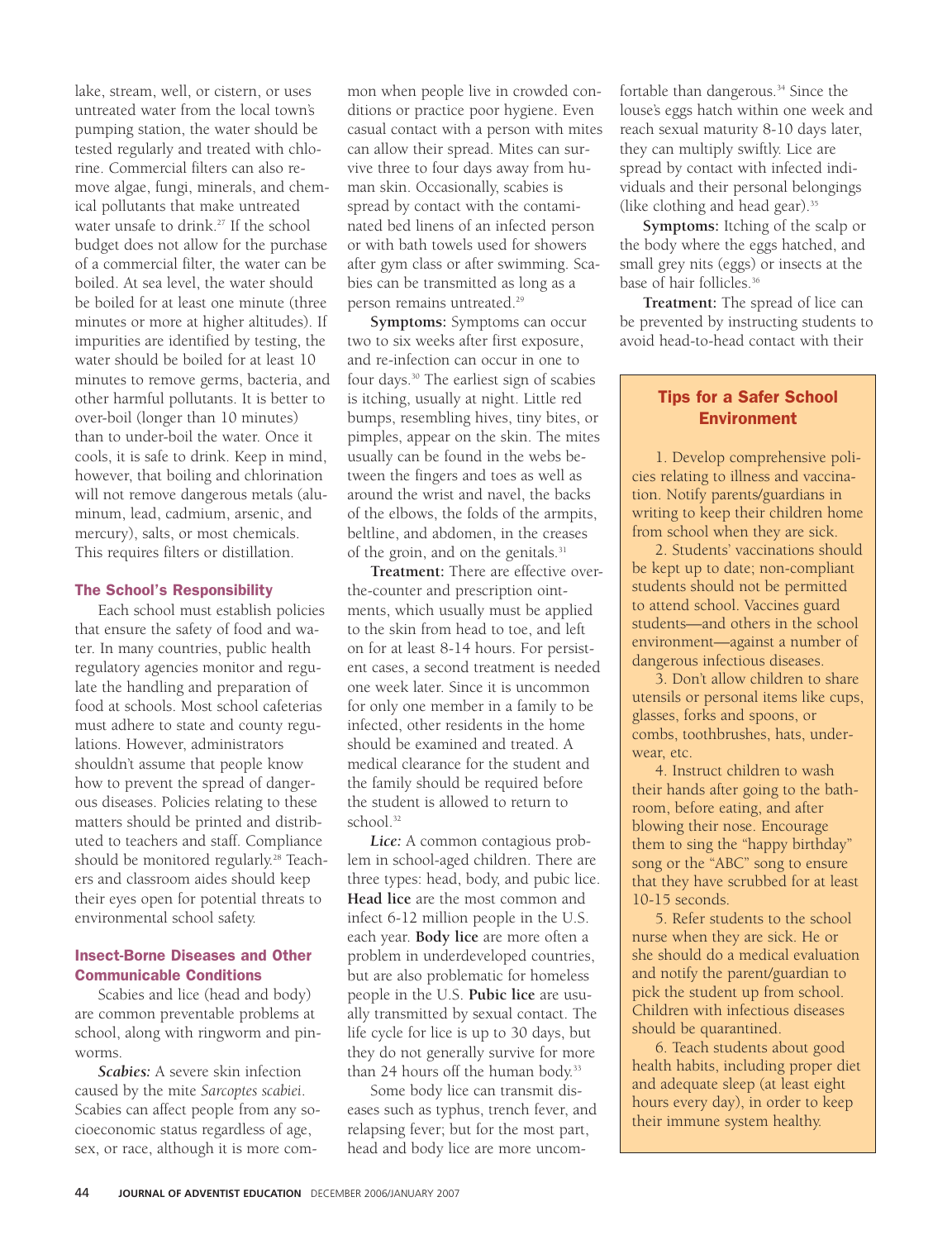classmates while in class and at play. Items such as combs, brushes, barrettes, ribbons, towels, and hats should not be shared or stored together. Students should not lie on other people's bedding, pillows, or carpet.<sup>37</sup> Carpeting and upholstered furniture will need to be vacuumed to remove the lice. There are over-the-counter and prescription chemicals that can kill lice.

*Parasites:* Organisms that use a host organism's tissues or blood for their own nutritional benefit. They can infect humans from all walks of life, poor and rich, in all parts of the world. A number of parasites are spread through human carelessness, poor hygiene, and unsanitary conditions. The roundworm family is the most problematic as well as the most common parasite that affects humans. Some of the most common roundworms include the pinworm, the large intestinal roundworm, the hookworm, the whipworm, and *trichinella spiralis* (found in undercooked pork). The best treatment is prevention—pure water, thorough cooking of food, and good hygiene. Several types of parasites, including pinworms, can be spread by pets, articles of clothing, bedding, food, and dust, and can survive outside the human body for a period of time.

**Treatment:** Most respond well to drugs, although measures need to be taken to avoid re-infestation. In severe cases, the physician may prescribe iron supplements to prevent anemia.<sup>38</sup>

*Ringworm:* Despite its name, ringworm is caused by various types of fungi. It can infect the body in general, the scalp, the groin, or the feet (athlete's foot). It appears as small red patches or bumps on the skin that spread outward, forming a red, scaly ring whose inside appears clear. It can be spread directly by contact with infectious individuals or animals, or indirectly by contact with surfaces or articles on which the fungus lingers (e.g., hats, bedding, shower caps, etc.). It is not necessary to report it to the local health department.

**Treatment:** Infected students should be referred to their health-care provider for treatment, which is very

effective.39 Surfaces and articles should be washed thoroughly with disinfectant solutions. Articles that cannot be washed and disinfected (e.g., shower caps) should not be reused.

**It is the school's responsibility to ensure that these conditions are not spread to others.** Infected children should be excluded from the classroom and school-related activities until the day after the appropriate treatment has started. They should be under the care of a physician or school nurse for and during treatment. Only when the health-care provider has deemed the student and other household members non-infectious should the student be permitted to return to school. All students in infested classrooms should be inspected, and the same protocol applied to them and their families.<sup>40</sup> Dressing areas, showers, sports equipment (floor mats, exercise equipment, etc.) should be carefully disinfected and cleaned daily. Towels and other shared items should be laundered and sanitized.<sup>41</sup>

## Other Insect-Borne Diseases

Several other insect-borne viral diseases can pose a threat at school. Lyme disease is caused by a bite of a bacteriainfected tick, while malaria, West Nile Virus, and yellow fever are transmitted by infected mosquitoes.

*Lyme Disease:* A potentially serious disease spread by infected ticks. An early sign is a circular rash, which can increase in size to 12 inches in diameter over a period of 3-30 days. Other **symptoms** include fatigue, chills, headache, and swollen lymph nodes. **Prevention:** Avoid being bitten by using insect repellent, and remove ticks from skin, clothing, and landscaping. In most cases, Lyme disease can be successfully treated with antibiotics, particularly if treatment is started early. In a small number of cases, symptoms (muscle and joint pain, fatigue, cognitive problems, sleep disturbances, and arthritis) persist even after treatment.<sup>42</sup>

*Malaria:* A serious and sometimes fatal disease caused by a parasite transmitted by the bite of an infected female *Anopheles* mosquito.43 The disease is

prevalent in tropical and subtropical regions of the world. The World Health Organization (WHO) estimates that there are 300-500 million cases of malaria each year, and more than one million deaths. **Symptoms:** Similar to flu (chills, high fever, shaking, headache, nausea, vomiting, and diarrhea). Some individuals may experience muscle aches and tiredness. Because of the loss of red blood cells, malaria may cause anemia and jaundice. **Protection:** Eliminate pools of water where mosquitoes can breed, spray insecticides on the walls of buildings to kill adult mosquitoes, wear long sleeves and long trousers at night, use insect repellent, install screens on windows and doors, and sleep under insecticide-treated bed nets. **Treatment:** Early diagnosis is important, combined with anti-malarial drugs that can destroy the parasite and prevent reoccurrence. There is currently no vaccine available for malaria.44

*West Nile Virus (WNV):* A potentially serious illness transmitted by the bite of a mosquito infected with flavirus, which occurs in many parts of the world.<sup>45</sup> Diseases caused by the West Nile virus include encephalitis, meningitis or meningoencephalitis, and West Nile fever.<sup>46</sup> The West Nile fever can cause mild to severe **symptoms** ranging from headache, body aches, a skin rash on chest, stomach, and back, nausea, vomiting, and swollen lymph glands to high fever, headache, muscle weakness, vision loss, neck stiffness, disorientation, coma, convulsions, and paralysis. However, about 80 percent of those infected do not experience any symptoms.<sup>47</sup>

**Prevention:** The same as for malaria—reduce the risk of mosquito bites. There is no **treatment** for WNV. People with severe cases should seek medical attention immediately to prevent disability and even death. In milder cases, the illness improves on its own.48 Victims should get plenty of rest, drink lots of water, and seek medical care if symptoms get worse.

*Yellow Fever:* Another disease transmitted to humans by infected mosquitoes, which occurs only in trop-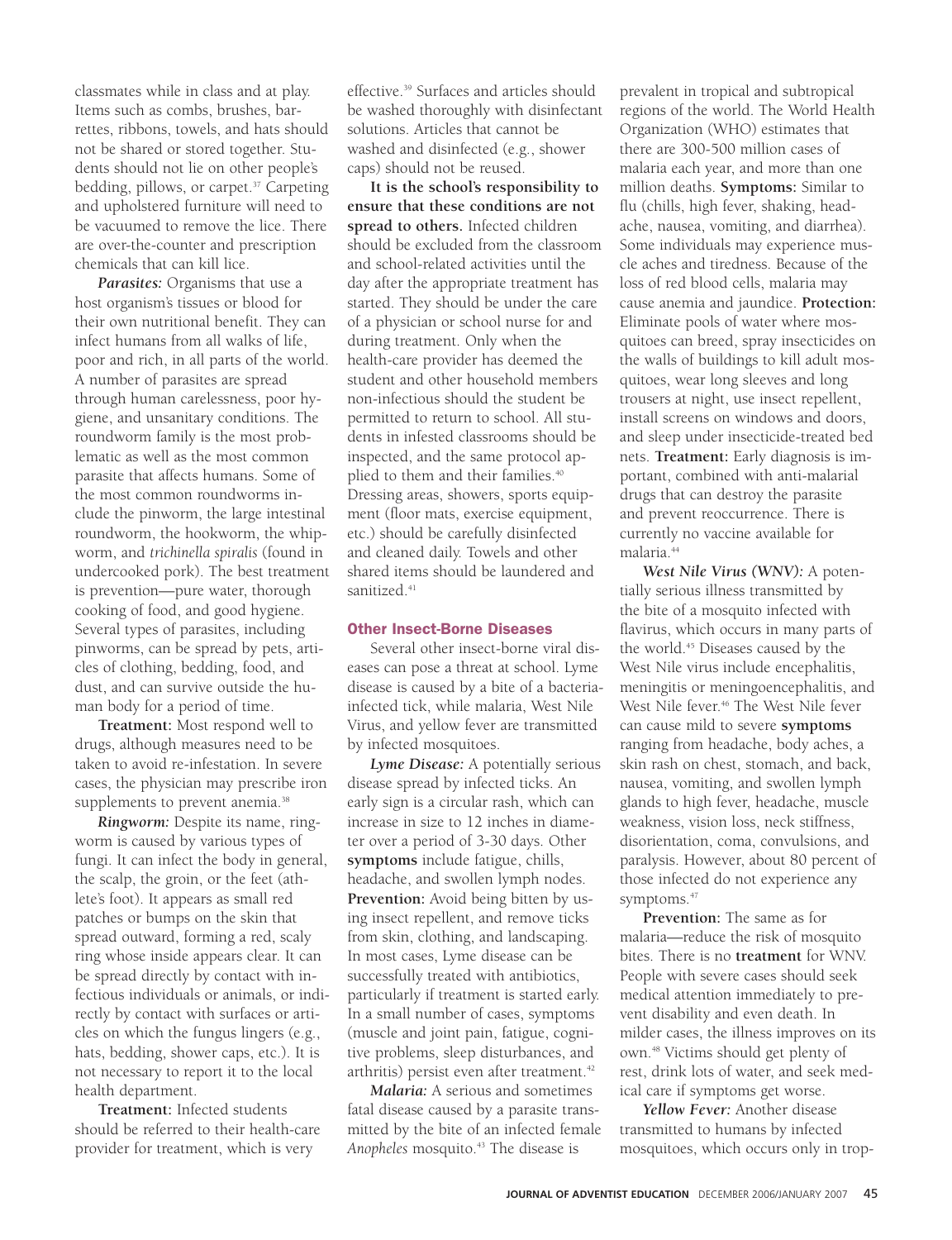ical South America and sub-Saharan Africa. It gets its name from the yellowing of the skin and eyes caused by the virus.49 Yellow fever infections are usually mild, but they can cause severe life-threatening side-effects. Although there are two types, intermediate or urban yellow fever, which is spread by the *aedes aegypti* mosquito, causes most cases of yellow fever in humans.<sup>50</sup> This mosquito breeds in discarded tires, water storage containers, flower pots, and oil drums.<sup>51</sup>

**Symptoms:** High fever, chills, muscle aches, backache, headache, and vomiting commence three to six days after being bitten by the mosquito. After a short recovery, some individuals experience reoccurring symptoms like bleeding, shock, and kidney or liver failure.52 **Prevention:** Take the same precautions as for malaria and West Nile virus. The best prevention, however, is vaccination. **Treatment:** Infected individuals are encouraged to rest, drink plenty of fluids, and avoid exposure to mosquitoes.<sup>53</sup>

## **School Policy**

"It is clear that, in addition to deciding whether a student should attend school, the administrator or his/her designee must also evaluate whether the disease has implications for the student's participation in such activities as physical education, athletics, field trips, and lunchroom work. For example, the student who may possibly infect others with a disease that can be spread via droplets, fecal-oral contamination, or sores on the skin should not work in food services until approved to do so by the school nurse, licensed healthcare provider, or public health official. At the same time, good personal hygiene such as washing hands after using the bathroom and before handling food must be emphasized. In addition to proper hand washing techniques, it is required that food handlers, where practical, wear single-service gloves."54

## **Conclusion**

Schools have a moral responsibility to keep their students well. The best way to prevent infectious diseases is to

practice good hygiene, particularly hand washing (see Part I for more information).



R. Patti Herring, Ph.D., R.N., *is an Associate Professor at the School of Public Health, Dept. of Health Promotion and Education at Loma Linda University in Loma Linda,*

\_\_\_\_\_\_\_\_\_\_\_\_\_\_\_\_\_\_\_\_

*California. She is also co-investigator for the Adventist Health Study-2.*  $\sum_{i=1}^{n}$ 

For further information about immunizations and their role in preventing communicable diseases, download and read "Important Facts Regarding Immunizations" from the February/March 2003 issue of this journal on the Web (http://circle. adventist.org/browse/resource.phtml?leaf= 4445). \_\_\_\_\_\_\_\_\_\_\_\_\_\_\_\_\_\_\_\_\_\_\_\_\_\_\_\_\_\_\_\_

This series of articles has been read and approved by the Health Ministries Department of the General Conference of Seventhday Adventists.

The information in this series represents the best of current research as compiled by the authors and verified by the JOURNAL'S copy editor. However, with the passage of time, new information and recommendations may emerge. Readers should consult a health professional for information specific to their personal health status and medical history, and for recommendations relating to public health issues in Adventist schools. It is always prudent to get more than one opinion.  $\frac{1}{\sqrt{2}}$ 

#### **Resources**

#### Food and Drug Administration (FDA)

U.S. Department of Health and Human Services 5600 Fishers Lane, CDER-HFD-240 Rockville, MD 20857 http://www.fda.gov Telephone: (301) 827-4573; 888-INFO-FDA (463-6332)

#### National Reye's Syndrome Foundation

P.O. Box 829 426 North Lewis Bryan, OH 43506-0829 nrsf@reyessyndrome.org http://www.reyessyndrome.org Telephone: (419) 636-2679; 1-800-233-7393 Fax: (419) 636-9897

#### The Centers for Disease Control and Prevention

Traveler's International Information Telephone Line provides information on cholera and other diseases that affect travelers Telephone: 1-877-394-8747

### Lyme Disease

For treatment guidelines developed by the Infectious Disease Society of America, visit http:// www.IDSA/Practice Guidelines for Treatment of Lyme Disease/PDF 120KB, 114 pages.

#### West Nile Virus

http://www.cdc.gov/westnile or call 1-800-232- 6348

#### National Digestive Diseases Information **Clearinghouse**

2 Information Way Bethesda, MD 20892-3570 Telephone: 1-800-891-5389 Fax: (703) 738-4929 E-mail: nddic@info.niddk.nih.gov \_\_\_\_\_\_\_\_\_\_\_\_\_\_\_\_\_\_\_\_\_\_\_\_\_\_\_\_

#### NOTES AND REFERENCES

1. State of Washington Office of Superintendent of Public Instruction, Department of Health, "Infectious Disease Control Guide for School Staff," http://www.K12.wa.us/healthservices/ pubdocs/infectiousdiseasecontrolguide3-11-04. pdf (April 2004), p. 6 (subsequently abbreviated Wash. Office of Supt. of Publ. Instr.); National Institute of Neurological Disorders and Stroke (NINDS), "NINDS Reyes Syndrome Information Page," http://www.ninds.nih.gov/disorders/ reyes\_syndrome (2006).

2. Allegheny County (Penna.) Health Department Division of Infectious Diseases, "Guide to Infectious Disease for Schools and Day Care Centers" (1998), http://www.achd.net/infected/pubs/ pdf/10\_school\_guide.pdf, p. 3. (Subsequently abbreviated as Allegheny Co. Health Dept.)

3. Wash. Office of Supt. of Publ. Instr., p. 27. 4. Ibid., p. 27.

5. Ibid., p. 28.

6. Wash. Office of Publ. Instr., p. 35.

7. Centers for Disease Control and Prevention (CDC), Division of Bacterial and Mycotic Diseases, "Foodbourne Illness" (2005), p. 10; Washington State University, Food Safety Information for Consumers, "Avoid Cross-Contamination" (2006), p. 1.

8. North Carolina University Cooperative Extension, A & T State University, Disaster Readiness, Response, Recovery, "Washing and Sanitizing Kitchen Items" (2000), p. 1.

9. Wash. Office of Publ. Instr., Allegheny Co. Health Dept., pp. 2-12.

10. Anthony E. Fiore, "Hepatitis A Transmitted by Food," *Food Safety* 38 (2004), p. 711.

11. CDC, "Foodborne Illness," p. 2.

12. CDC, Department of Health and Human Services, "Traveling This Summer? Here Are Tips for Safe and Healthy Traveling," *Travelers' Health* (2006), p. 2.

13. Fiore, "Hepatitis A Transmitted by Food," *Food Safety*, pp. 705-715; Annemarie Wasley, Anthony Fiore, and Beth P. Bell, "Hepatitis A in the Era of Vaccination" (2006) pp. 1, 2.

- 14. Fiore, p. 710.
- 15. Ibid., pp. 705, 706.
- 16. Ibid., p. 706.
- 17. Ibid., p. 705; CDC, "Hepatitis Fact Sheet" (2005), pp. 1, 2.
- 18. Wash. Office of Supt. of Publ. Instr., p. 27; Allegheny Co. Health Dept.
	- 19. Fiore, p. 711.
	- 20. Ibid., p. 706.
	- 21. Allegheny Co. Health Dept., p. 11.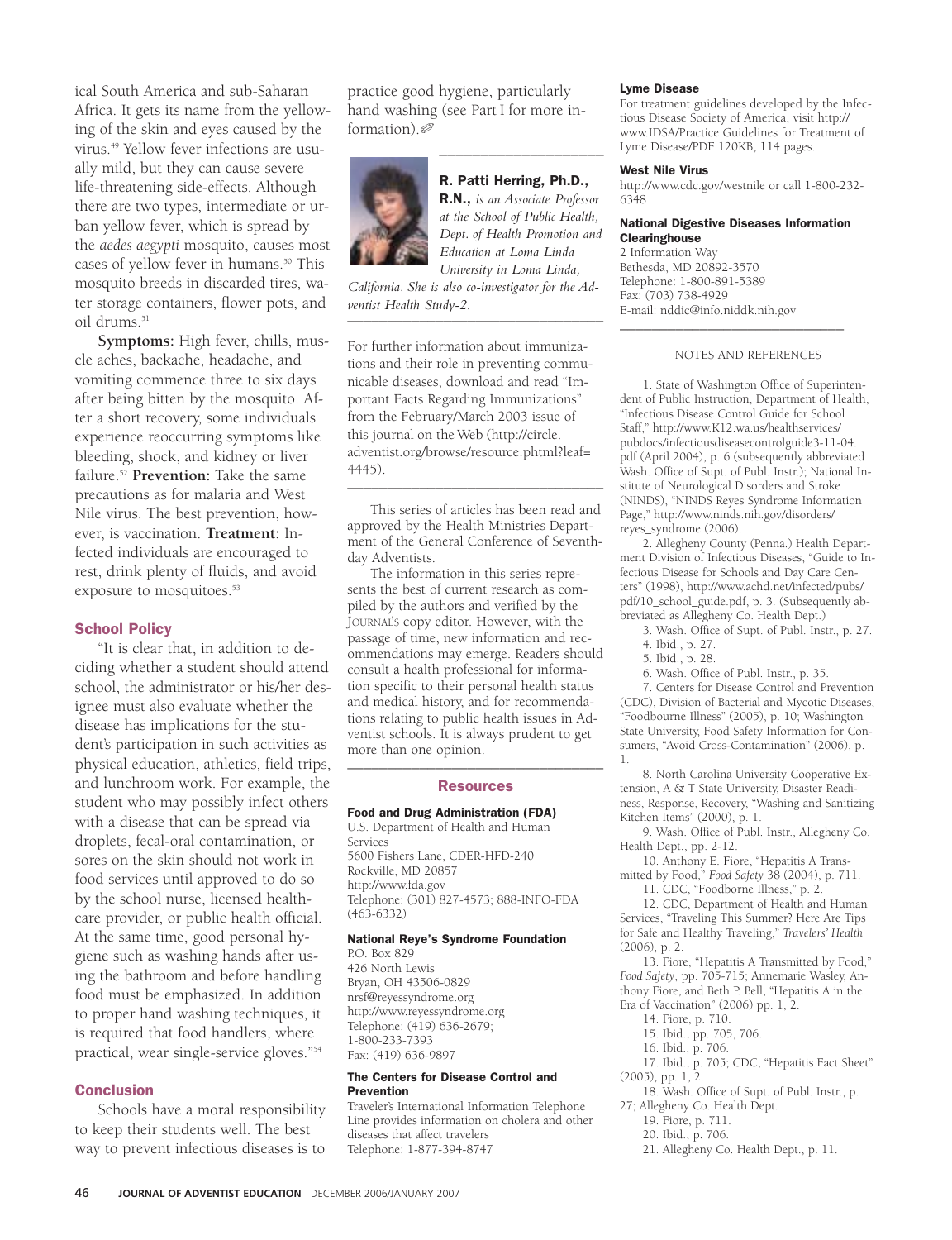22. "Electrolyte," *Wikipedia* (2006), p. 1;<br>C, Division of Bacterial and Mycotic Diseases, **etc. Politorial** CDC, Division of Bacterial and Mycotic Diseases, "Cholera" (2005), p. 2.

23. CDC, Division of Bacterial and Mycotic Diseases, "Typhoid Fever" (2005), p. 1.

24. Ibid., p. 3.

25. Ibid., p. 1.

26. Allegheny Co. Health Dept., pp. 3-6; Washington Office of Supt. of Public Instruction, p. 33.

27. "Water Purification," *Wikipedia*, http://en. wikipedia.org/wiki/Water\_purification, pp. 4, 6; The Ranger Digest.com, "Filtering and Purifying Water," pp. 5, 6; FEMA, "Guidelines for Managing Water Supplies," http://www.fema.gov/plan/ prepare/watermanage.shtm#2.

28. The Food-Safe Schools Action Guide, http://www.foodsafeschools.org/foodservice.phg.

29. Wash. Office of Supt. of Publ. Instr., p.  $80^{\circ}$ 

30. Allegheny Co. Health Dept., p. 17.

31. Ibid.; Wash. Office of Supt. of Publ.

Instr., p. 89. 32. Ibid.

33. "Head Lice," http://www.headlice.org; National Pediculosis Assoc., Inc., *Medicine Consumer Health* (2005), p. 1.

34. Ibid.

35. Allegheny Co. Health Dept., pp. 9, 10. 36. Ibid.

37. *Medicine Consumer Health*, "Lice" (2005), http://www.emedicinehealth.com/lice/article, p. 1.

38. "Parasitism," *Wikipedia*, http://en. wikipedia.org/wiki/Parasite; "Parasitic Roundworm Diseases," Health Matters, Fact sheet prepared by National Institute of Allergy and Infectious Diseases, National Institutes of Health, U.S. Department of Health and Human Services (February 2005), http://www.niaid.nih.gov/factsheets/ roundwor.htm.

39. Wash. Office of Supt. of Publ. Instr., p. 85.

40. Allegheny Co. Health Dept., p. 10. 41. Wash. Office of Supt. of Publ. Instr., p.

85.

42. CDC, Division of Vector-Borne Infectious Diseases, "Lyme Disease Transmission" (2005), http://www.cdc.gov/ncidod/dvbid/lyme/ld\_ transmission.htm, p. 2.

43. CDC, "Malaria, Frequently Asked Questions About Malaria" (2005), p. 1.

44. Ibid., p. 6.

45. CDC, Division of Vector-Borne Infectious Diseases, "Questions and Answers, Overview of West Nile Virus" (2004), http://www.cdc.gov/ ncidod/dvbid/westnile/ga/overview.html.

46. Ibid., p. 1.

47. CDC, Department of Health and Human Services, "West Nile Virus, Fact Sheet" (2005), http://www.cdc.gov/westnile, p. 1.

48. Ibid.

49. World Health Organization (WHO), "Epidemic and Pandemic Alert and Response" (EPR) (2006), http://www.who.int/csr/diseas/yellowfever.

50. Ibid., p. 1; Directors of Health Promotion and Education, "Yellow Fever" (2006).

51. Directors of Health Promotion and Education, "Yellow Fever," p. 1.

52. Ibid.

53. Ibid.

54. Wash. Office of Supt. of Publ. Instr., p. 8.

## *Continued from page 3*

later in life that students will realize the value of their networks and sense how the quality of their relationships affects their success and satisfaction in work and life. Social scientists describe this as the building of social capital.

It need not be an either/or proposition: what you know versus who you know. But isn't the most important reason for Adventist education to help students develop a relationship with God and their Savior, and thereby become more like they were created to be? The significance of this is emphasized in the prayer of Christ: "Righteous Father, though the world does not know you, I know you, and they know that you have sent me. I have made you known to them, and will continue to make you known in order that the love you have for me may be in them and that I myself may be in them" (John 17:25, 26, NIV).

So perhaps who you get to know while in school may be most important



**Students at Pacific Adventist University, Papua New Guinea**

after all. Imagine the thrill of finding out that you have an Old Friend in that New Country.—Lisa M. Beardsley.

#### **REFERENCES**

\_\_\_\_\_\_\_\_\_\_\_\_\_\_\_\_\_\_\_\_\_\_\_\_\_\_\_\_\_\_\_

1. Parker Palmer, *To Know as We Are Known: A Spirituality of Education* (San Francisco: Harper-SanFrancisco, 1983).

2. L S. Vygotsky, *Mind in Society: The Development of Higher Psychological Processes*, M. Cole et al., eds. (Cambridge, Mass.: Harvard University Press, 1978).

3. Parker J. Palmer, *The Courage to Teach: Exploring the Inner Landscape of a Teacher's Life* (San Francisco: Jossey-Bass, 1998), p. 54.